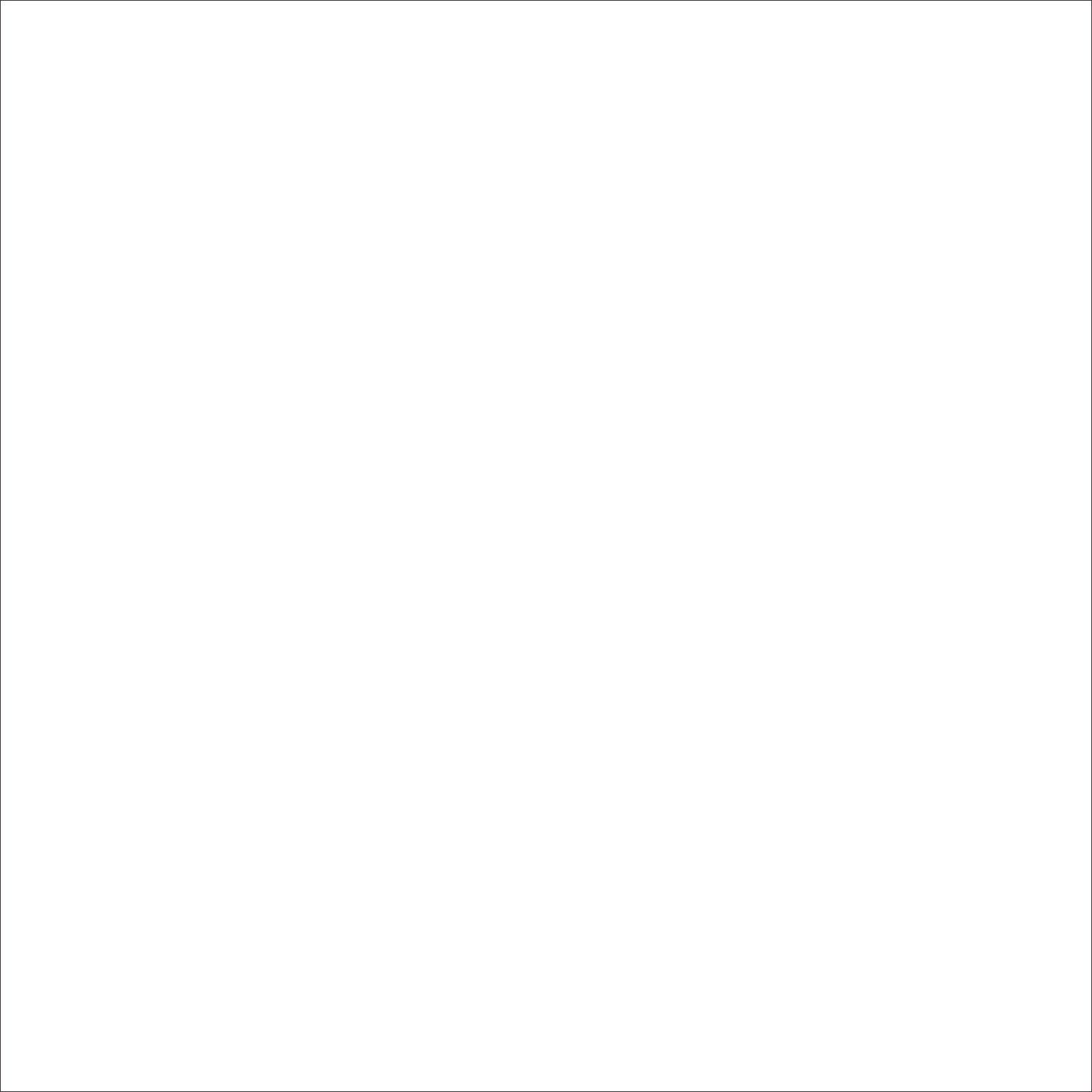

भारतीय | INDIAN सांस्कृतिक COUNCIL FOR **CULTURAL RELATIONS** सम्बंध | परिषद्



**Prof. Lokesh Chandra** प्रो. लोकेश चन्द **v/;{k / President**

#### **Foreword**

During any discourse on India's contributions to the human civilization, what is left behind or least emphasized is its achievements in the field of science and technology and Indian academia has miserably failed to assess and evaluate influence of Indian knowledge of science and technology on the development of science and technology in other parts of the world.

Government of India, under the leadership of Shri Narendra Modi has posed unprecedented impetus on promotion and propagation of India's contribution in the field of science and technology. Following that path, Indian Council for Cultural Relations (ICCR) has planned a number of programmes and projects to explore and assess the development of science and technology in India and its overall impact. Academic discourse in the form of seminars and conferences is one such step and a number of seminars and conferences are being organized this year highlighting that aspect. International conference on 'Quantum Reality and Intimations of Shunya' is one among them.

I am thankful to Prof. S. R. Bhatt for his coordination and cooperation to make it happen and hope that the Conference will be a great academic success.

आजाद भवन, इन्द्रप्रस्थ एस्टेट, नई दिल्ली–110002/Azad Bhawan, Indraprastha Estate, New Delhi-110002 **Vsyh-**/Tel.: 23378616, 23370698, **QSDl**/Fax: 23370702, **bZ&esy**/E-mail: president.iccr@nic.in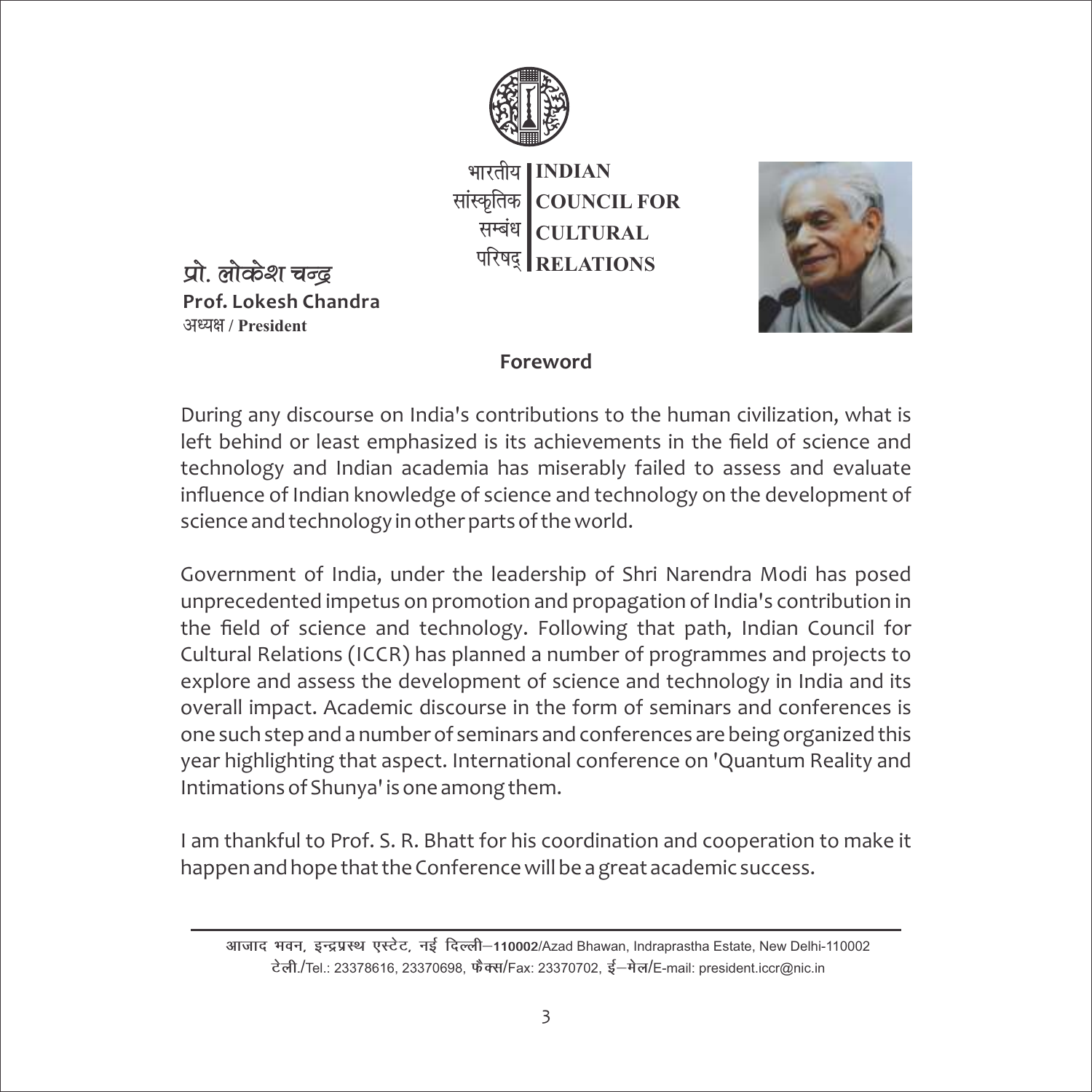

महानिदेशक भारतीय सांस्कृतिक सम्बंध परिषद अमेरेंद्र खद्रश



#### **Foreword**

Concept of Shunya is one of the foremost contributions of India to the world. It may be reasonably maintained that this concept has served the humanity more than what any other concept could do. It has revolutionized study of mathematics, physics, chemistry and all other physical sciences and human understanding of natural phenomena. On the other hand, it is a thought provoking philosophical concept as well. Everything begins with shunya and ends with shunya. It has given rise to innumerable theories and thinkers throughout the ages have contributed their shares in this all‐encompassing concept of shunya.

Percolating from philosophical thought, shunya has touched upon history and shaped the history of mankind. It has left no human endeavor untouched and as a result we find an overwhelming contribution of the concept in shaping human civilization.

ICCR is proud to organize an International Conference on the topic 'Quantum Reality and Theory of Shunya'. The conference is being organized to asses anew India's contribution in the field of quantum reality and shunya. The Conference, a brain‐child of our revered President, ICCR, Prof. Lokesh Chandra and duly nurtured and shaped under able care of Chairman, ICPR, Prof. S. R. Bhatt, is destined to explore unexplored facts on the concept of quantum reality and shunya and have an in-depth understanding of the contemporary research on them. It is designed to unfold the unknown facts and generate academic output in the form of reasoned analysis.

Needless to maintain that the Conference is a part of ICCR's renewed efforts to highlight and unearth India's contributions in the field of science and technology. In another proud moment, only in April this year, ICCR donated a bronze bust of Aryabhatta, which has been unveiled at the UNESCO Headquarters in Paris. Following this agenda to highlight India's contribution in the field of science and technology, an International conference on Vedic Mathematics is being organised during the last week of this month (December, 2016). I am thankful towards the participants of the Conference for accepting our invitation to be a part of it and hope that the Conference on 'Quantum Reality and Theory of Shunya' will be remembered in future for its unprecedented academic discourse.

I welcome all the participants and wish the Conference all success.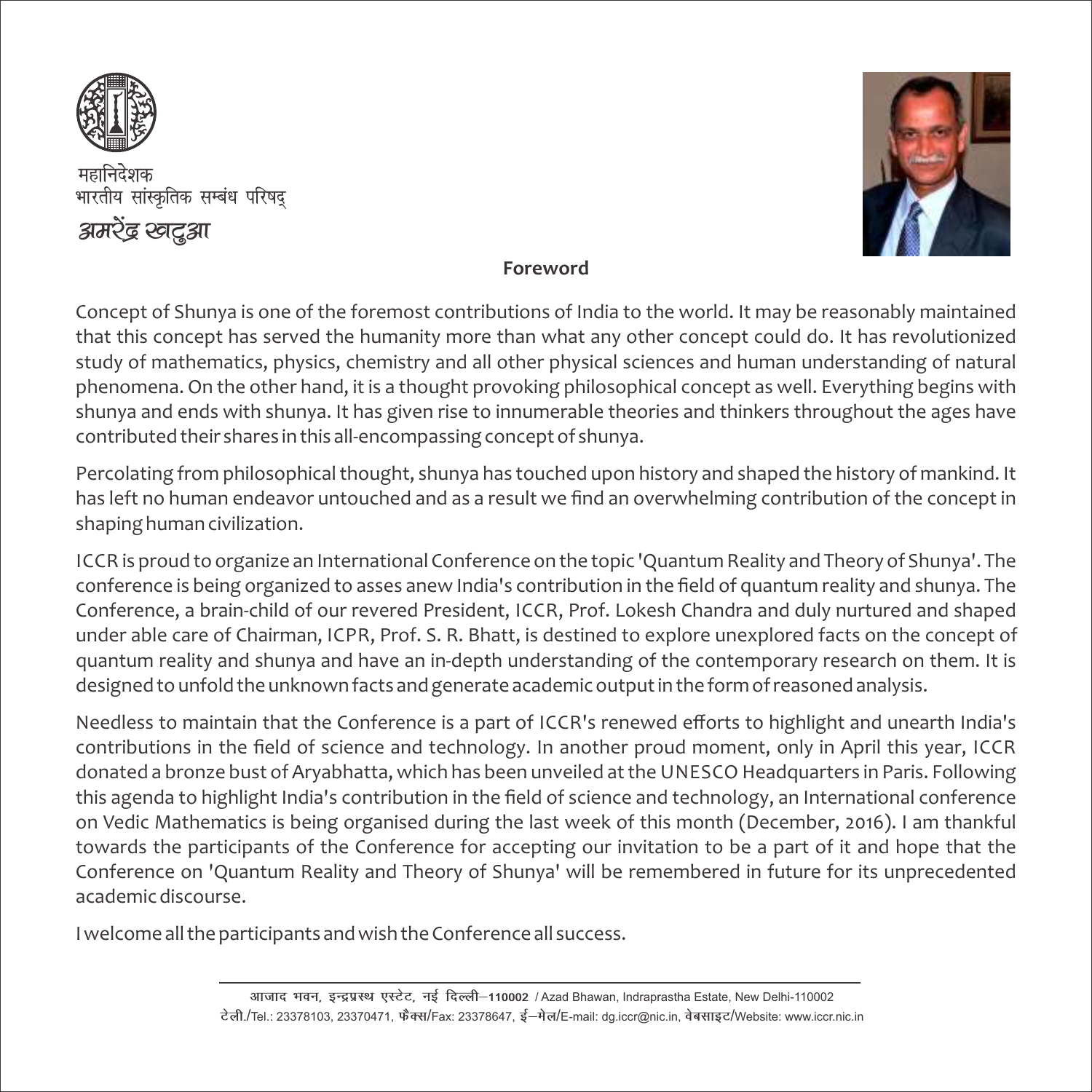#### **CONCEPT NOTE**

#### **QUANTUM REALITY AND INTIMATIONS OF SHUNYA**

The multifaceted concept of *Shunya* has been an ingenious thought of fertile and innovative Indian mind. It has been a unique contribution of India to world culture and civilization. This seminal and pivotal concept has its ramifications in various fields like Metaphysics, Cosmology and Cosmogony, Physics. Mathematics, Religion, Yoga etc. In different contexts it has different meaning. It would be a worthwhile and rewarding exercise if it's different facets are attended to and analyzed. They are all correlated and only a holistic and integral approach can bring out their significance and value.

The concept of *Shunya* has a profound metaphysical connotation which stands for the totality of Reality. In this sense it is equated with *"Purna"* (completeness, infinitude and boundlessness). The Reality is a Whole which comprehends all iota of the universe as its intrinsic parts. But each part*( kosha or khanda)*is also a whole *(pinda)* within this Whole (brahmanda). It is represented as a Supreme Circle and in the cosmos there are circles within circles presenting a picture of concentric wholes. The Ultimate Reality is full circle, an overarching circle. The invocation of *Isha Upanishad* remarkably puts forth this intuitive vision. It states that the Reality is a whole or totality comprising all that was, that is and that will be, an idea available in the Purusha Sukta of the Rigveda. From this whole only whole can spring forth even though we may not be aware of it. This whole is infinite. Infinite cannot be *finitized* and therefore the Advaita Vedanta regards all differentiations as finite appearances which are in ultimate analysis infinite only. Bhaskracharya, a later mathematician also avers the same. He opines that no change takes place in the infinite and immutable Brahman when worlds are created or destroyed even though in these processes numerous orders of beings are put forth and absorbed. The equation of *'shunya' and 'purna'* was a wonderful feat of Indian logical acumen which could be apprehended only by a *'mantradrshta Rishi'.* This concept of *'shunya'* is not emptiness or void‐ness but 'devoid‐ness' in the sense that in its proto nature the Reality is devoid of all differentiations. In itself it is emptied of all manifest diversity. It is a non-dual realm, a quantum vacuum. In logical terms it is referred to as 'null set' but this null set is not devoid of membership but only devoid of manifest membership. It is not to be regarded as 'nothingness' as nothing can come out of nothing. The Nasadiya Sukta of the Rigveda begins with this intuitive realization. All quantum phenomena arise within it and get dissolved in it. The modern Quantum Physics endorses this understanding and it is struggling to explain how this cosmic event takes place. The Big Bang theory is only an indication of this. The search for 'God‐ particle' or 'Boson' seems to be a futile exercise of the western scientists. The *impartite* approach to Reality is a unique and ingenious gift of the Indian mind and western scientist should pay heed to it.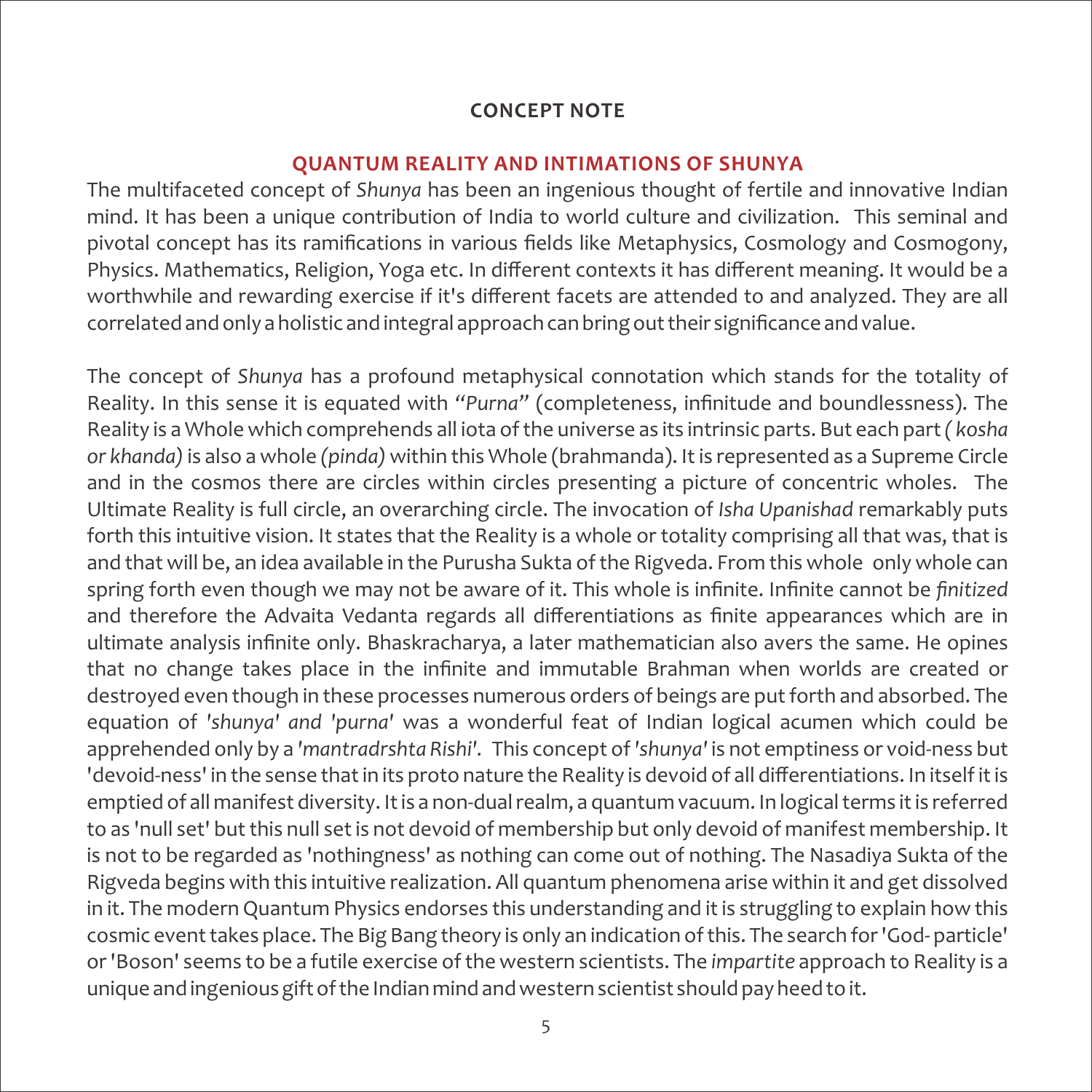Deriving inspiration from this intuitive realization the Indian mathematicians like Bodhayana, Brahmagupta and many others have invented the idea of Zero ( cipher) and the decimal system . The mathematical zero has its obverse as infinity. All numbers or numerical signs act as tangible reference to finite but zero represents the non-dual realm, the infinity. The western mind has adopted zero only functionally for practical utility, it could not grasp its deeper metaphysical meaning. The concept of zero did have tremendous impact on western science and mathematics in terms of 'decimal system' and 'quantum vacuum' but they could not reach to its metaphysical heights and depths because of the limitations of their empirical methodology. Only through *''ritambhara pragya',* to use Indian terminology, this realization is possible in a state of *'samadhi'.*

Apart from metaphysics, physics and mathematics this concept of *Shunya* has been profitably utilized by schools of Shaivism wherein Lord Parama Shiva is referred to as *Shunya' or 'Bindu'.* The *Shunya* is described as *Ashunya* which means that it is beyond one and many but supreme source of one and many. The worship of Lord Jagannatha in Puri and the text Shunya Samhita followed by the Mahima school advocated by Panchasakhas of Orissa are the elaborations of this idea synthesizing it with the Buddhist concept of shunyata. Their concept of *'Shunya Brahma'* or *"Shunya Purusha"* is a remarkable idea, the implications of which need to be brought out shorn of its religious connotation. Shunya Purusha is 'Anadi mandala', also described as ' 'Shunya Mandala' which is the source of all creation. It is proto cause as well as the effects. The Buddhist concepts of 'dependent origination' and 'interdependent existence' coupled with this idea of shunya can help in revealing the nature of empirical and trans- empirical Reality as Nagarjuna has pointed out. Nagarjuna avered that there are two levels of Reality. There is transcendental Reality underlying the world of phenomena. A depth analysis of this seminal concept of shunya can open up new horizons and intellectual vistas and help in enriching improvised western science and mathematics. Indian contributions in terms of place value decimal system, domestication of fire, invention of wheel and original gifts to science and mathematics are certainly recognized but they have not been adequately utilized. Now that Indian contributions are gradually appreciated and the saturated western mind is looking towards India for newer insights and fresh approaches in depth delineation of this concept will go a long way in spiritualizing science and making Indian spirituality more scientific. The initiative taken by Indian Council for Cultural Relations under the Presidentship of Prof. Lokesh Chandra is a welcome step in right direction. Hope it will lead to some positive results.

> **Prof. S.R.Bhatt srbhatt39@gmail.com**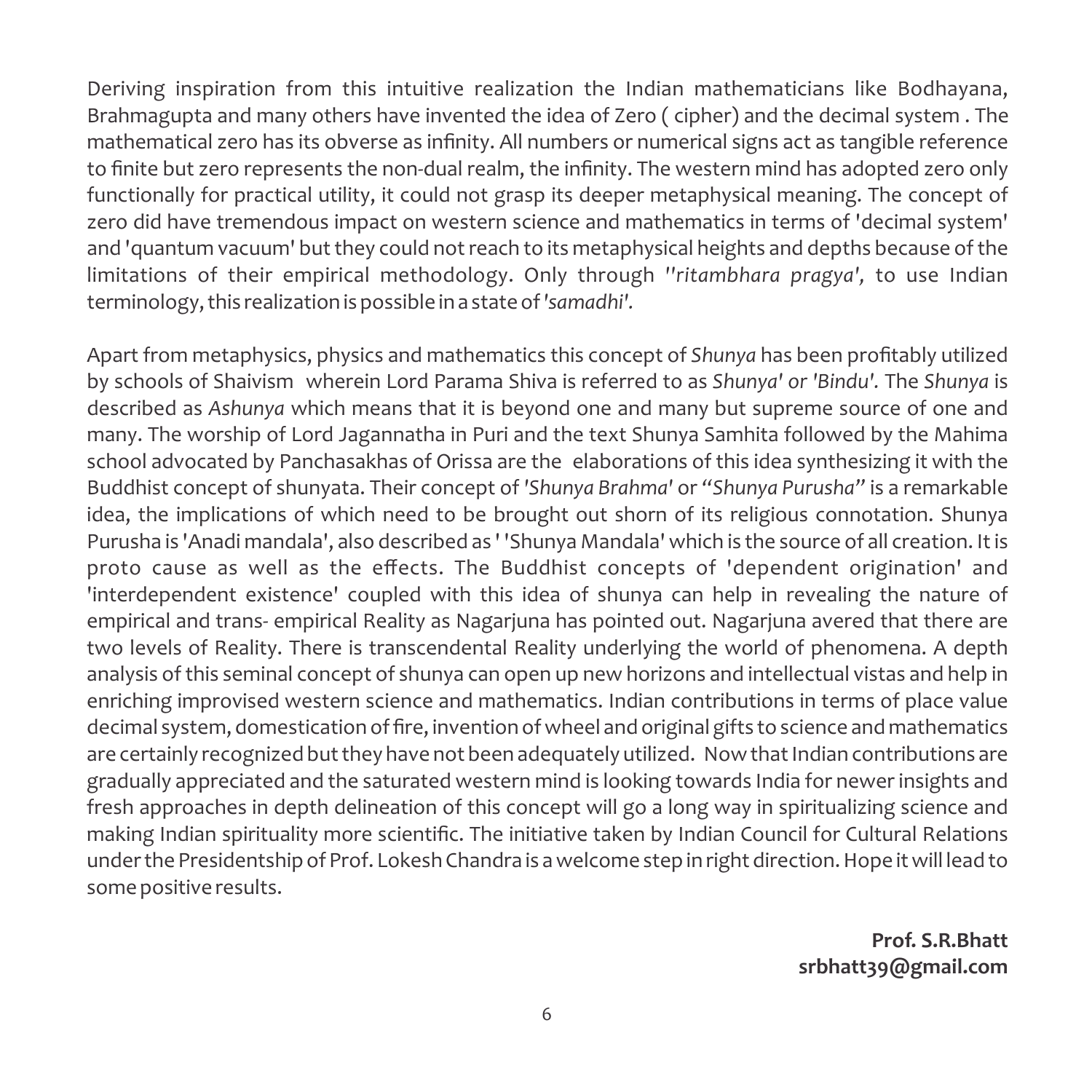## International Conference

on

# Quantum Reality and Theory of Shunya

## **Friday, December 09, 2016**

|                                                                                                          |                                                                                                                                          | 10.00-11.08 am : lnaugural Session                                                                                                                                                                                                                                                                                                                 |
|----------------------------------------------------------------------------------------------------------|------------------------------------------------------------------------------------------------------------------------------------------|----------------------------------------------------------------------------------------------------------------------------------------------------------------------------------------------------------------------------------------------------------------------------------------------------------------------------------------------------|
| 10.00-10.05 am<br>10.06-10.11 am<br>10.12-10.40 am<br>10.41-11.01 am<br>11.02-11.07 am<br>11.08-11.30 am | $\ddot{\cdot}$<br>$\mathbb{R}^{\mathbb{Z}}$<br>$\mathbb{R}^{\mathbb{Z}}$<br>$\ddot{\cdot}$<br>$\mathcal{L}$<br>$\mathbb{R}^{\mathbb{Z}}$ | Lighting of Lamp followed by Veda Mantras<br>Welcome Address by Sh. Amarendra Khatua, Director General, ICCR<br>Thematic Note by Professor S.R. Bhatt, Chairman, ICPR<br>& Academic Cordinator<br>Address by Chief Guest Prof. Lokesh Chandra, President, ICCR<br>Vote of Thanks by Ms. Namarata S. Kumar, Dy. Director General, ICCR<br>Tea Break |
| 11.30-12.30 pm                                                                                           |                                                                                                                                          | $:$ SESSION-I                                                                                                                                                                                                                                                                                                                                      |
| <b>CHAIR</b><br>11.30-12.30 pm                                                                           | $\ddot{\cdot}$<br>$\ddot{\cdot}$                                                                                                         | Professor Geo Lyong Lee<br>Paper Presentation by: Professor Sisir Roy & Professor Herbert J.<br>Bernstein                                                                                                                                                                                                                                          |
| 12.30-01.30 pm                                                                                           |                                                                                                                                          | $:$ SESSION – II                                                                                                                                                                                                                                                                                                                                   |
| <b>CHAIR</b><br>12.30-01.30 pm                                                                           | $\mathcal{L}$<br>$\mathcal{L}$                                                                                                           | Professor S S Rama Rao Pappu<br>Paper Presentation by: Professor R. S. Kaushal &<br>Professor Parameswaran Murthiyedath                                                                                                                                                                                                                            |
| 02.30-03.30 pm : SESSION - III                                                                           |                                                                                                                                          |                                                                                                                                                                                                                                                                                                                                                    |
| <b>CHAIR</b><br>02.30-03.30 pm                                                                           | $\ddot{\phantom{a}}$<br>$\ddot{\cdot}$                                                                                                   | Professor Kashyap V. Vasavada<br>Paper Presentation by: Professor Gopal Rao and<br>Professor Surendra Pokharna                                                                                                                                                                                                                                     |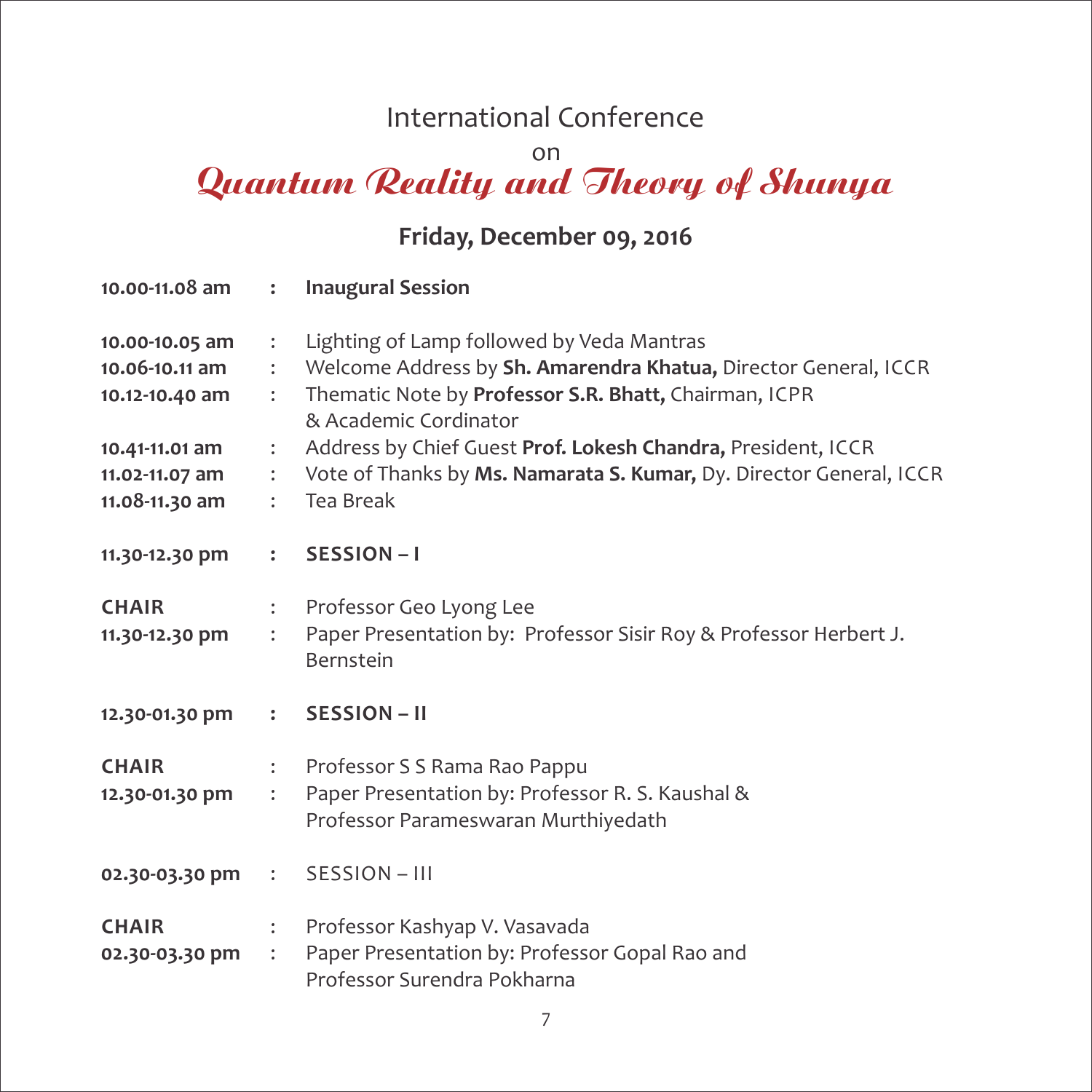| 03.30-04.30 pm :                             |                      | <b>SESSION - IV</b>                                                                                      |
|----------------------------------------------|----------------------|----------------------------------------------------------------------------------------------------------|
| <b>CHAIR</b><br>03.30-04.30 pm :             | $\ddot{\cdot}$       | Professor Bal Ram Singh<br>Paper Presentation by: Professor Geo Lyong Lee and Dr. Rajeshwar<br>Mukherjee |
| 04.30-04.45 pm                               | $\mathcal{L}$        | Tea Break                                                                                                |
| $04.45 - 05.45 \text{ pm}$ :                 |                      | SESSION-V                                                                                                |
| <b>CHAIR</b><br>$04.45 - 05.45 \text{ pm}$ : | $\ddot{\phantom{a}}$ | Professor Sisir Roy<br>Paper Presentation by: Professor Anand Rangarajan &<br>Prof. Sreekala M. Nair     |

### **Saturday, December 10, 2016**

| 09.30-10.30 am : SESSION - VI    |                                        |                                                                                                      |
|----------------------------------|----------------------------------------|------------------------------------------------------------------------------------------------------|
| <b>CHAIR</b><br>09.30-10.30 am : | $\ddot{\cdot}$                         | Professor Gopal Rao<br>Paper Presentation by: Ven. Geshe Dorji Damdul & Bhakti Vijnana Muni          |
| 10.30-11.30 am                   | $\mathbf{r}$                           | <b>SESSION – VII</b>                                                                                 |
| <b>CHAIR</b><br>10.30-11.30 am   | $\ddot{\cdot}$                         | : Dr. S. Ram Mohan<br>Paper Presentation by: Professor S S Rama Rao Pappu &<br>Bhakti Niskama Shanta |
| 11.30-11.45 am                   |                                        | : Tea Break                                                                                          |
| 11.45-12.45 pm                   | $\ddot{\phantom{a}}$                   | <b>SESSION - VIII</b>                                                                                |
| <b>CHAIR</b><br>11.45-12.45 pm   | $\ddot{\phantom{a}}$<br>$\ddot{\cdot}$ | Ven. Geshe Dorji Damdul<br>Paper Presentation by: Professor Bal Ram Singh<br>& Dr. S. Ram Mohan      |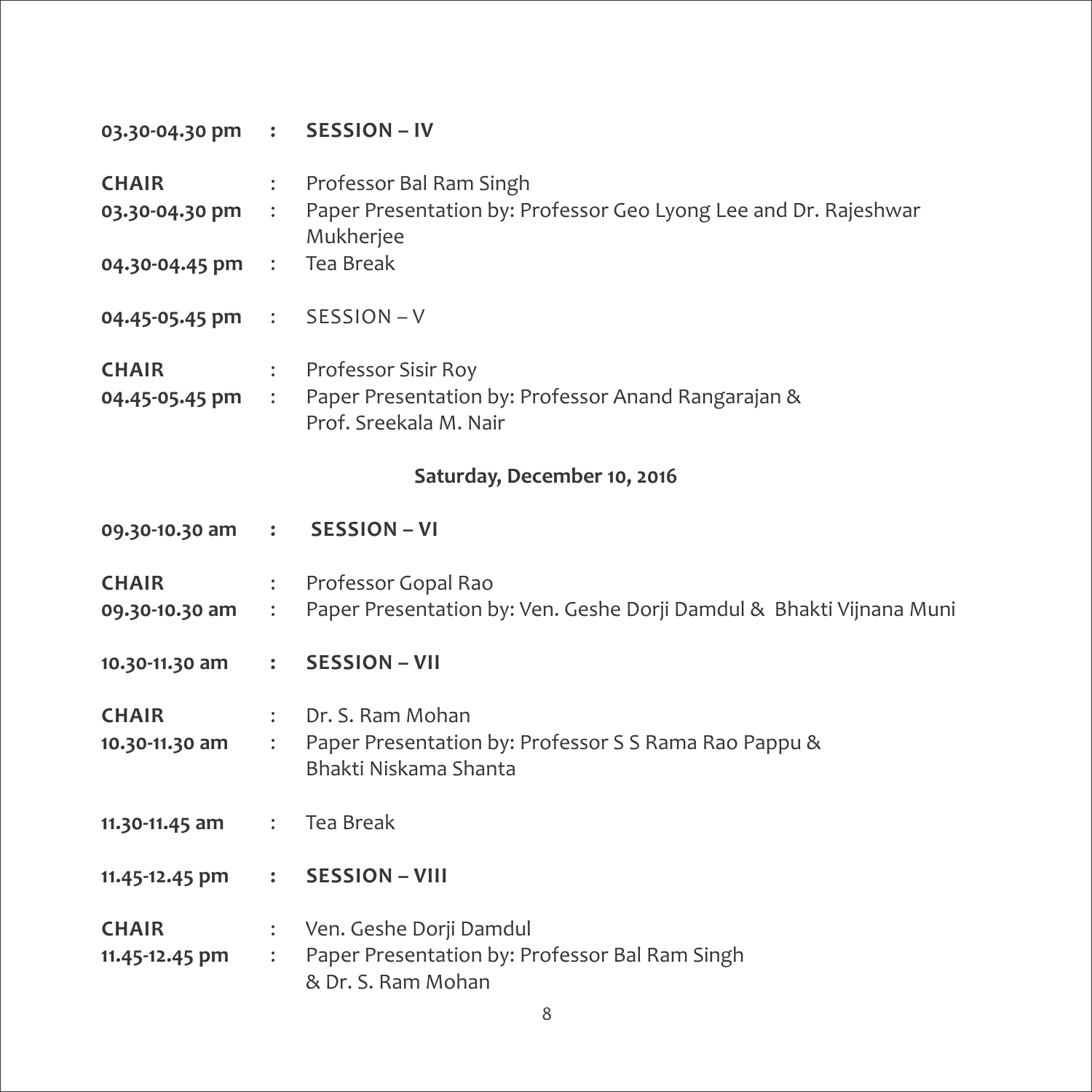| 12.45-01.45 pm : SESSION - IX      |                          |                                                                                                                    |  |  |
|------------------------------------|--------------------------|--------------------------------------------------------------------------------------------------------------------|--|--|
| <b>CHAIR</b><br>12.45-01.45 pm     | $\mathbb{Z}$             | : Professor Geshe N. Samten<br>Paper Presentation by: Professor Kashyap V. Vasavada &<br>Professor R. Srikanth     |  |  |
| 02.30-03.30 pm : SESSION - X       |                          |                                                                                                                    |  |  |
| <b>CHAIR</b><br>02.30-03.30 pm     | $\mathbb{R}^n$           | : Professor Herbert J. Bernstein<br>Paper Presentation by: Professor Sangeetha Menon &<br>Professor Tabish Qureshi |  |  |
| 03.30-04.30 pm : SESSION - XI      |                          |                                                                                                                    |  |  |
| <b>CHAIR</b><br>03.30-04.30 pm     | $\mathcal{L}_{\rm{max}}$ | : Professor Debajyoti Gangopadhyay<br>Paper Presentation by: Professor B. Kar & Professor Uttam Patti              |  |  |
| 04.30-04.45 pm : Tea Break         |                          |                                                                                                                    |  |  |
| 04.45-05.45 pm                     |                          | : VALEDICTORY SESSION                                                                                              |  |  |
| <b>CHAIR</b>                       | $\ddot{\phantom{a}}$     | Professor Lokesh Chandra, President, ICCR                                                                          |  |  |
| <b>Report of the</b><br>Conference | $\ddot{\cdot}$           | Professor S.R. Bhatt, Academic Coordinator                                                                         |  |  |
| <b>Perspective of Scholars</b>     |                          |                                                                                                                    |  |  |

**Vote of Thanks**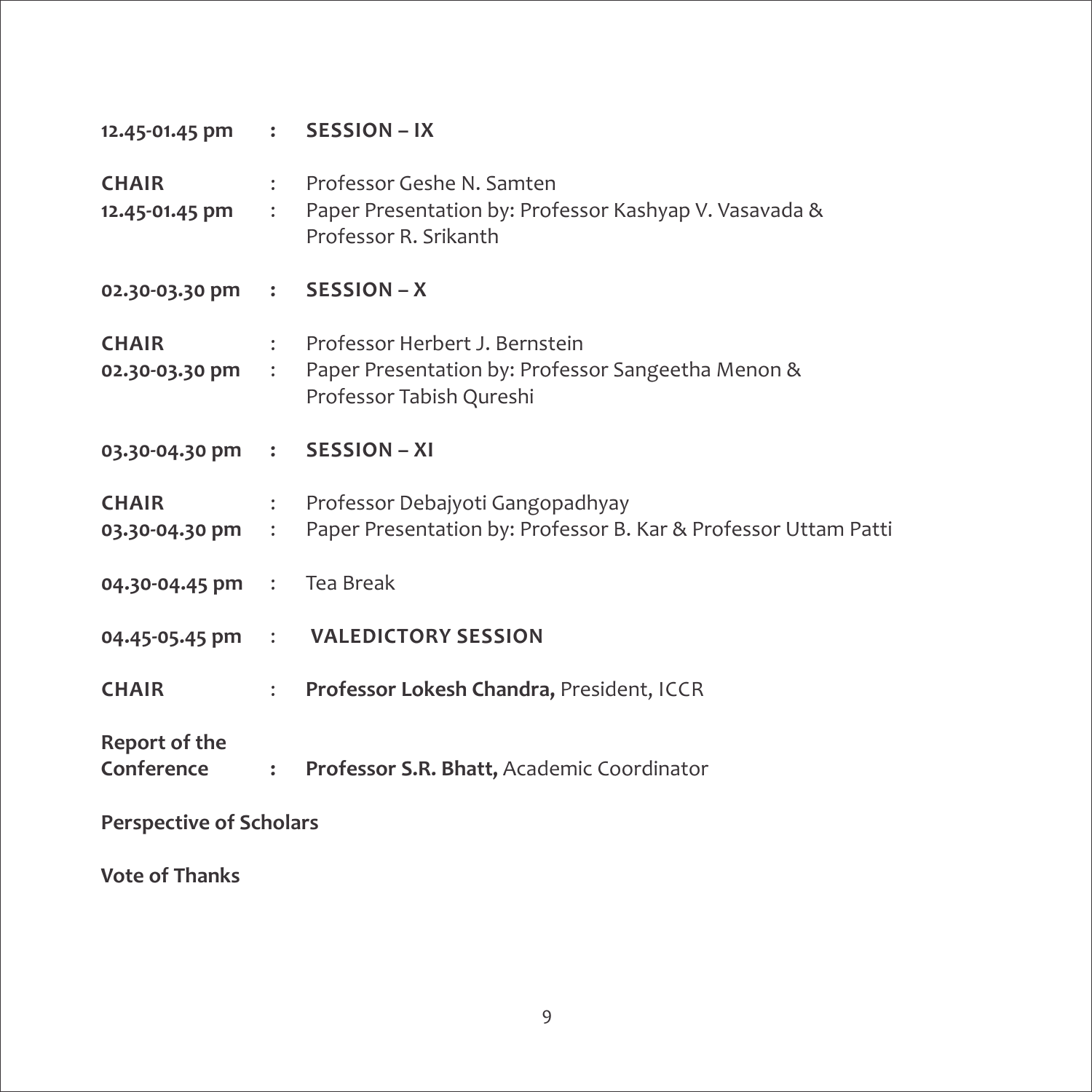# International Scholars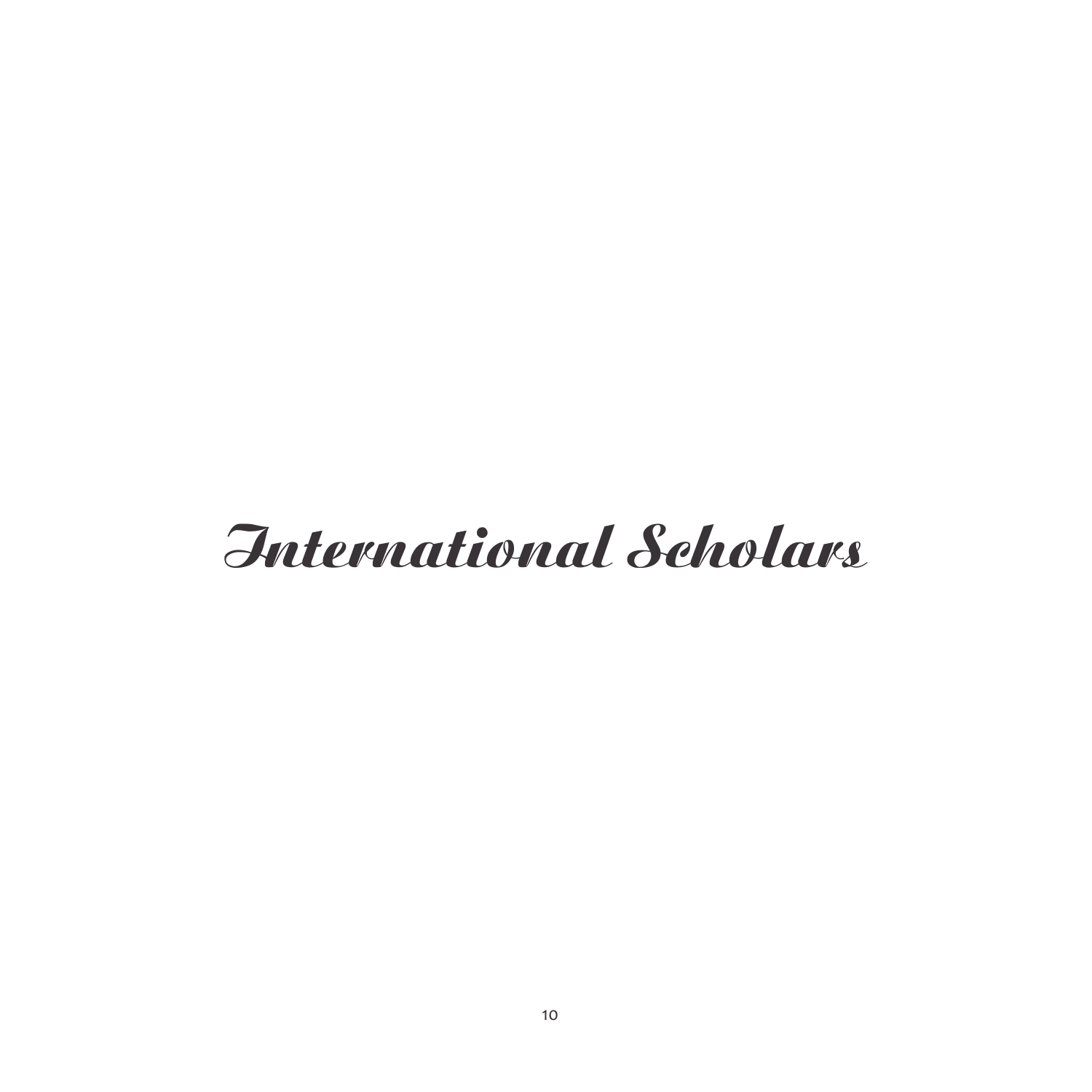#### **THE CONCEPT OF SHUNYA IN QUANTUM THEORY**



**Alex Hankey** alexhankey@gmail.com

After being a senior scholar at Rugby School, Alex Hankey won a scholarship to Trinity College at the University of Cambridge, where he gained a triple First in the Natural Sciences Tripos and led university teams at two sports. During his PhD at M.I.T. his supervisors Steven Weinberg and Gene Stanley directed him to publish 10 articles including a Physical Review Letter and 8 in Physical Review. After a year at Stanford Linear Accelerator Center he joined universities established by His Holiness Maharishi Mahesh Yogi, for whose organisation he worked for about 30 years before returning to research in 2002. Since then, using much of his early research, he has published extensively on theories of complementary systems of medicine including Yoga medicine and Ayurveda. He is probably the leading theoretical physicist working on the ancient Vedic sciences, and has lectured on the physics of the Samkhya and Vedanta systems of philosophy. Most recently he has published a new information theory that permits the description of experience.

There is an obvious analogy between the concept of the vacuum state in quantum field theory and that of 'emptiness' or Shunya. When the mind settles down in meditation to the state of pure consciousness, it has lost all content, all feelings and emotions, and qualia or qualities also disappear. Some describe the state as fullness, a 'field of all possibilities', while others emphasize its lack of content. As the Bhagavad Gita, II.45, puts it, *'Nistraigunyo Bhavarjuna',* 'Be without the three gunas' and II.48 *'Yogastahkurukarmani',* 'Established in Being Perform Action'. The reason is vital, only from a state of purity of heart and mind can a human fully realise his or her potential and act fully in accordance with all the laws of nature. Our approach shows that such a state is empty of wave functions or quantum fields, and that the human mind achieves a state where all such excitations are annihilated.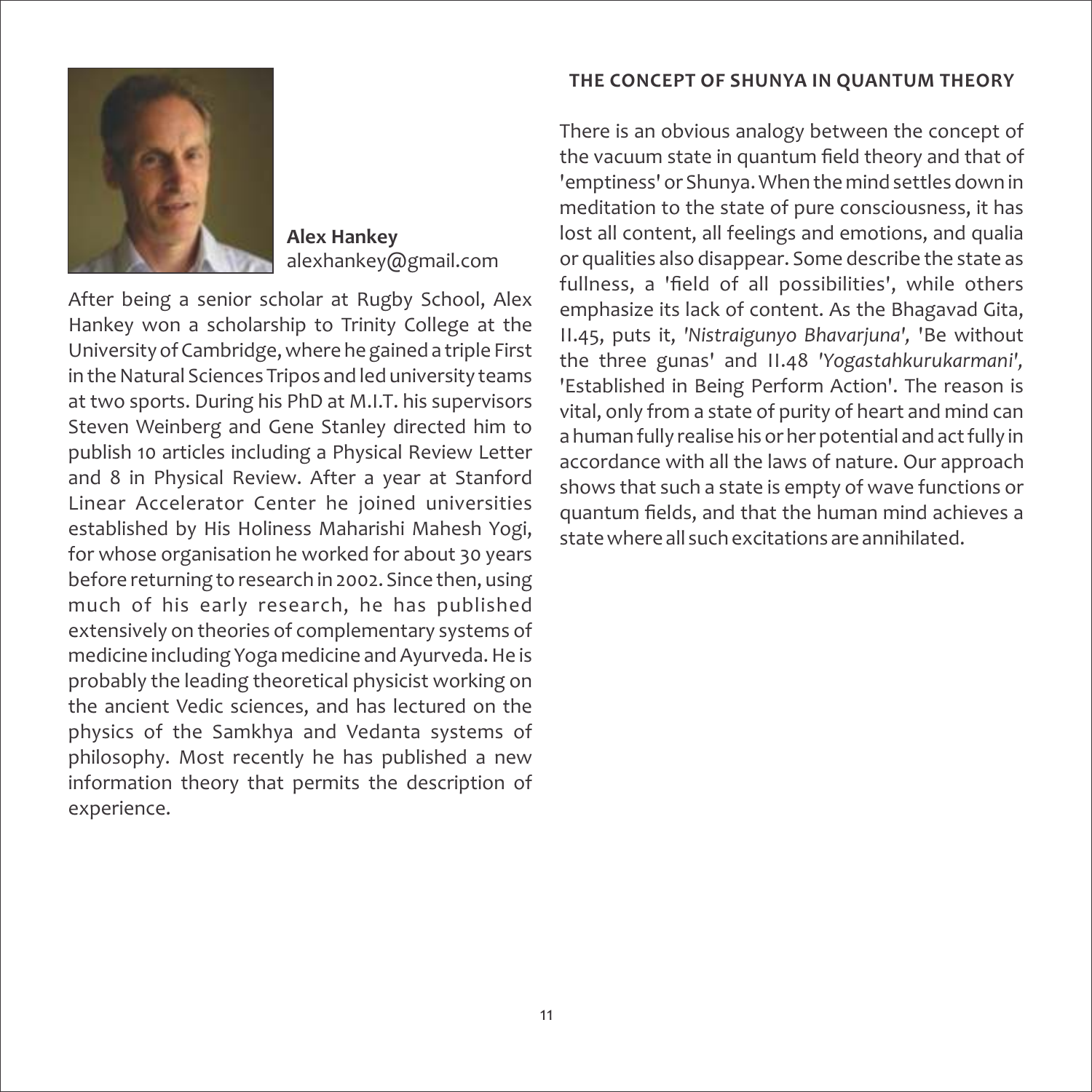

#### **Anand Rangarajan** anand@cise.ufl.edu

Anand Rangarajan studied Electrical Engineering at the Indian Institute of Technology, Madras getting his B.Tech in 1984. He then pursued graduate studies at the University of Southern California, Los Angeles and obtained a Ph.D. in 1991 focusing on the area of computer vision. During his graduate work, he became fascinated by the problem of consciousness and this interest led to a best student paper award allowing him to attend "Geist Und Natur" (Mind and Nature) in Hannover, West Germany in 1988. After his graduate work, he joined Yale University, first as a postdoctoral associate and later as tenure track faculty in Diagnostic Radiology (focused on medical image analysis). During this period, the problem of consciousness came into prominence and he was active in the Tucson series of conferences on this topic. In the year 2000, he moved to the computer science department at the University of Florida, Gainesville where he now works in machine learning, computer vision and the science of consciousness. His recent work in consciousness studies has focused on physicalism, compositionality and the hard problem.

#### **CAN A QUANTUM FIELD THEORY ONTOLOGY HELP RESOLVE THE PROBLEM OF CONSCIOUSNESS?**

The hard problem of consciousness arises in most incarnations of present day physicalism. Why should certain physical processes necessarily be accompanied by experience? We begin with the assumption that experience cannot exist without being accompanied by a subject of experience (SoE). Strawson has elaborately defended the notion of a thin subject—an SoE which exhibits a phenomenal unity with different types of content (sensations, thoughts etc.) occurring during its temporal existence. Next, following Stoljar, we invoke our ignorance of the true physical as the reason for the explanatory gap between present day physical processes (events, properties) and experience. We are therefore permitted to conceive of thin subjects as related to the physical via a new, yet to be elaborated relation. While this is difficult to conceive under most varieties of classical physics, we argue that this may not be the case under certain quantum field theory ontologies. We suggest that the relation binding an SoE to the physical is akin to the relation between a particle and (quantum) field. In quantum field theory, a particle is conceived as a coherent excitation of a field. Under the right set of circumstances, a particle coalesces out of a field and dissipates. We suggest that an SoE can be conceived as akin to a particle—a Self On—which coalesces out of physical fields, persists for a brief period of time and then dissipates in a manner similar to the phenomenology of a thin subject. While it is odd at first glance to conceive of subjects of experience as akin to particles, the spatial and temporal unity exhibited by particles as opposed to fields and the expectation that selfons are new kinds of particles, paves the way for cementing this notion.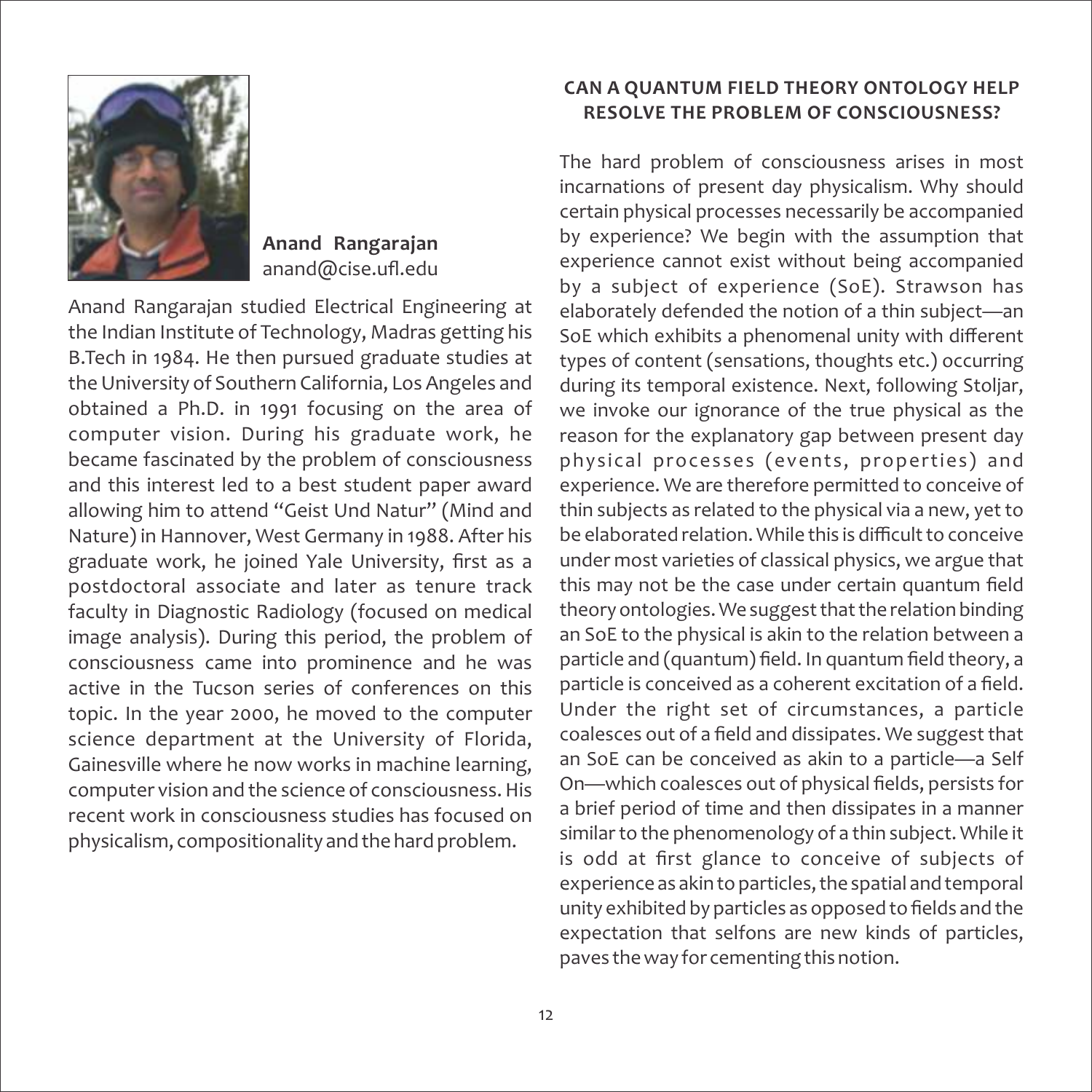

**Bal Ram Singh** bsingh@inads.org

Bal Ram Singh, PhD, has been a Professor since 1990 at UMass Dartmouth (until 2014) and Institute of Advanced Sciences (current), conducting research on botulinum and tetanus neurotoxins, and also on yoga, mind, and consciousness. He has published 10 books and nearly 300 articles, including articles related to India's philosophy and traditions.

Dr. Singh is Editor/Associate Editor of four journals, including Ayurveda Journal of Health and International Journal of Indian Culture and Business Management, and is the Editor‐in‐Chief of Vedic WAVES, an online blog of the World Association of Vedic Studies. He is the President of the Institute of Advanced Sciences. At the Institute, he is also the Executive Mentor of the School of Indic Studies where his research includes Ayurvedic science and technology, Yoga and Consciousness, Vedic education pedagogy, and Vedic social and political traditions.

He is the President of the Institute of Advanced Sciences. Dr. Singh has been visiting professors at Georgetown University, Harvard Medical School, Yang Ming University (Taiwan), and Jawaharlal Nehru University (India).

#### **HOW TO APPROACH SHUNYATA AS THE QUANTUM REALITY THROUGH BIOLOGICAL CONSCIOUSNESS?**

Although there is a dispute as to who discovered the concept of shunyata, there is agreement that a symbol of shunya was given in India in the fifth century AD. The dot symbol and its subsequent form of the open circle indicates not only nothingness as we know the meaning of shunya but it symbolizes infinity as well in its symbol as there is no beginning or end in the symbol. There-in lies a major symbolic meaning on how the shunya explains infinite from nothing. Mathematically also the shunya represent the whole as it cannot be divided by anything.

The concept of quantum basically developed to explain observed reality that was not possible to examine by material science laws that were created in nineteenth century. It ended up describing the whatness of the reality, without addressing the whyness. It has nevertheless become a major concept in physics today, and its mathematical expressions are being employed to many observations, from origin of the universe to functioning of atoms. However, it is worth noting that the quantum concept is a system developed by admitting the failure to comprehend, and making that as the basis to attempt explaining all the physical phenomena. It has obviously succeeded in explaining and predictive verification of many processes to a certain extent. However, it has also become limited when applied more broadly. In other words, it has failed to develop a unified principle for even all things physical. The basic narrative of physical science, or even science for that matter, is observational although theoretical concepts (both philosophical and mathematical) do play some role. In the observational world, sensory reality is perceived first.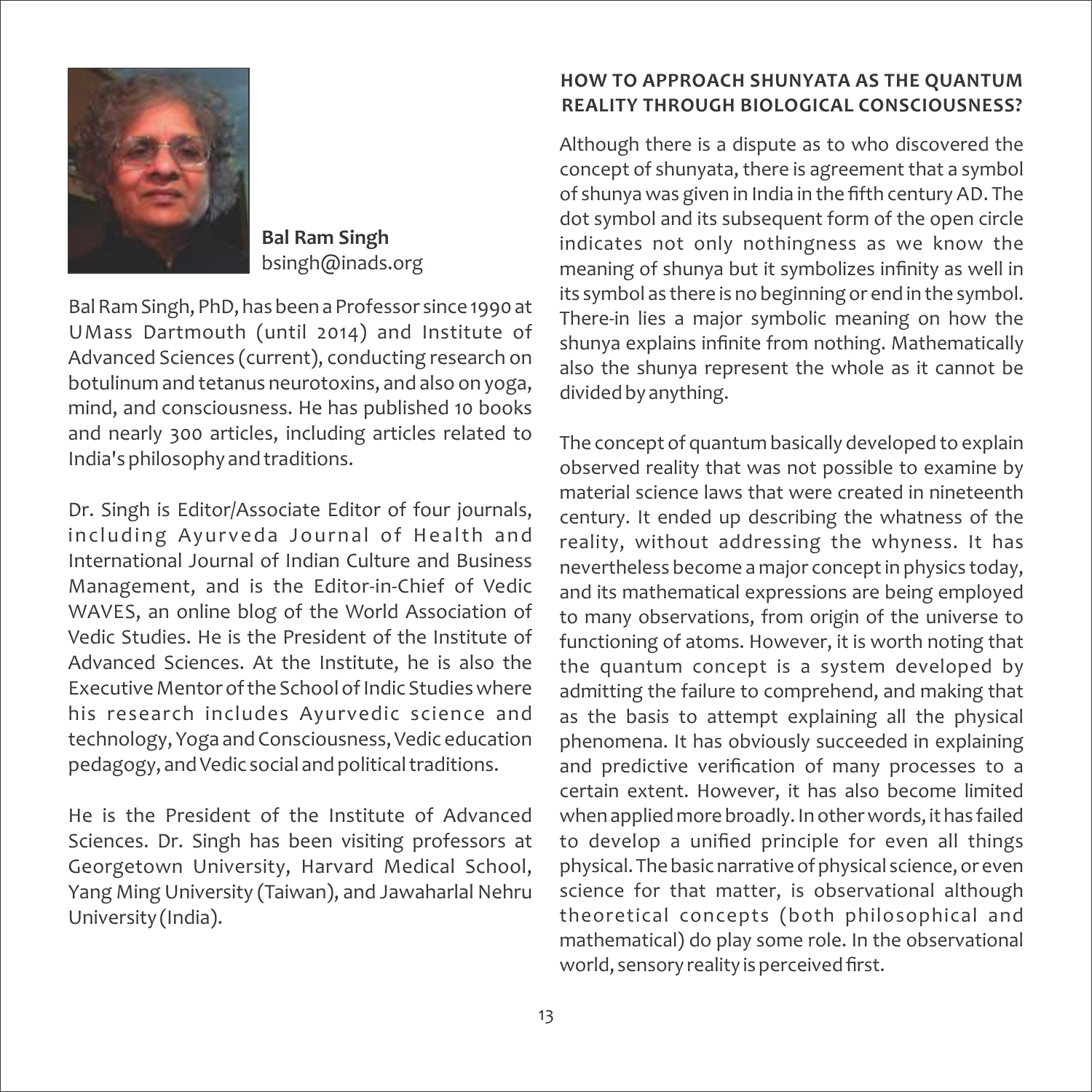

**Devulapalli V. Rao** raod@umb.edu

Devulapalli V. Rao had a brilliant academic record at Andhra University, India where he got the B.Sc (Honours), M.Sc and D.Sc Physics degrees and also taught for two years. He spent two years each at Duke and Harvard Universities as a Post Doctoral Fellow. He has been teaching at the University of Massachusetts, Boston since 1968 where he is currently Distinguished Professor of Physics. He also holds Adjunct Professor position at Amherst and Lowell campuses where he guides Ph.D. students. He was elected as a Fellow of the American Physical Society, Division of Laser Science in 2010. He published over 120 papers in peer reviewed prestigious journals like Nature, Physical Review Letters, Applied Physics Letters, Optics Letters etc., covering research areas of nonlinear optics, magnetic resonance, microwave absorption, optical Fourier techniques for breast cancer diagnostics, phase contrast and multimodal optical spectroscopy etc. He was recognized as Chancellors Distinguished Research Scholar and was one among top ten professors in the only student survey conducted in over thirty years. His group received the first nanotechnology award recognizing 50 top contributors to nano science. He holds 10 patents with two more in the pipeline and one of these on Fourier Phase Contrast microscopy is recently licensed to industry for marketing the technology.

#### **QUANTUM REALITY, SPIRITUAL CONCEPTS AND MODERN OPTICS EXPERIMENTS**

Truth is one, men call it various names. Both religious/spiritual philosophers and modern scientists have the same goal - pursuit of the ultimate truth. Science looks at 'objective reality' independent of the human observer whereas old Indian mystics adopted a holistic approach involving the observer and the observed‐ isolating the two is arbitrary. In terms of basic concepts quantum theory contains some parallels to Hindu scriptures‐ the fuzzy and nebulous world of atoms sharpens into the world of reality only when an observation is made, similar to the Hindu concept of Aham Brahmasmi (I am Brahman). The well known Schrodingers cat is a thought experiment illustrating this bizarre concept. The famous physicist John Wheeler's thought experiment about the observer creating even retroactive reality is spectacularly confirmed by recent experiments on Helium atoms scattered by laser light! Abstract concepts in Hindu scriptures are getting translated to real world objective demonstrations in modern science and technology. For example the sanskrit sloka "Om Purnamadah Purnamidam Purnaat Purnamadachyute, Purnasya Purnamadaya Purnamevaa Vasishyate" can be illustrated by a hologram (Purna or Whole) recorded by coherent light generated by lasers. The sloka implies: That (pure universal consciousness) is full (perfect); this (manifest universe of matter, individual consciousness) is full. This fullness has been projected from that fullness, what remains is fullness. When the hologram is illuminated by light, the whole event is displayed as virtual reality, close to the concept of Maya. One can cut the hologram into any number of small pieces, each piece contains the whole information and displays the event sharply.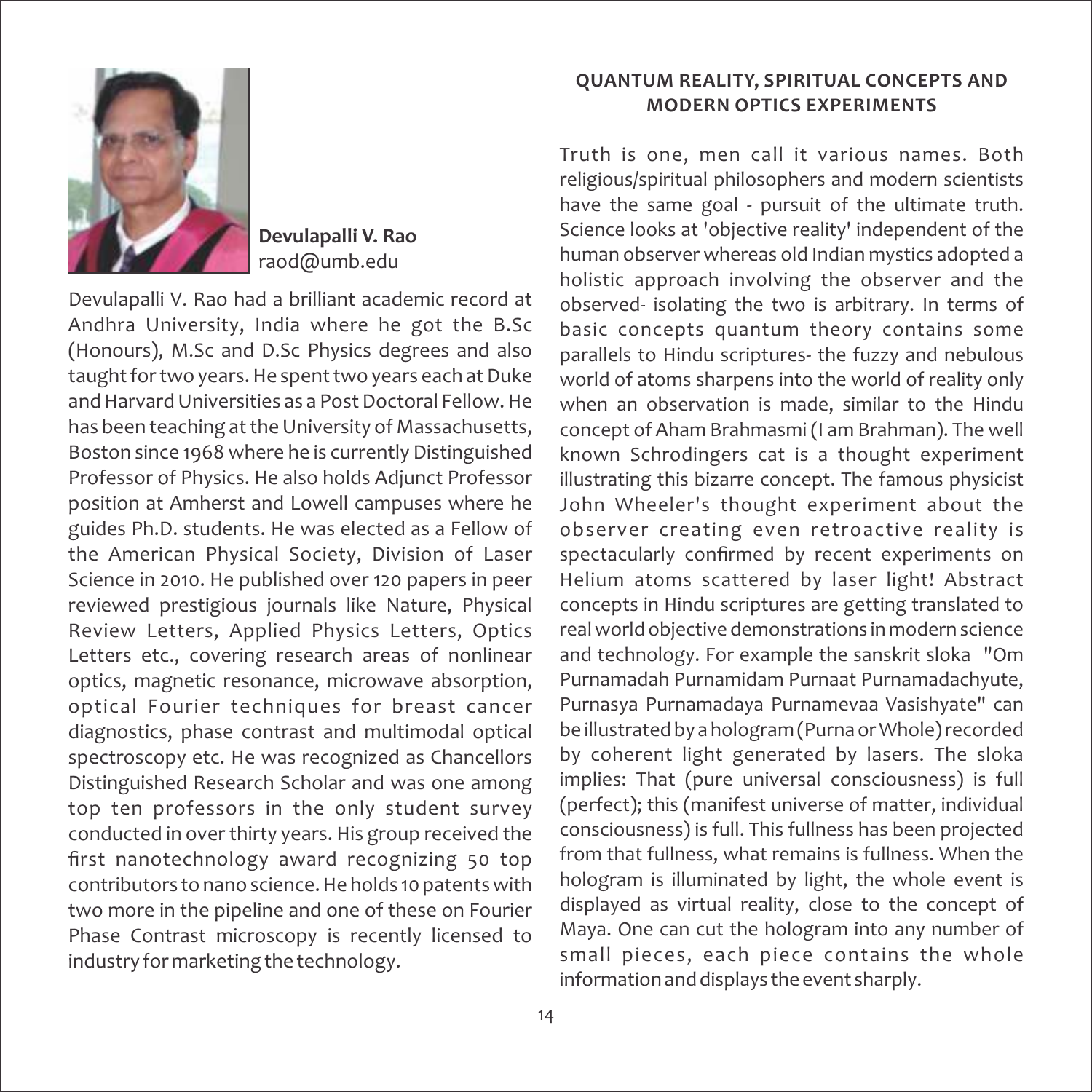

**Geo Lyong Lee** leeashram@hanmail.net

Geo Lyong Lee majored in Indian Philosophy and Yoga. He obtained a M P hil in 1990 from Radhakrishnan Institute for Advanced Studies in Philosophy, Madras University, with a thesis on the Theory of Creation in Visistadvaita. He also received a doctor's degree in 1995 from Delhi University with a thesis on a comparative study of Ramanuja Vedanta and A.N. Whitehead's Process Philosophy. He is a Professor & Dean of Graduate School of Integrative Medicine, Sun Moon University, Korea. He was a Vice‐ Chancellor of Seoul University of Buddhism, Korea and a Visiting professor of Madras University between 2005‐2006 to teach Korean Language and Korean Buddhist Thought. He obtained a number of research projects of Indian Philosophy and Yoga supported by the National Research Foundation of Korea Grant funded by the Korean Government. He is a Principal of Korea Yoga Academy Leeashram established by him in 2006. He translated S. Radhakrishnan's Indian Philosophy (2 vols) into Korean and published 6 books and some dozens of articles.

#### **THE CONCEPT OF REALITY IN QUANTUM PHYSICS AND ŚŪNYAVĀDA FROM THE PERSPECTIVE OF YOGA**

There is a considerable similarity between the physical concept of reality implied by quantum physics and the philosophical concept of reality articulated by Nāgārjuna. For neither is there a fundamental core to reality, rather reality consists of systems of complementary and interacting objects (dharmas). From the perspective of sādhana (practice), the Madhyamaka and the Yoga have something in common in that both of them head toward nothingness of 'I-ness' (ahamkāra). As long as there is 'the I', no-self (anatta) cannot come out, and 'nonduality' cannot be realized. The goal of yoga is essentially to cause the mind to become like zero. When we look at the complementarity and interaction of the particles with the observer, we find interesting correspondences between quantum physics and Madhyamika philosophy. This observation or mental involvement is actually also apparent in the area of yoga and meditation. In fact, one of the most important aspects of yoga practice, even in hathayoga, is this mental involvement. There is a maxim in the field of yoga: "Cakras are fed with observation of yogi." This means that the act of observation turns potentiality of cakras into actuality.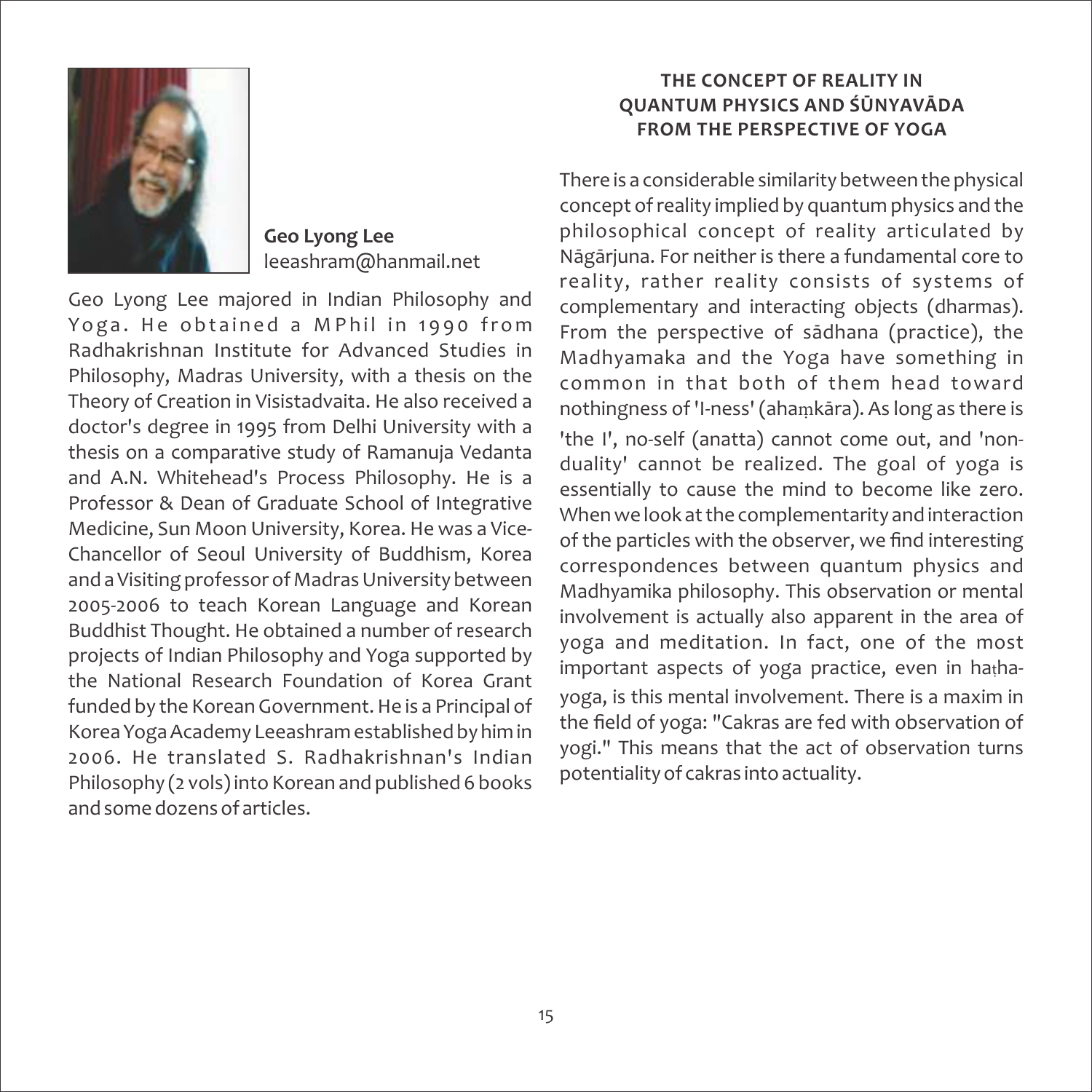

#### **Herbert J. Bernstein**  hjbNS@Hampshire.edu

Since 1971, Bernstein is Professor of Physics at Hampshire College. He has been a consultant to the World Bank, AAAS,and US President's Science Adviser on science policy. He served as an MIT visiting scientist from 1984 through 2004. In 1986 Herb took over as PI from Cliff Shull (Nobel Prize, physics 1994) to head an international team of research physicists. In twenty years of NSF‐funded research the team produced a number of "firsts" in quantum teleportation, computation, and communication and in philosophical implications of modern sciences. Herb studied Physics at Columbia, UCSD, & IAS (Princeton), where he serves as Emeritus Trustee of the alumni association. His research interests include science and society; the effects of modern knowledge; quantum information and teleportation; and theoretical physics. He was a Mina Shaughnessy Scholar, a Kellogg National Leadership Fellow, and recipient of the 1984 Sigma Xi Procter Prize (with Victor F. Weisskopf). He is a 5‐ College "40th Anniversary" professor and winner of their Jackie Pritzen Prize for public scholarship. He is a Fellow of the APS whose nomination cited pioneering work at the start of two fields of phyiscs and his unique contributions to public (& professional) understanding through the Institute for Science that he helped to start and now heads. He co-founded a national professional organization of research theorists at 4‐ year colleges and universities.

#### **SHUNYA, SHUNYATA AND REALITY IN MODERN PHYSICS**

Quantum mechanics (QM) is the physics of atoms and their constituents. Under reductionism, QM should provide the solid reality for our world, as Einstein insisted. Instead, quantum properties depend strongly on their observer; they are empty (shunya) until co‐dependently created. So physics provides a time-dependent, co-emergent reality (which I designate reality) reminiscent of shunyata.

Yet physicists justify QM because "It works," begging for the questions: Works for whom? to do what? Responding to these questions and similar ones in many fields, I helped start a small organization, The Institute for Science & Interdisciplinary Studies. Its political philosophical program aims to help reconstruct knowledge for progressive purposes. The Institute's analysis provided insight into Quantum Teleportation and helped me invent a variant that US‐ NASA currently develops for communication from space.

The author is also a Buddhist Dzogchen practitioner; this essay speculates on the relation of shunya and shunyata to scientific knowledge. Does the union of emptiness, cognizance and compassion within Dharmakaya imply that Eastern concepts from Hinduism and Buddhism can provide a second source of inspiration for reconstructive knowledge?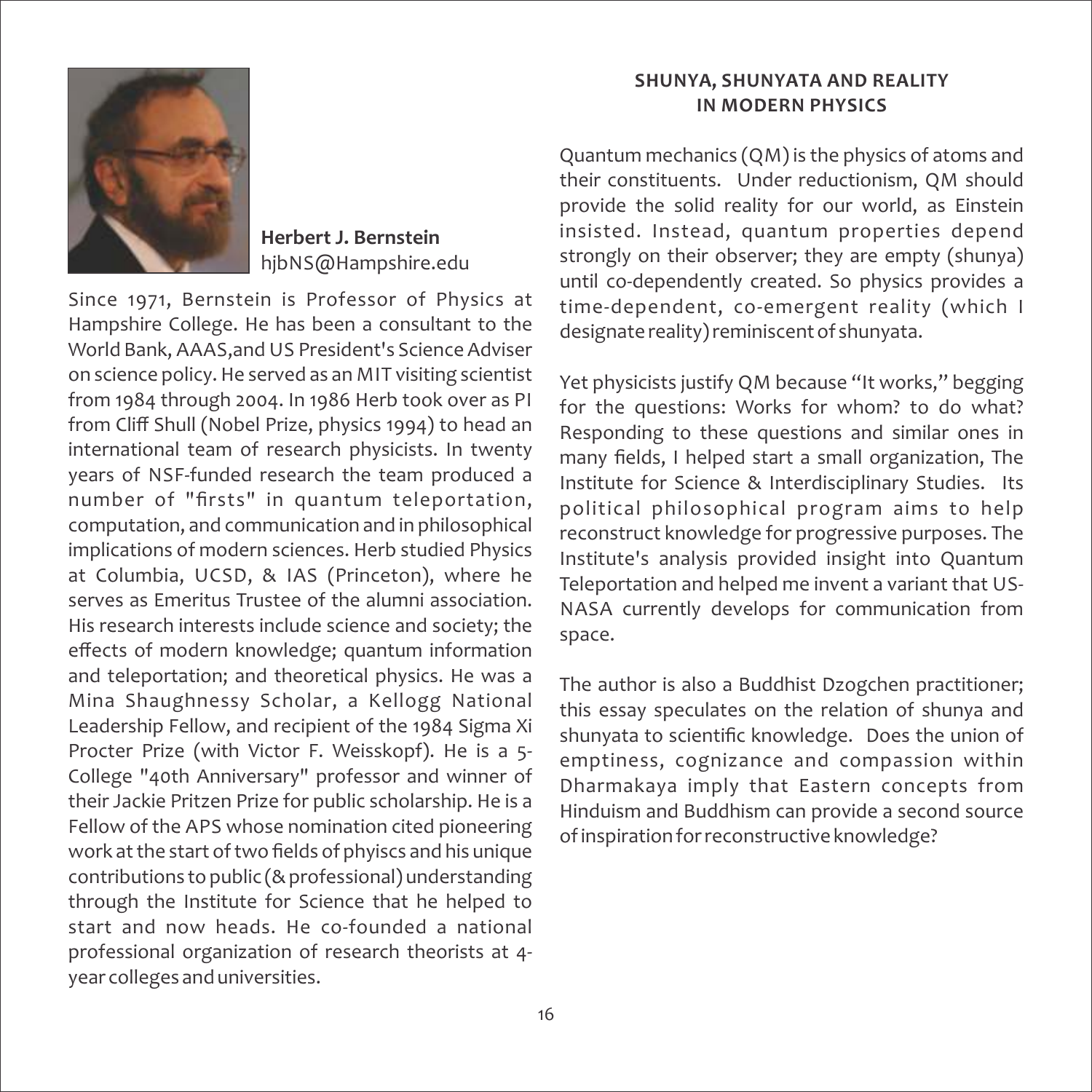

**Kashyap V. Vasavada** vasavada@iupui.edu

Kashyap V. Vasavada was born in Ahmedabad, India on July 25, 1938. He received his B.Sc. (Physics) in 1958 from M.S. University of Baroda and M.Sc. (Physics) in 1960 from Delhi University. Subsequently he received Ph.D. (Physics) from University of Maryland, College Park, Maryland, U.S. in 1956. He was a research associate with NASA at Godard Space Flight Center, Greenbelt, Maryland, U.S. from 1964 to 1966.After that he became an Assistant Professor of Physics at the University of Connecticut at Storrs, Connecticut, U.S. from 1966 to 1970. From 1970 to 1974 he was an Associate Professor of Physics at the Indiana University‐Purdue University, Indianapolis, Indiana, U.S. There, he became Professor of Physics in 1974, retired in 2003 and has been an Emeritus Professor at the same institution since 2003. He was a Visiting Professor at Cornell University, Ithaca, New York, U.S.A. in 1985‐86 and a visiting scientist at the University of California, Berkeley, California, U.S. and Stanford University, Palo Alto, California, U.S. in 1976. In addition, he has held visiting positions at a number of Physics Laboratories. He has published number of scientific articles in refereed international scientific journals.

#### **CONCEPTS OF REALITY AND SUNYA FROM THE PERSPECTIVE OF A PHYSICIST**

The Paper will discuss the philosophical concepts of Reality, Sunya and Sunyata which are integral parts of many Hindu and Buddhist scriptures from the perspective of a physicist. Amazingly, these concepts find strong parallels in areas of modern physics such as quantum physics and cosmology. These concepts in modern physics will be explained and it will be shown that they have strong resemblance to these concepts mentioned in our scriptures. Especially intriguing is the finding of lack of objective reality, subjective role of observer and non-realistic interpretation of quantum phenomena. Some speculations, on how this close agreement between such completely diverse areas could come about, will be also presented.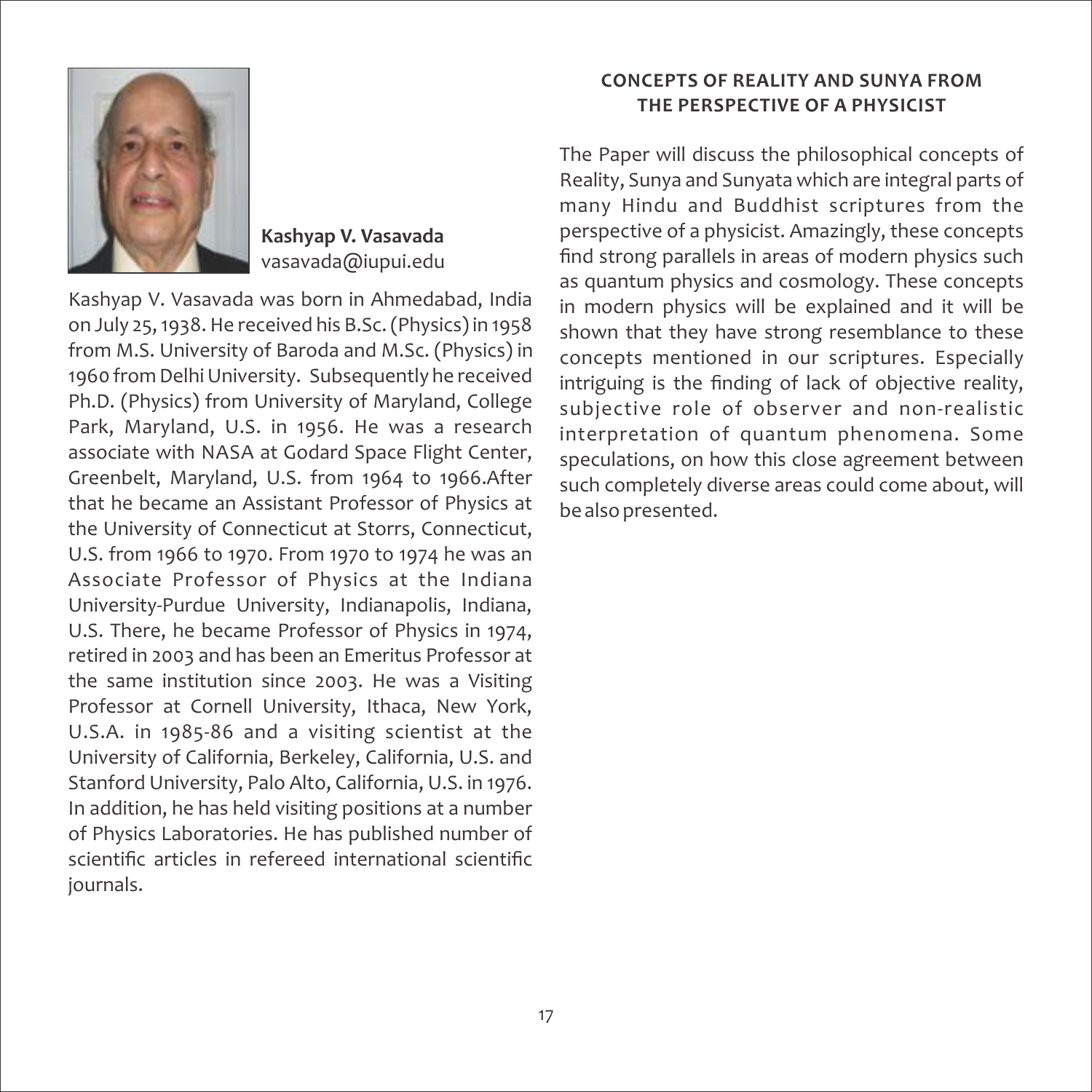

**Michel Bitbol** michel.bitbol@ens.fr

Michel Bitbol is Directeur de Recherche at the Centre National de la Recherche Scientifique, in Paris, France. He is presently based at the Archives Husserl, a Center of Research in Phenomenology.

He worked as a research scientist from 1978 to 1990, specializing in biophysics. From 1990 onwards, he turned to the philosophy of physics, working on a neo‐ Kantian interpretation of quantum mechanics. In 1997 he was the recipient of an award from the Academie des sciences morales et politiques for his work in the philosophy of quantum mechanics.

Later on, he focused on the hotly debated connections between the philosophy of quantum mechanics and the philosophy of mind. He worked in close collaboration with Francisco Varela in the wake of this work and developed a conception of consciousness inspired from an epistemology of first‐ person knowledge. Besides, he also learnt some Sanskrit in order to get a better understanding of basic texts by Nagarjuna and Candrakirti, and published a book in which he drew a parallel between Buddhist Interdependance and non‐supervenient relations in the theory of knowledge.

#### **TWO ASPECTS OF SHUNYATA IN QUANTUM PHYSICS : RELATIVITY OF PROPERTIES AND QUANTUM NON‐SEPARABILITY**

The so-called « paradoxes » of quantum physics are easily disposed of as soon as one accepts that there are no such thing as intrinsically existing particles and their intrinsic properties, but that both particles and properties are relational "observables". Accordingly, quantum physics does not offer a "description of the outer world", but rather a prescription about how to make probabilistic predictions within a participatory environment. The latter view (or rather criticism of views) looks quite radical with respect to standard Western Aristotelian ontology; but it looks natural in the context of the Indian‐Buddhist concept of Pratītyasamutpāda which underpins Śūnyatā. Special attention will then be devoted to the quantum feature of non‐separability, which displays remarkable similarities with Pratītyasamutpāda. Finally, the meaning of such twofold parallel between quantum physics and Śūnyatāwill be discussed. This parallel will be related to the similarity of epistemological situation between knowing a world from which we are not entirely separated, and knowing oneself.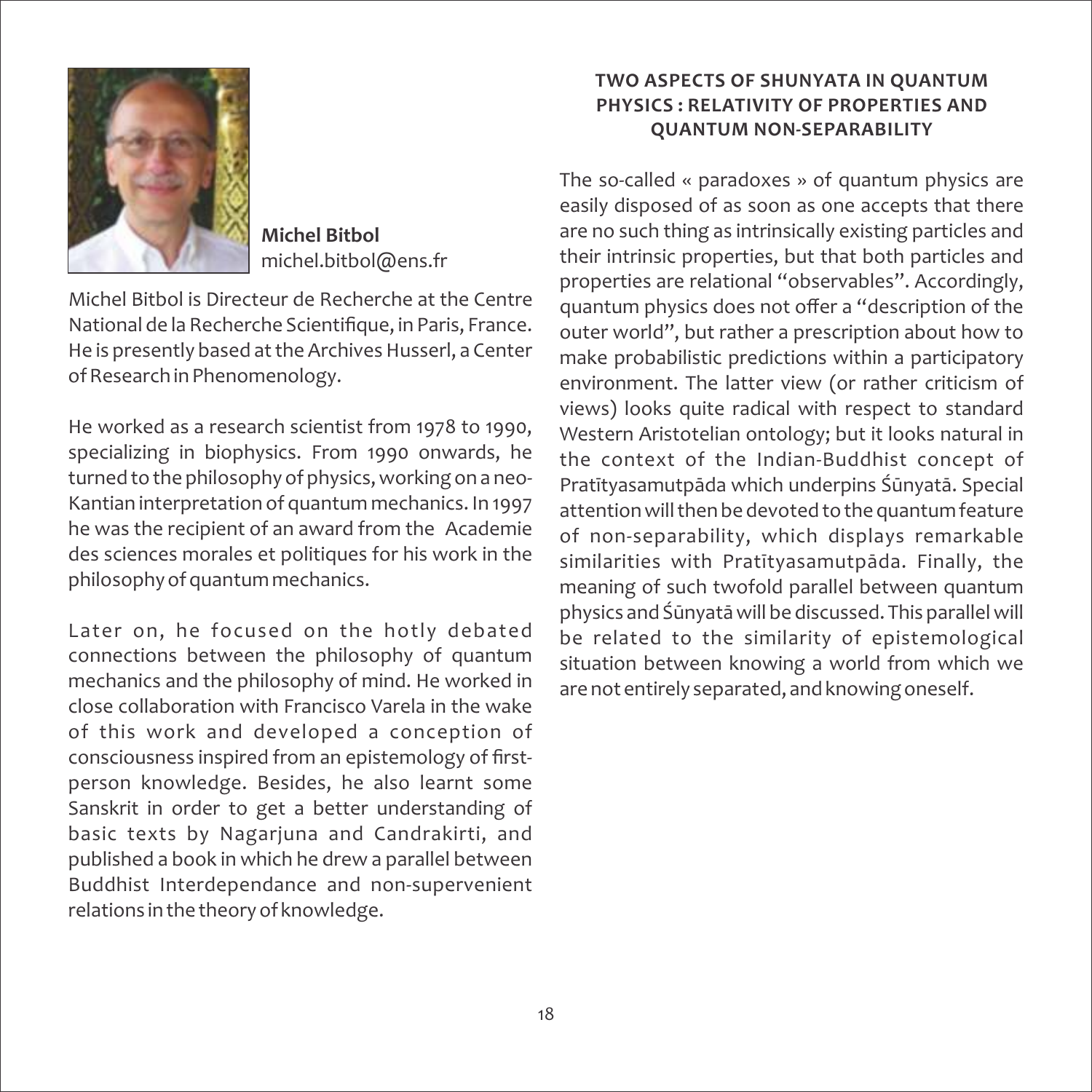#### **SUNYA AND PURNA**



**S S Rama Rao Pappu** pappuss@miamioh.edu

S S Rama Rao Pappu got his B.A. from Panjab University in 1961, M.A. from University of Delhi in 1963 and Ph.D. from Southern Illinois University, U.S.A. in 1968. He taught philosophy in Miami University, Oxford, Ohio, USA for 45 years retiring in 2013. At Miami University, he taught a wide range of courses in Western and Eastern Philosophy (Western Philosophy: History of Western Philosophy, Philosophy of Law, Ethics and Applied Ethics, Philosophy of Mind, Idealism; Eastern Philosophy: Oriental Philosophy (Chinese, Japanese and Indian Philosophy), Indian Philosophy, Buddhist Philosophy, Vedanta, Gandhian Philosophy, etc) to under‐ graduate and graduate students. The National Endowment for Humanities, USA appointed him as Visiting Philosopher to Wittenberg University, USA and the Indian Council for Philosophical Research nominated him as a Distinguished Visiting Philosopher in 1998. He is the Founder‐Director of the International Congress of Vedanta, and had organized seventeen international conferences in USA, Russia, India and Trinidad.

He is currently Professor of Philosophy (Emeritus) at Miami University, USA and Honorary Professor, Gitam University, Visakhapatnam.

Being and Nothingness, Fullness and Void, Plenitude and Vacuity, One and the Zero are some of the categories metaphysician use to describe Ultimate Reality. In Vedantic Philosophy, Brahman is the ultimate Reality which is Purna, Being, Fullness, the One. In Madhyamika Buddhism, Ultimate Reality is Sunya, Nothingess, Void. Scholarly studies generally maintain that (i) Purna and Sunya are ultimately the same or (b) they are different. Without taking sides on these positions I would like to point the criss‐crossing of the concepts and arguments used in both these schools in their conceptions of ultimate reality. (e.g. both Brahman and Sunya are infinite, unknowable, silence, Brahman is advaita and Sunya is advaya).

It seems to me whether one accepts Sunya or Purna as ultimate reality is dependent on whether one is a tough‐minded or tender‐minded philosopher. Consider the following popular example. Suppose we have before us a glass half-filled with water. How do we describe the glass and the water? We can say "the glass is half empty" or "the glass is half full". Tough minded philosophers describe the glass as "half empty", and tender‐minded philosophers describe it as "half full".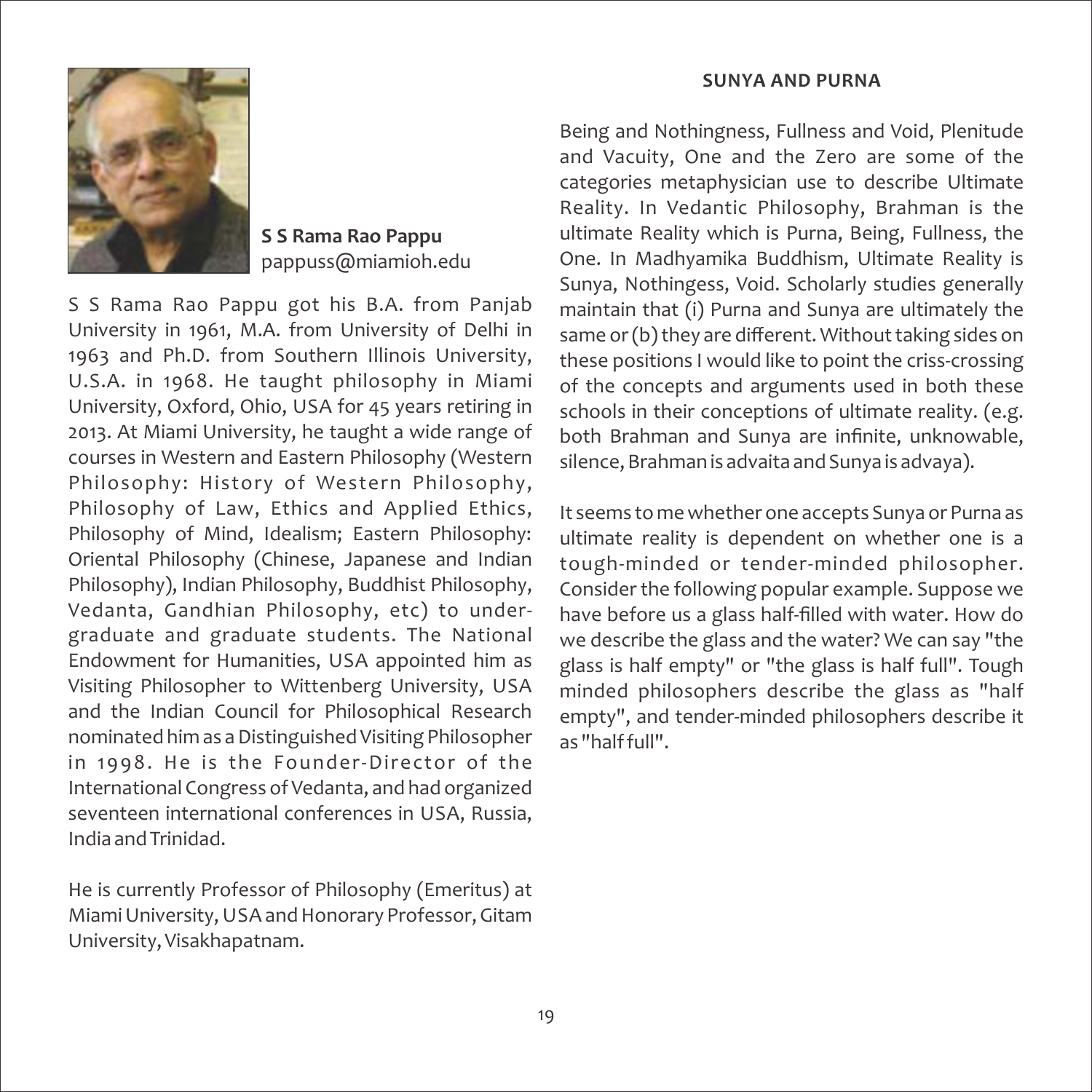# Mational Scholars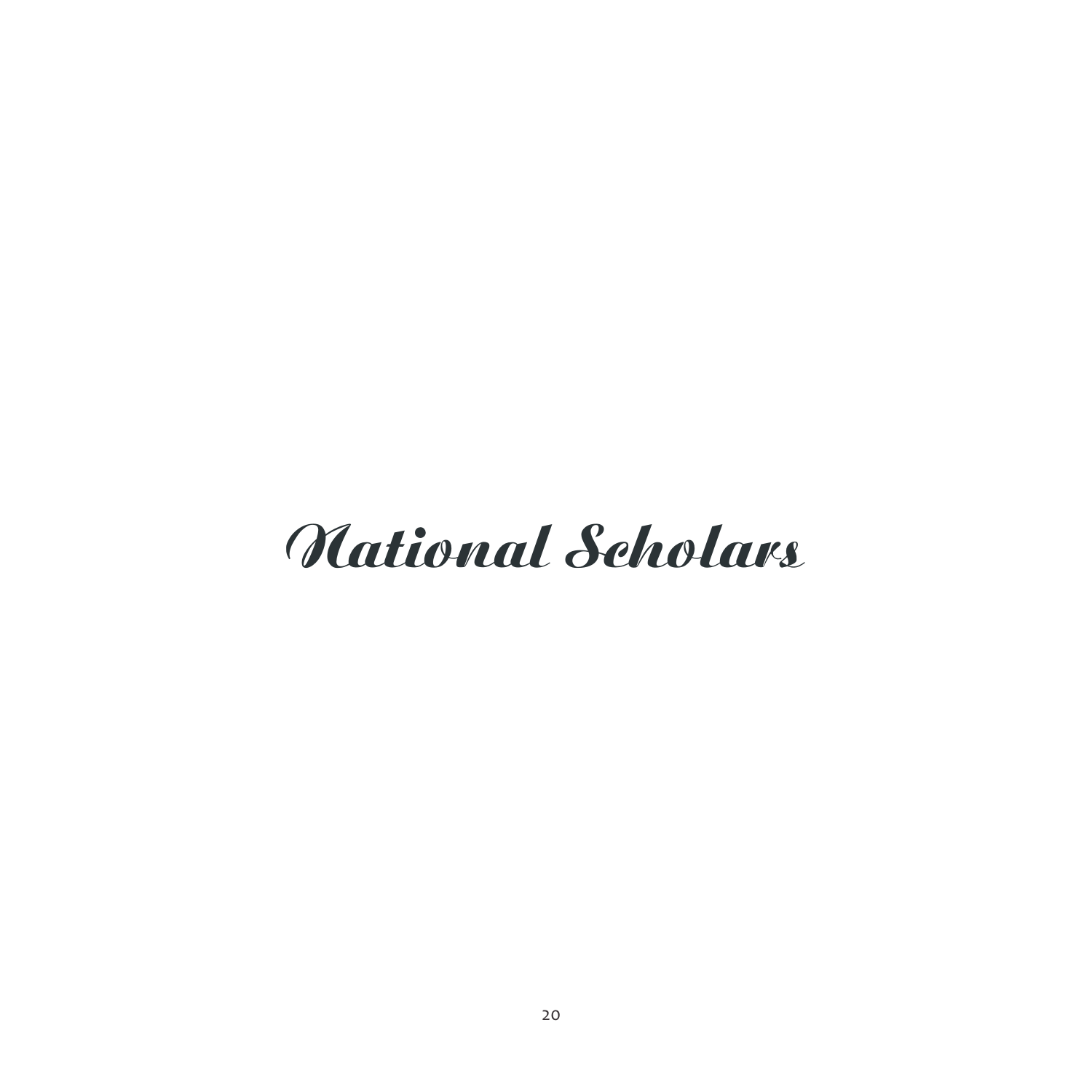

**A.K. Mukhopadhyay** mukhoak53@yahoo.com mukhoak1953@gmail.com

Dr. A.K. Mukhopadhyay is Medical graduate (MBBS) from University of Calcutta (1977) and Completed his MD in Pathology from AIIMS, New Delhi (1981). Since then, on various capacity he has been serving the AIIMS. At present, he is Head of Dept. of Laboratory Medicine, AIIMS, New Delhi.

He was instrumental in setting up a unique Dept., the Dept. of Laboratory Medicine at AIIMS in 1988. He pioneered the three-year MD course in Laboratory Medicine at AIIMS since 1977, which is, in fact, for the first time in the Nation. Since 1985 he has been engaged in developing a Science for Consciousness. He coined the term and concept of Supracortical Consciousness in 1985 within the Akhanda Worldview encompassing a system of multiple universe(s), the Multiversity.

He has authored four important books, Frontiers of Research for Human Biologists (1985), Dynamic Web of Supracortical Consciousness (1987), Conquering the Brain (1995) and The Millennium Bridge (2000). In 1999, he was invited as an observer from India by Vatican's Pontifical Academy of Science. Following 2000, he contributed several lengthy papers on science for consciousness in Philosophical Volumes, Scientific Journals, Science and Spiritual Quest books (all are freely downloadable from the 'Latest news/Paper' page of his website). His latest endeavor is on developing (i) Science of Information, with its mechanics, its travel from Beyond Planck's scale of nature, geometry, information‐split phenomenon with delivery of information‐based energy, which he presented in TSC‐2013 and published as a chapter in a book Brain Mind Cosmos, edited by Dr. Deepak Chopra, and (ii) Science of Life and the way it connects Mind and Consciousness, published (2014) in the Polish Academy Journal Dialogue and Universalism. Interested people can view his website on consciousness, http//www.akmukhopadhyayconsciousness.com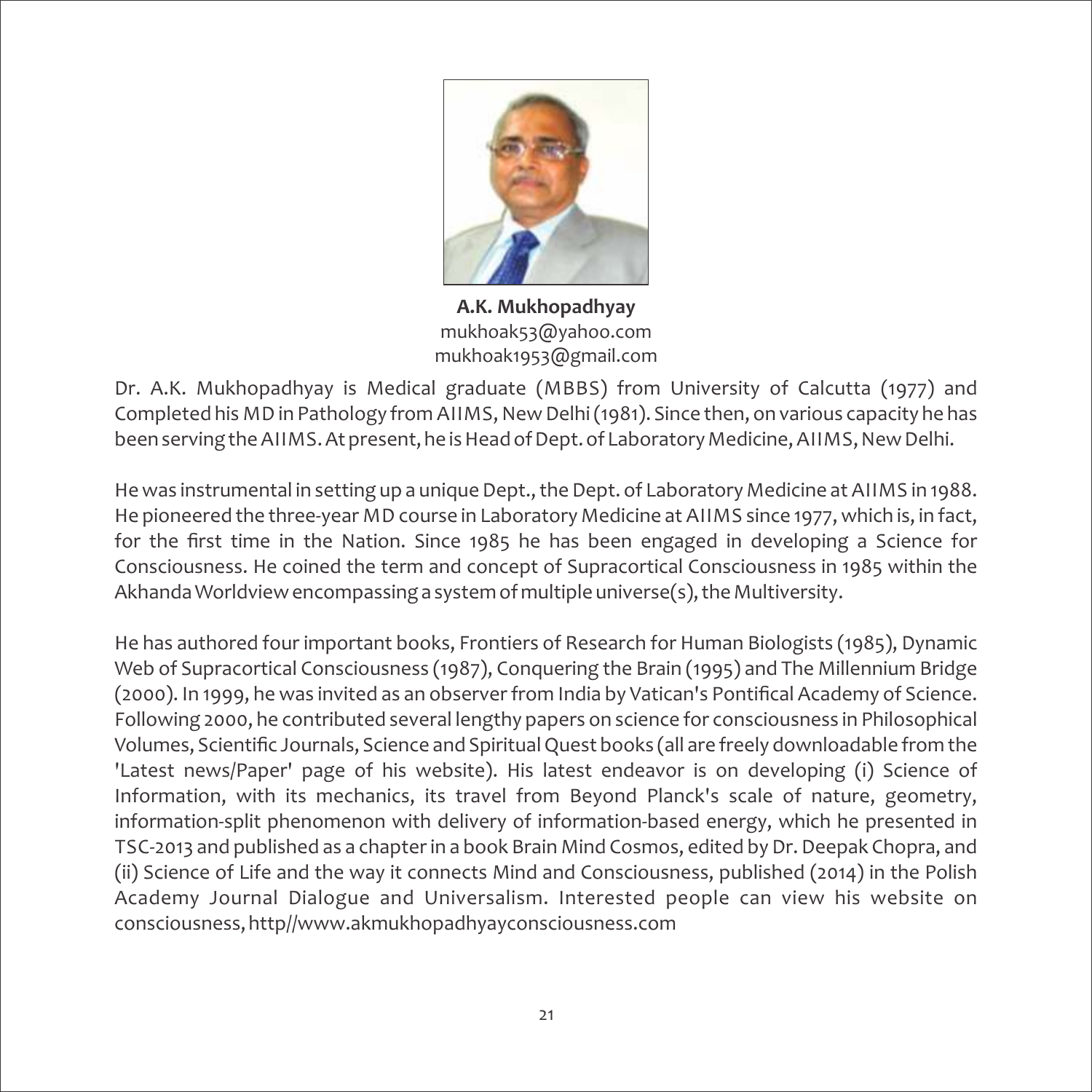

**Aditya K. Gupta** adityagitam@yahoo.com

Aditya K. Gupta is an Asst. Professor of Philosophy at University of Delhi. His specialization includes Vedānta and Mādhyamika philosophy, Philosophy of Religion etc. He has written a book entitled 'Vedanta and Society' and has published nine research papers/articles in various national and international Journals. He has presented over twenty papers in different national and international seminars.

#### **CRITIQUE OF METAPHYSICAL VIEWS AND ESSENTIALISM: A PARALLEL BETWEEN NAGARJUNA AND QUANTUM PHYSICS**

In this paper of mine, I have tried to develop a parallel between Nāgārjuna and Quantum Physics. The subject matter of such parallel is their anti-metaphysical and anti‐essentialist views Buddhism ,as a philosophy , developed out of 'a deep and basic existential concern'. Gautam Buddha, its founder, did not pay attention to Metaphysical speculations. His aim was therapeutic rather than doctrinal. The same tendency is visible in Mādhyamika Śunyavāda of Nāgārjuna. In this system every single metaphysical view is submitted to a procedure of Prāsangika or reduction and absurdum, which tends to show that any 'view' is, in fact, only partial and self contradictory. Whatever is 'real' cannot be captured by reasoning or any metaphysical theory 'expressed in words or symbols'. Dialectic is nothing but the consciousness of the antinomical conflict of reason.

Like Śunyavāda of Nāgārjuna, Quantum physics is also persistently averse to metaphysical interpretations. Bohr and Heisenberg's initial remarks that 'no unified picture of the atomic and subatomic domain can be derived from any realistic interpretation'. According to these founding fathers of quantum mechanics, their theory is 'no description, no 'view' of the micro world, but rather a mathematical symbolism intended to predict probabilistically the outcome of experiments performed at micro-scale using microscopic devices'. Recent developments in theoretical and experimental researches have strengthened the anti-metaphysical reading of quantum physics.

Further, in my paper, I have tried to analyze the possible consequences of such anti‐metaphysical attitude of modern science on human life.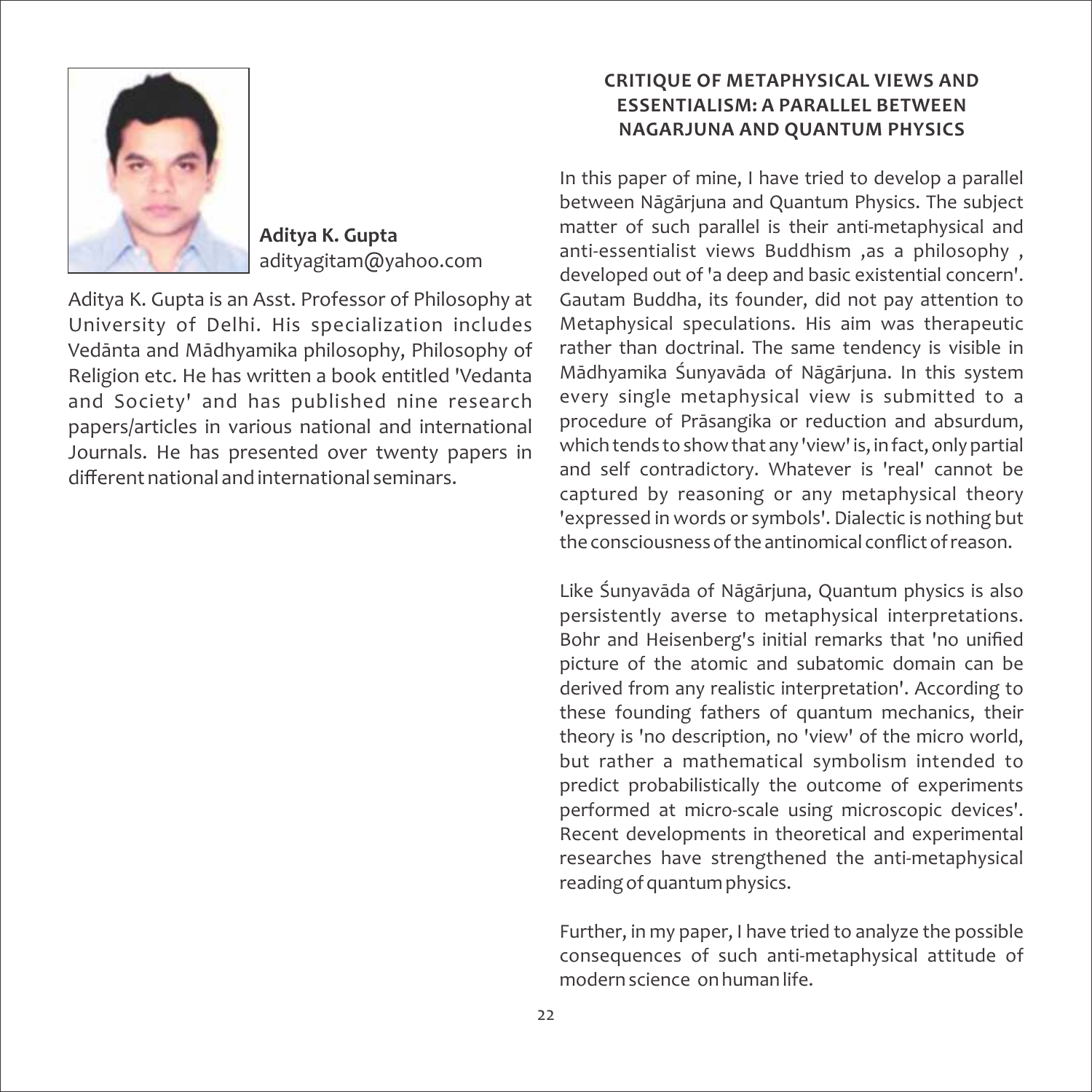

**Amal Kumar Mukhopadhyay** akmmath@rediffmail.com

An M.Sc in Pure Mathematics following a good Honours degree in Mathematics from Calcutta University, having uniformly brilliant academic career, learnt Sanskrit Grammar and Siddhanta Jyotis, otained PhD in History of mathematics in 1995 also studied Statistics in Evening Diploma Course in Indian Statistical Institute, Baranagar, Kolkata and also Law. (His research papers were published in (i) Indian Journal of History of Science New Delhi, (ii) in Bulletin of Calcutta Mathematical Society and (iii) in Indian Science Cruiser. Some of them were published in American Math. Review), participated & submitted papers in (i) the international Seminar on the concept of Sunya arranged jointly by Indian National Science Academy and Indira Gandhi National Centre for the Arts etc. (ii) in the Pure Mathematics Department and (iii) Department of Ancient Indian History and Culture, University of Calcutta as an invited guest and (iv) in the Mahamilan Math on 'The origin of the Universe and *Rig Veda* from modern aspect'. He retired from a Group A post in the rank of a Vice Principal of undergraduate Institutes under the Govt. of West Bengal.

#### **QUANTUM REALITY AND THEORY OF SHUNYA**

According to the traditional Indian philosophy as reflected in *Upanisad*s , all objects or incidents relating to the material or phenomenal world being mutable, are regarded as unreal (*asat*) as opposed to the only Real (*sat*) termed the One in the *Rigveda*, *Brahman* in the *Upanisad*s*.* According to *Nāgārjuna*'s Philosophy as presented in the *Mahāprjñā Pāramitā Śāstra*, all elements, physical as well as mental, are impermanent and so, they are non‐substantial (*śūnya*) and not unconditioned. The ultimate reality, called the *svabhava‐śūnyatā dharma* or the eternal *dharmalakaa* does not come from anywhere nor does it go any where; in it there is neither birth nor extinction and therefore reminds us the Absolute of the *Rigveda* or atman of Upanisad (na jāyate mriyate vā *vipaścinnāyakutaścinna babhūva kaścit* | *ajo nitya śāśvatoya*verse I. ii. 18, *Kathopanisad*)*.* This Absolute, together with all the animates and in‐animates in the material or the phenomenal world gives rise to the Concept of the single whole term the *Brahman,* This is in essence, the doctrine termed the *Viśia Advaitavāda*  expounded by *Rāmānuja* (c. 12 th century A.D.) in his *Shrībhāsya* based on of *Brhamasūtra*'s commentary written by *Bodhāyana.* This unified entirety is the 'Quantum Reality' from Indian metaphysical stand point. This is supported by the *Nāsadīyasūkta* in the *Rigveda*, followed by the *Sisūkta* in the *Veda*, in all ancient *Upanisad*s and also by Lord *Buddha* in the *Aggaññita Sutta. Brahman* has been described as *Śūnya*, the space unlimited *sarvatatparamaśūnya na*  paraparamātpara 1st line of the verse 10, *Tejavindūpanisad*). This idea has later been reflected as *Śūnya Brahma* or *Śūnya Purua* in the *Jagannātha* or in the *Mahimā* cult in *Odisa.* Starting with concept of void‐ness mentioned as '*vyoma*' and '*tucchaya*' in the *Rigveda* and the roundness of the Universe as mentioned in *Śatapathabrāhmaa* (middle of the 7 th century B.C), ancient India adopted a small circle as a symbol to denote void.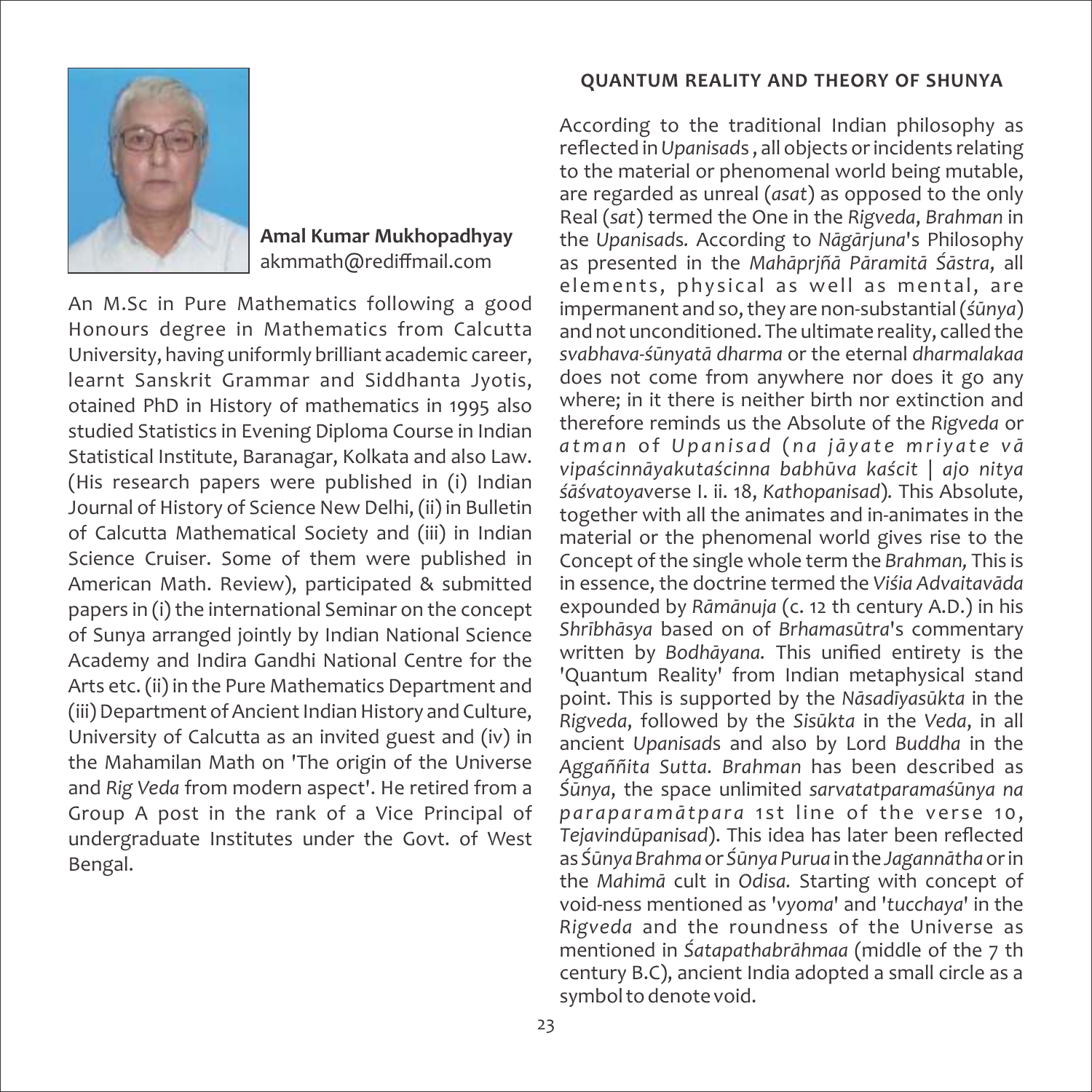

#### **Archan S. Majumdar**

Archan S. Majumdar is a Theoretical Physicist who is presently Senior Professor at the S. N. Bose National Centre for Basic Sciences, Kolkata. He obtained his PhD degree from the University of Delhi in 1995. His research interests belong to the dual fields of: (a) Gravitation and Cosmology, and (b) Quantum Information Science. He has authored more than a hundred research publications, review articles and edited volumes in these fields. In the course of his research career, Prof. Majumdar has guided the PhD thesis of ten students and has obtained several research grants for projects awarded by agencies such as the Department of Science & Technology, Govt. of India. He has organized National and International Conferences and given more than fifty invited talks in International Workshops including visits to many labs such as Hitachi Advanced Laboratory, Tokyo, Clarendon Labs, Oxford Uk, Oklahoma Univ., USA, Univ. Sydney, Australia, Freie Univ. Berlin, Germany, Paris Tech., France, KIAST, Seoul, Korea, ICTP, Trieste, Italy, BMSTU Moscow, Russia, Univ. Suzhou, China, etc., as well as all major physical science research institutions in India. Science outreach is another significant interest of Prof. Majumdar, wherein the spread and awareness of science and scientific culture is organized among scholars of other communities.

#### **GLIMPSES OF SUNYATA THROUGH QUANTUM ENTANGLEMENT**

Quantum mechanics is the most successful scientific theory of the physical world at the micro level. Key elements of this theory include the uncertainty principle, wave‐particle duality and the superposition postulate. All of these lead to the loss of individuation and identity of elementary particles which are the constituents of all objects and building blocks of the physical world we inhabit. The features of quantum theory endow quantum reality with the essential properties of vagueness or emptiness. At the heart of the quantum world lies the counterintuitive characteristic of quantum entanglement which has in recent times lead to tremendous technological prospects in the fields of quantum information and communication through novel notions and protocols such as quantum computation, quantum cryptography and quantum teleportation. More importantly, understanding of the foundational concepts of quantum entanglement has revolutionized our world view of quantum reality and nonlocality. It has indeed brought principles of physical science closer to the ancient spiritual realm of Sunyata. The philosophy of Sunyata as expounded in much details in Mahayana Buddhism, and also referred to in Advaita Vedanta and other Indian sects of Hinduism, convey the central theme that everything in existence is empty or void of inherent self‐nature. Based on this central theme, an intricate stucture of reality was developed, for example, the Catuscoti logic of Buddhism which describes reality from the point of views of substantialism, subjectivism, holism and instrumentalism. In the present talk we show how quantum information science developed using concepts of quantum entanglement can offer some insight into the above theme of Sunyata.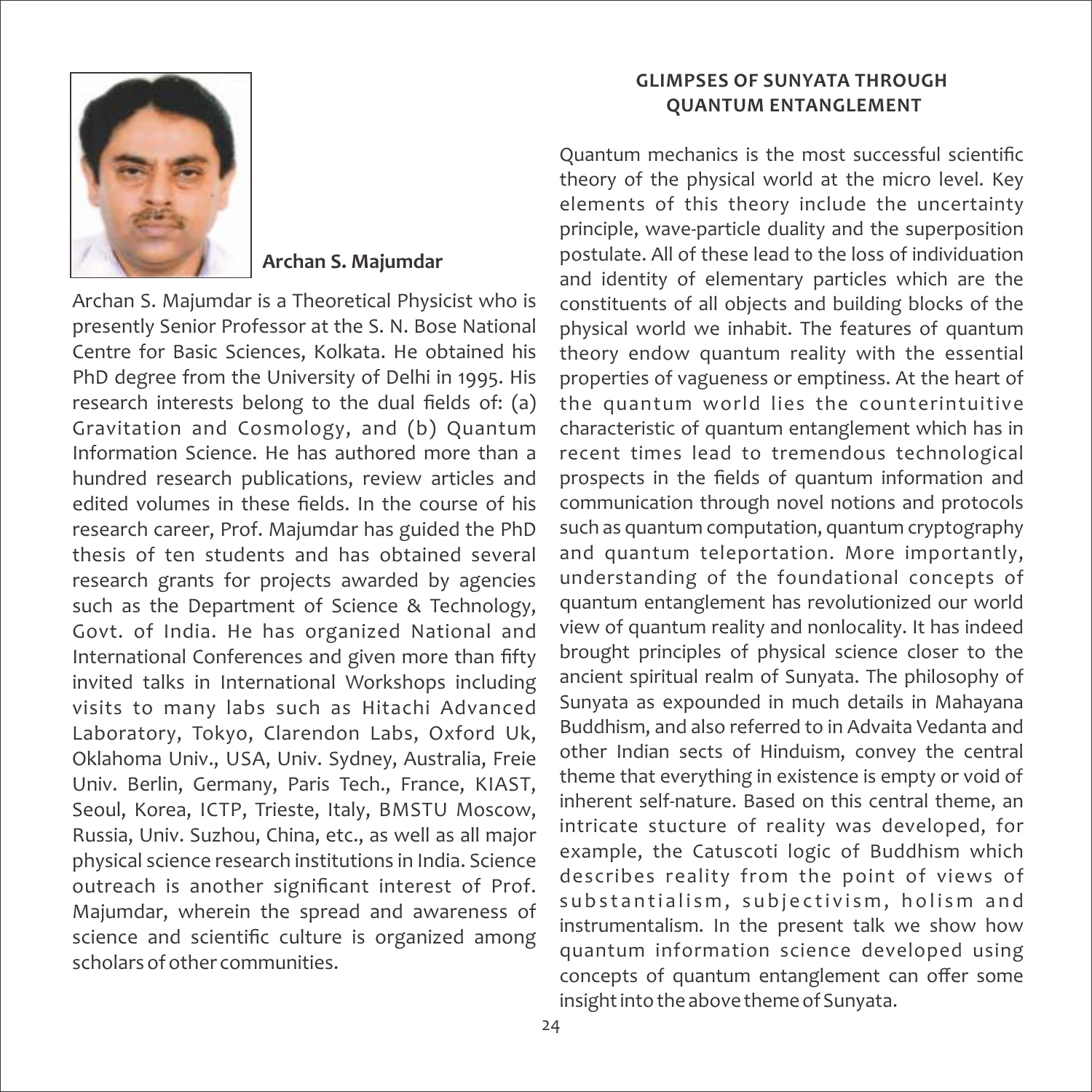

**Bhakti Niskama Shanta** bns@scsiscs.org

Bhakti Niskama Shanta graduated in Mechanical Engineering from Utkal University in the year 2000. He did his master's degree from Mechanical Engineering Department of Indian Institute of Technology, Guwahati, on Fluid and Thermal Science, in the year 2003. He obtained his Ph.D. on Coastal Hydrodynamics, from Ocean Engineering Department of Indian Institute of Technology, Kharagpur, in the year 2008. He worked as an invited Scientist in Korea Ocean Research and Development Center from May 2007 to May 2008. During his Ph.D. he met his Spiritual Master His Divine Grace Srila Bhaktisvarupa Damodara Goswami Maharaja (Dr. T.D. Singh) and he thereby became inspired to carry out his future works on the most fundamental topics in science such as 'Origin of Matter and Life', 'Origin of Universe', and 'Consciousness'. In the year 2011 he had received the tridandi sanyas initiation from Srila Bhakti Nirmal Acharya Maharaja, the dear most disciple and successor of Srila Bhakti Sundar Govinda Dev‐Goswami Maharaja. He is now serving actively in Sri Chaitanya Saraswat Institute, under the able and expert guidance of his siksha Gurudev Sripad Bhakti Madhava Puri Maharaja, Ph.D. to carry forward the vision and direction, which he has obtained from his spiritual master His Divine Grace Srila Bhaktisvarupa Damodara Goswami Maharaja (Dr. T.D. Singh).

#### **SUBJECTIVE EVOLUTION OF CONSCIOUSNESS IN MODERN SCIENCE AND VEDĀNTIC PHILOSOPHY: PARTICULATE CONCEPT TO QUANTUM MECHANICS IN MODERN SCIENCE AND ŚŪNYAVĀD TO ACINTYA‐ BHEDĀBHEDA‐TATTVA IN VEDĀNTA**

How the universe came to be what it is now is a key philosophical question. The hypothesis that it came from Nothing or śūnya (as proposed by Stephen Hawking, among others), proves to be dissembling, since the quantum vacuum can hardly be considered a void (śūnya). In modern science, it is generally assumed that matter existed before the universe came to be. Modern science hypothesizes that the manifestation of life on Earth is nothing but a mere increment in the complexity of matter — and hence is an outcome of evolution of matter (chemical evolution) following the Big Bang. After the manifestation of life, modern science believed that chemical evolution transformed itself into biological evolution, which then had caused the entire biodiversity on our planet. In the framework of materialism, the major attention is to find general organizational laws stimulated by physical sciences, ignoring the uniqueness of Life. The main goal of materialism is to reduce consciousness to natural processes, which in turn can be translated into the language of math, physics and chemistry. Following this approach, scientists have made several attempts to deny the living organism of its veracity as an immortal soul, in favor of genes, molecules, atoms and so on. However, advancement in various fields of biology has repeatedly given rise to questions against such a denial and has supplied more and more evidence against the completely misleading ideological imposition that living entities are particular states of matter.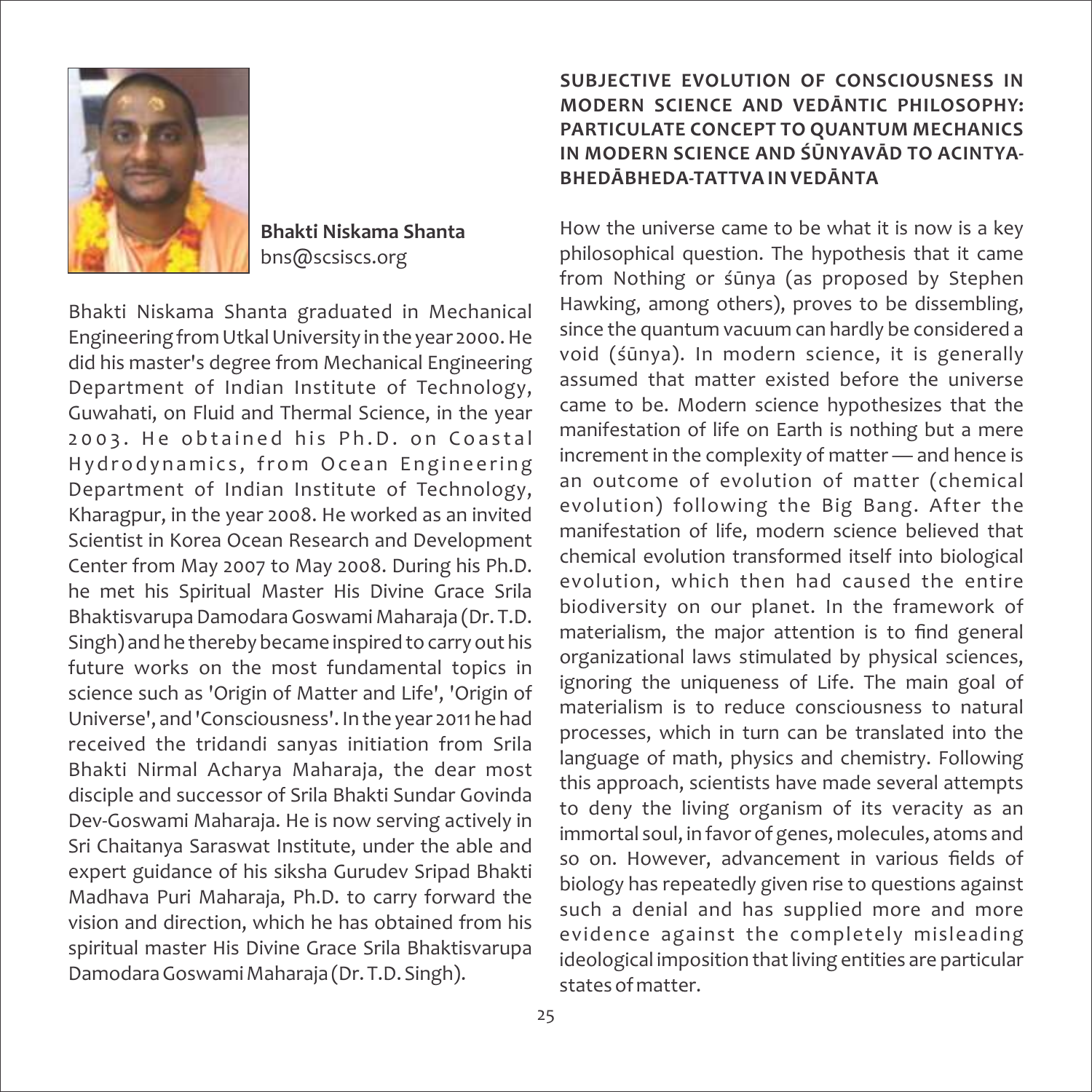

#### **Bhakti Vijnana Muni** bvm@scsiscs.org

Bhakti Vijnana Muni has received education in the Vedantic tradition of Sri Chaitanya Saraswat Math, Nabadwipa, India and Bhakti Vedanta Institute, Princeton, USA. He is sannyasi and is engaged in the Scientific Presentation of the Vedantic Wisdom, which he has heard under the tutelage of Sripad Bhaktisvarupa Damodar Swami, PhD, the Founding Director of Bhaktivedanta Institute and Sripad Bhakti Madhava Puri Maharaja, PhD, the Serving Director of Bhakti Vedanta Institute, Princeton USA. He has obtained a PhD in Chemical Engineering from IIT Kharagpur in 2010 with a thesis on Nanofiltration and Advanced Oxidation Processes. He has published several papers in Chemical engineering in international journals. Now he is serving as the President of Sri Chaitanya Saraswat Insitute. Here their team is engaged in organizing regular national and international conferences and seminars for the purpose of extracting the essence of the modern science and technology and seek its harmony in the light of the timeless ancient Vedantic teachings. His interests include promoting the Vedantic teachings of (i) Life comes from Life, and (ii) Matter comes from Life. He has co-authored one paper on 'Why biology is beyond physical sciences.'

#### **QUANTUM MECHANICS SHOWS THE LIMITS OF NAIVE REALISM**

The ancient Indic philosophy of Vedanta harmonizes the truth as the original Organic Whole (purna). The non‐dual truth of Reality is seen by different sages as Brahman, Paramatma and Bhagavan according to the development of their inner spiritual life. Thus, the personal conception of reality is the higher vision. Modern science has also accepted a more subjective conception of reality due to the progress in quantum physics. Thus science is undergoing a process of self critique due to its own progress. The role of the observer is found to have a significance that was not found in the classical physics. Although QM is not a science of life, it has given some hints that we cannot consider reality in the sense of naïve realism. The subject contributes to the object as much as the object contributes to the subject. The objects cannot be thought of as existing independently of the observer. Therefore the focus of science should be to study this relation between the subject and the object in everything. In this sense QM is advancement over conventional science. Further life process is essentially an organism and the parts are never independent of the whole. The parts are the inseparable members of the whole. The logic of life presents us a higher category in nature than physics and chemistry. Logic of machines, physics and chemistry does not lead to living processes. Kant said, "There will never be a Newton for the blade of grass." In this way even the insignificant blade of grass is teaching the scientists the lesson of humility. The insignificant grass can do what all the scientists in the world in their chemical laboratories cannot do.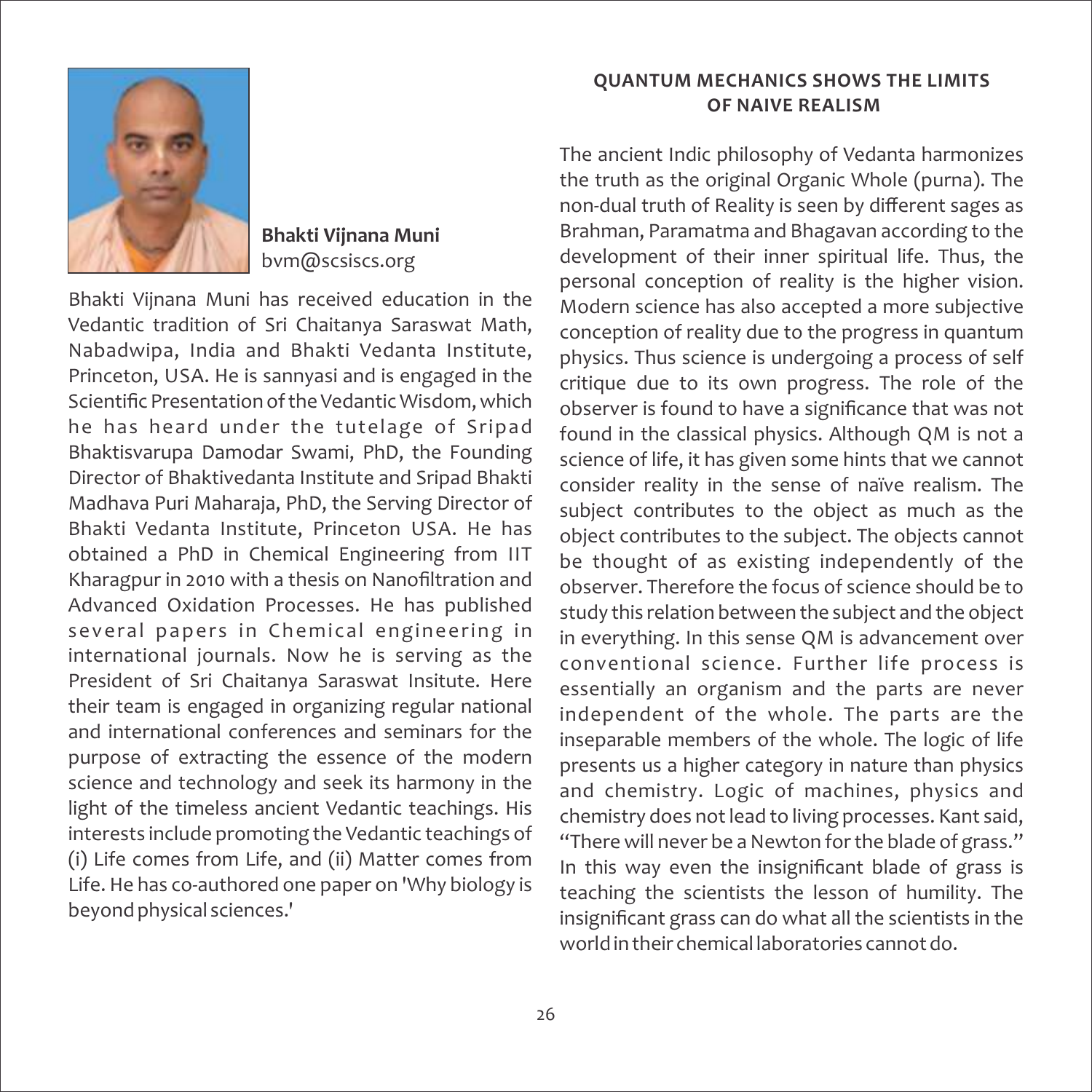

**Debajyoti Gangopadhyay**  debajyoti@nalanda‐dialogforum.org

Debajyoti Gangopadhyay studied Pure Physics at the Universities of Calcutta and Baroda (M S University). He was employed as Assistant Professor in Annada College' Vinoba Bhave University, Hazaribag. He had been engaged during the last 10 years or so to figure out some 'meaningful' overlap between the foundational issues in Physics and Philosophy in its Eastern and Western versions. He describes this attempt as a journey through the uncertain border of our belief committed differently to 'Tradition' and 'Modernity'. With this aim in view, with a few of his colleagues, he had initiated in collaboration with Nava Nalanda Mahavihara, Nalanda, a process of engaging the traditional Indian Philosophers of different schools in a series of Dialogs with scientists. These Nalanda‐based attempts had been eventually shaped into an autonomous Forum devoted to different aspects of interdisciplinary studies.

#### **HOW A PHYSICS WOULD LOOK LIKE IF BASED ON THE METAPHYSICS OF SUNYAVADA!**

In my paper I shall be dwelling on following points:‐

1. Prolegomena to a Science Philosophy Dialog

1.1: The Question which is yet to be answered decisively/ addressed properly!

2: Numerous 'Answers' attempted ever since ‐

Different Answers/ (Hindu) responses so far proposed, can also be seen as different programs of epistemic extensions‐

2.1: The responses can be differentiated typically in terms of two variants of claims.

3. Looking for the third alternative framework to answer the question of epistemic extension!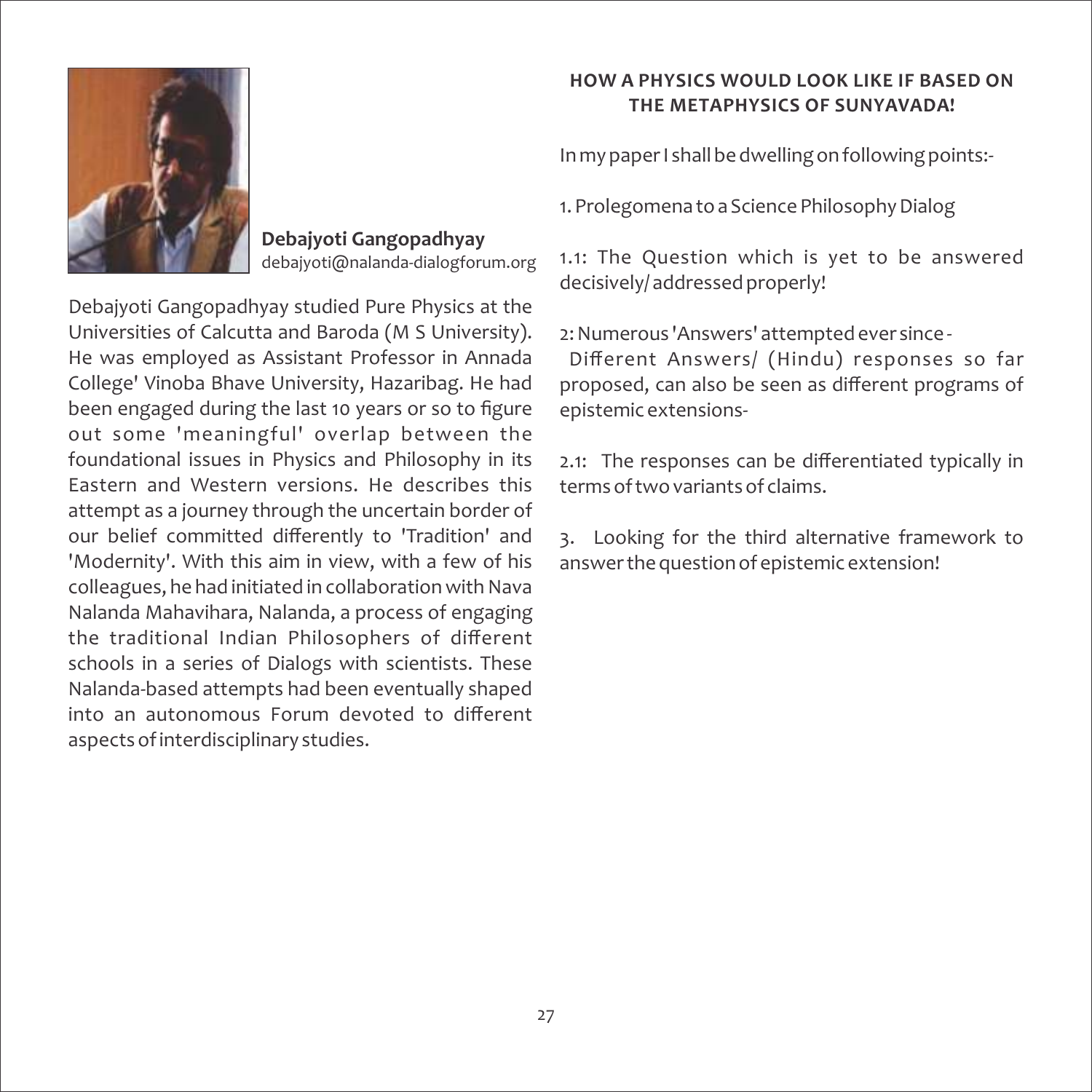

#### **Geshe Dorji Damdul** dordam@gmail.com

In 1988, Geshe Dorji Damdul joined the Institute of Buddhist Dialectics, Dharamsala for formal studies in Buddhist logic, philosophy and epistemology. After 15 years of study in Buddhist philosophy he finished his Geshe Lharampa Degree (Ph.D.) in 2002 from Drepung Loseling Monastic University. He joined Gyudmed Tantric College for a year for Tantric studies.

In 2003, the Office of H.H. the Dalai Lama sent him to Cambridge University, England for Proficiency English studies. He was a visiting fellow at Girton College, Cambridge University.

He is appointed as the official translator to H.H. the Dalai Lama since 2005. At the same time he is involved in doing written translations of many texts from Tibetan into English such as Arya Nagarjuna's "Mulamadyamikakarika" (Fundamental Wisdom of the Middle Way), Acharya Shantideva's "Bodhicaryavatara" (Wisdom Chapter).

He has been appointed as the Director of Tibet House, Cultural Center of H.H. the Dalai Lama, New Delhi in March 2011

#### **ONTOLOGICAL REALITY IN QUANTUM PHYSICS AND BUDDHIST PHILOSOPHY OF ULTIMATE REALITY**

Penultimate reality connotes untainted nature of phenomena by the stains of subjective influence. Since the time of Shakyamuni Buddha and Arya Nagarjuna, quest for the ultimate ontology led to the discovery of plethora of layers of reality detached from the influence of mere belief. The many facets of Quantum Physics, such as quantum entanglement, quantum vacuum, uncertainty, randomness, observer dependency and wave particle duality all point to the great complementarity of the two traditions – Quantum Mechanics and Buddhist philosophy. Buddhist philosophy, while probing into the deeper reality of the world, realizes the play of conventionality of dependent origination in the flux‐ fabric of illusion while precisely not defying the efficacy of functional world. Arya Nagarjuna said in Mulamadhyamakakarika, that only when sees the emptiness in the light of its true insight of dependent origination, can one see the nuance of emptiness to be in stark contrast with nihilism.This legacy of wisdom has greatly profound implication in elevating an individual from the worst of the pains and stress of life. One with exposure to the two traditions, can have a great advantage of gaining deeper insight into both the traditions. It is not a good idea to rashly leap to the conclusion that the two thoughts merge identically. Further enquiry is required to explore areas where the two overlap and where the two diverge keeping in mind that Quantum Physics is still in its phase of development.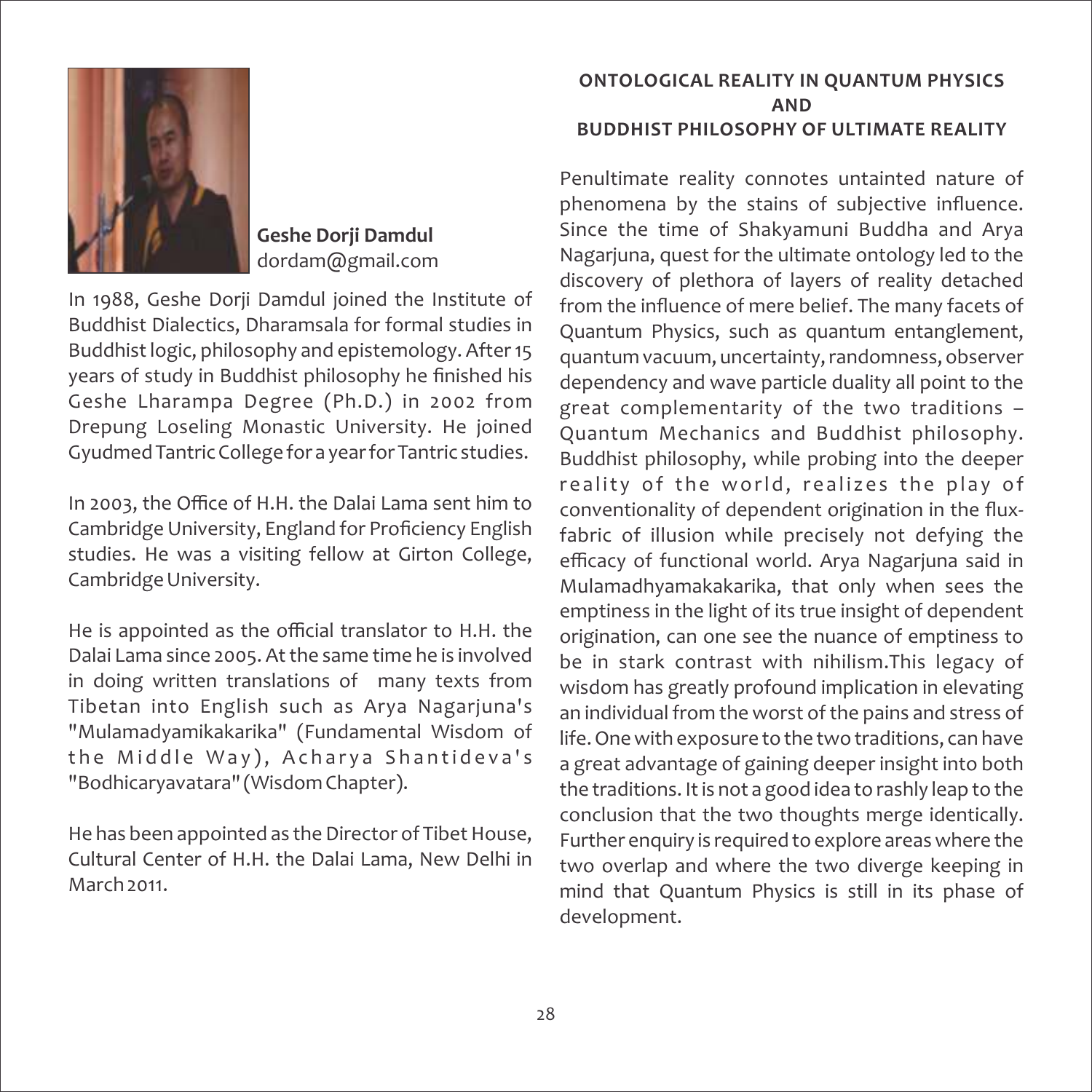

**Geshe Ngawang Samten** vcoffice.cuts@gmail.com

Ven. Professor Geshe Ngawang Samten (b. 1956) is presently the Vice Chancellor of Central University of Tibetan Studies, Sarnath, Varanasi, and has been Professor of Indian Buddhist Philosophy at the University before assuming the office. He is educated both in the modern system as well as in the traditional Tibetan monastic system. He has important publications to his credit, as a definitive critical edition of *Ratnavali* with its commentary; Tibetan edition of *Abhidhammathasamgaho*; Sanskrit and Tibetan versions of the *Pindikrita* and the *Pancakrama* of Nagarjuna; *Manjusri*, an illustrated monograph on Tibetan Buddhist scroll paintings, and co-authored *The Ocean of Reasoning*, an annotated English translation of the commentary on Nagarjuna's *Mulamadhyamaka Karika* by the Tibetan master‐ philosopher Tsong‐Kha‐Pa. He has scores of papers in various learned anthologies published in India and abroad. He has been Visiting Professor in various Universities and colleges in USA and Australia. He is on numerous bodies of Universities and other academic organizations within and outside India, and expert committees of the Ministries of Government of India. In 2009, he was decorated with *Padma Shri*by the President of India in recognition of his distinguished services in the fields of education and literature.

#### **EMPTINESS: THE REALITY OF EXISTENCE OF ALL PHENOMENA**

Emptiness is the most important factor in the Madhyamika philosophy. The concept of emptiness is based on Prajñāpāramitā sūtras taught by the Buddha Shakyamuni at Gridhrakuta in Rajgrih. Acharya Nagarjuna articulated the philosophical contents of the sutra in his several works, among which the treatises of Six Reasoning are the prominent ones.

The Madhyamikas argue against the view of the realists that there is nothing really ontologically out there. Everything is merely designated by conceptual thought and verbal language. However, this view is not nihilistic as charged by the realists. In the view of this school, things exist conventionally simply because they are empty of essence.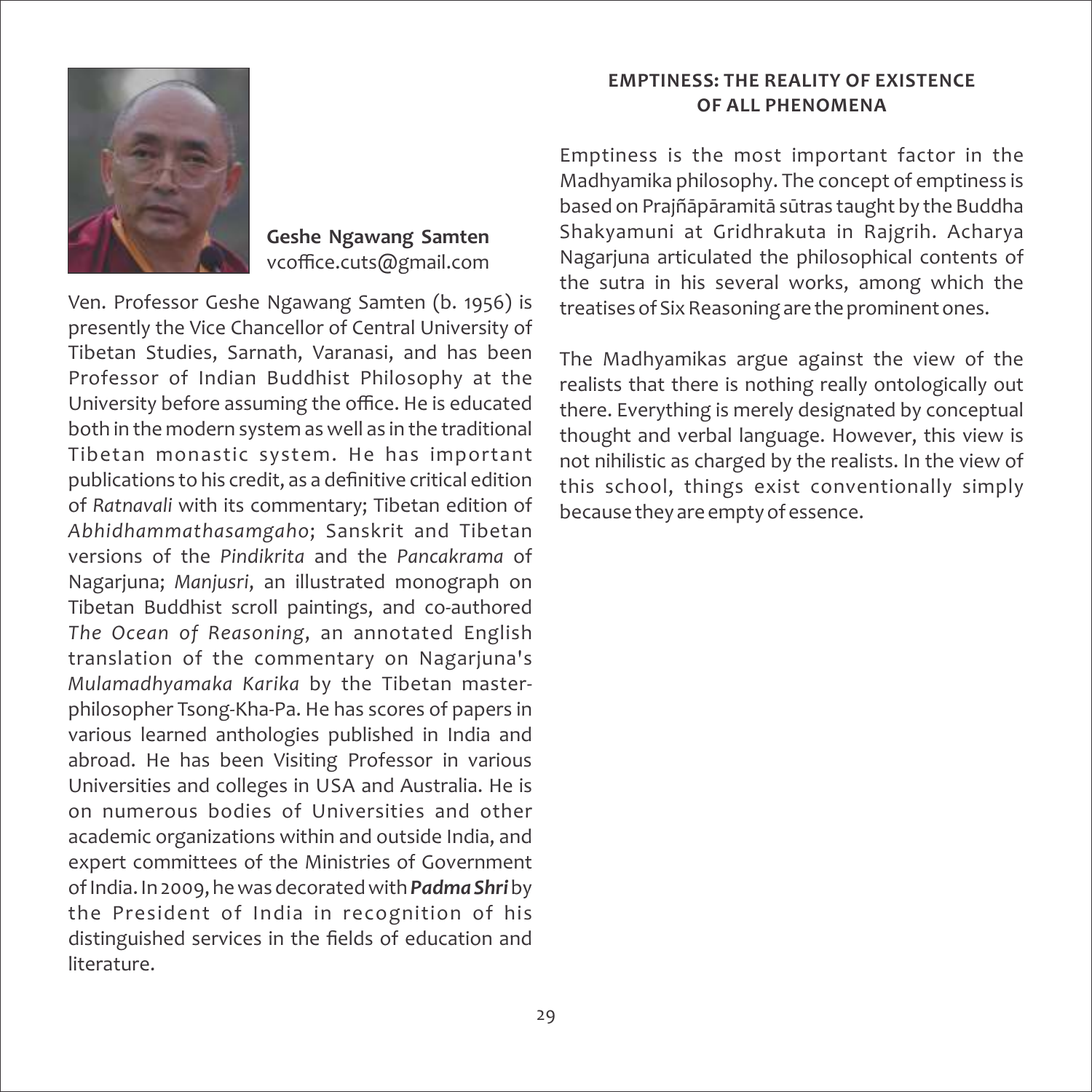### **Parameswaran Murthiyedath** geomet9@gmail.com

Parameswaran Murthiyedath is a graduate in Mechanical Engineering and had a career in engineering until retirement. Though hailing from Kerala and a family background in Vedas and Yajnas; his interest has been primarily in engineering and science. Since retirement from active service, he has developed an active interest in Indian traditions and subjects relating to Geometry. His first effort in this particular area of study started with the documentation of a class of performing theatres attached to the Kerala temples, called "Kuthampalams". Since then, his works include a book titled "Natyaman Dapa & Kuthampalams", a book with Kendra Sangitha Nataka Akademi, New Delhi", and a Malayalam publication on the geometry of the Yajna space and its elements as practiced in the "Athirathra" of Kerala. He has interpreted the four Shulbasutras of Baudhayana, Apastamba, Manava and Katyayana, which remains in the manuscript form. His attentions were then turned to the Vedas, i.e, Rigveda and Atharvaveda. His book "Vedic Cosmology" is under publication by MLBD, New Delhi. Over the years he has developed an approach of studying the Vedas in terms of the physical manifestation of the universe and as a consequence, the scientific principles and the philosophical principles that could be gathered. Geometry of the time and space is found to be an all important element in such a study.

#### **SHUNYATA & NON‐EXISTENCE**

This paper will greatly endeavor to bring forward the Vedic concepts of `emptiness' and at the same time would not greatly dwell on the shunyata concept of Buddhism nor dwell on the quantum theories of modern science. The Vedas spoke of the universal truths of creation and existence insisting on a divine participation in all levels of physical manifestations. The sages preferred to refer to the primordial state with such terms as asat and aja (referring to an unborn state), at the same time endeavoring to qualify this primordial state with whatever concepts that could be ascribed to it. However, from no segments of the Vedas, a concept of ‐`something' getting manifested from `nothing' ‐ could be deduced. In the process of such descriptions the Vedas had talked about the state of `existence' and the state of `non‐ existence' as the inevitable realities of the universe. However, though the state of non‐existence could not be taken as shunyata, either as a principle or as a physical state, something almost equivalent to shunyata could be discerned from the description of physical events that had taken place in the formation of the universe; as narrated by the sages.

This paper will therefore, bring out some details of the subject of asat and aja and to the nature of the primordial state. The Vedas had said that along with creating objects of the universe, repeated evacuations had also taken place; thus several instances of emptiness getting positioned. This presentation will further bring out some details of the geometrical concepts of the universe in terms of the inseparable space and time, which would be found required even in the subject of "shunyata", when the physical state of manifestations would get examined.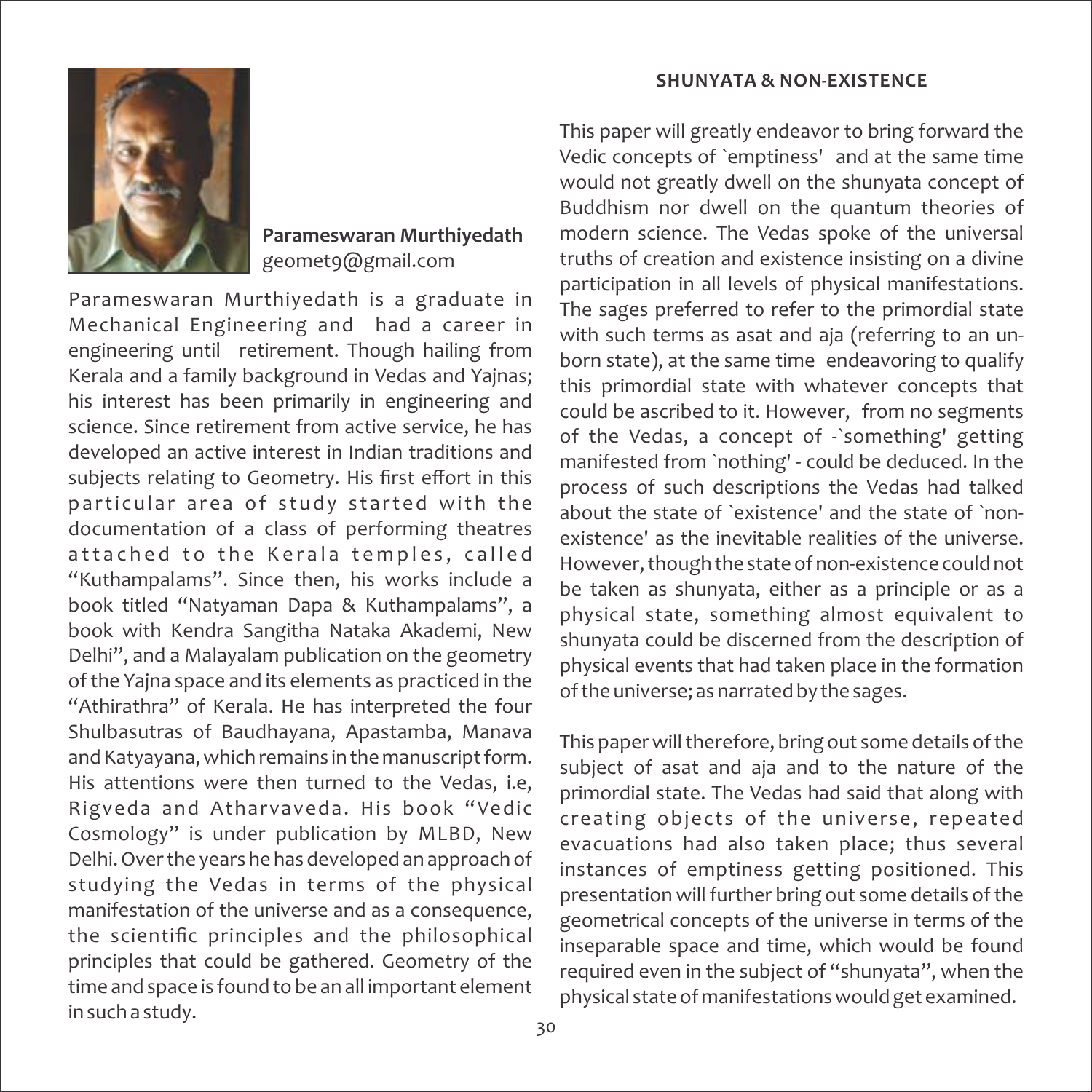

**Radhey Shyam Kaushal** Kaushal.rs@gmail.com

R. S. Kaushal, M.Sc. (Phys., AMU), Ph.D. (Phys., IIT/K), Ph.D. (Phil., DU) and an Alexander von Humboldt Fellow, is presently working as Guest Faculty in the Department of Physics & Astrophysics, University of Delhi, after superannuation in 2009. The author of five books and the co‐author of a sixth, Dr. Kaushal has published more than 110 research papers and has more than 1100 citations in the fields of theoretical nuclear & particle physics, classical and quantum mechanics, dynamical systems and in philosophy of science.

#### **QUANTUM REALITY AND THE CONCEPTS OF INFINITY, INFINITESIMAL AND ZERO IN MATHEMATICAL AND VEDIC SCIENCES**

Absolute reality in Nature has two aspects of its existence — one is only realizable and the other is describable with an element of realization.The objective sciences while follow the second route to understand the absolute reality, the subjective sciences, on the other hand, go mostly by the former. It will be argued in this paper that the quantum reality, manifesting through the subjects of mechanics of microscopic systems and quantum field theory, is not the final step in approaching the absolute reality. Like other cases in the history, it only offers a rung in the ladder and that too strictly in the domain of analytical description vs. accurate measurement. The understanding of quantum reality, in fact, brings in the concepts of infinity (ananta), infinitesimal and zero (shunya). Further, these concepts while are necessary in precise mathematical terms in objective sciences, in philosophical terms in Vedic (subjective) sciences, however, these concepts are found to have much deeper meanings. Some mathematical tools for this purpose are pin‐pointed here which can act as a guide for analytical studies of these concepts in Vedic literature.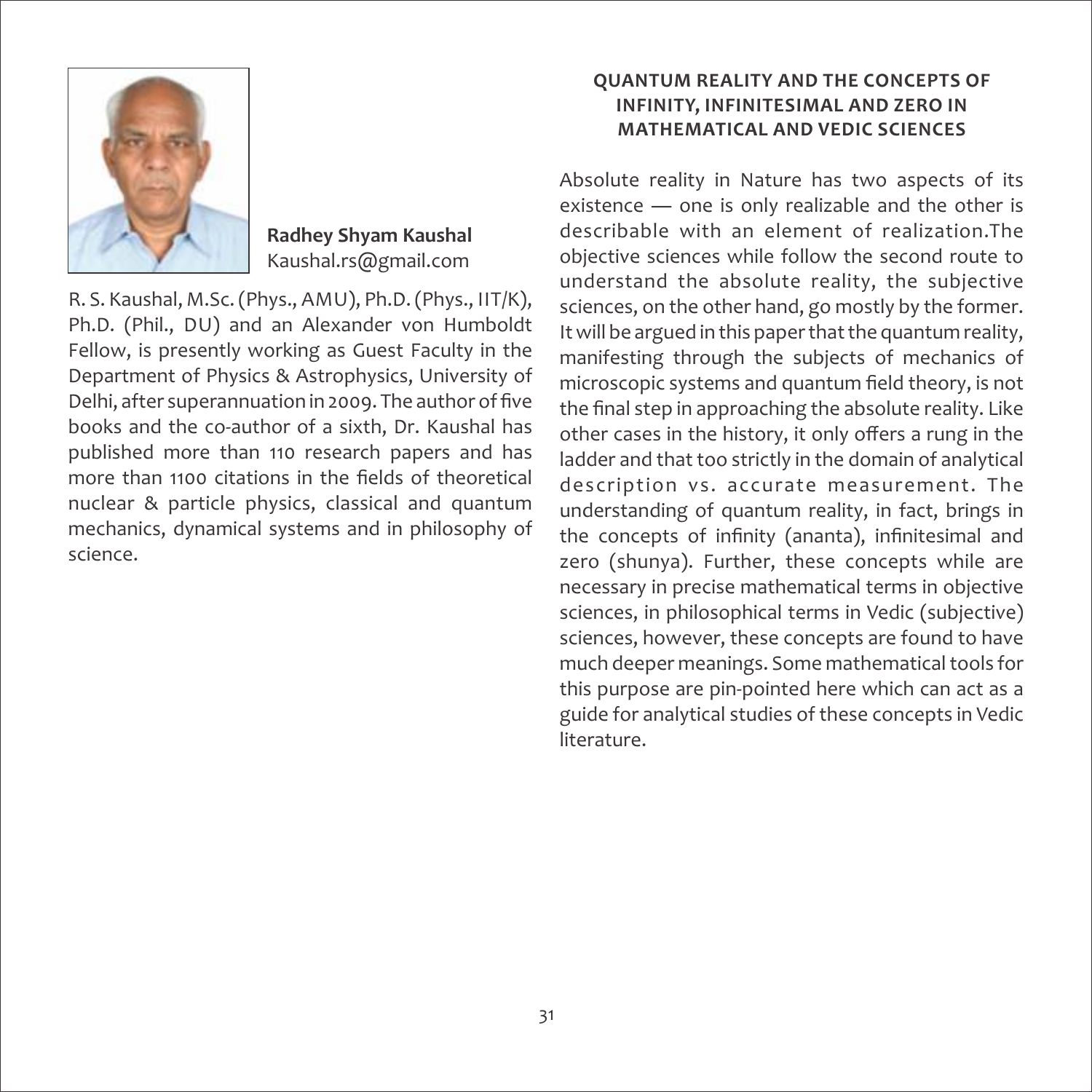#### **QUANTUM REALITY AND THE THEORY OF SHUNYA**



**R. Srikanth** srik@poornaprajna.org

R. Srikanth studied Chemical Engg. (B.Tech.) from BITS, Pilani, Rajasthan. He obtained his PhD in 1999 for studies on the Solar chromosphere in Ca II K line. Through the next two years, in addition to studies on the fractal dimension and time dependence of the Solar supergranulation pattern, he worked on some problems in the foundations of quantum mechanics, in specific, the delayed choice experiment and aspects of multipartite nonsignaling correlations. After a stint as Postdoc in the Center for Theoretical Studies, Indian Institute of Science (IISc), Bangalore, and then in the Light and Matter Physics (LAMP) Group, Raman Research Institute, Bangalore, he joined as faculty fellow at the Poornaprajna Institute of Scientific Research (PPISR) in 2006, becoming an Assistant Professor there in 2010. Over the postdoctoral years, his academic focus broadened to topics in quantum information theory, mainly quantum cryptography and quantum information processing under noisy conditions. So far, he has guided three students for PhD in these areas. Earlier this year, he completed a 3‐ year project in quantum foundations/information theory, supported by the Dept. Of Science and Technology – Science & Engg. Research Board (DST‐ SERB), India. He has published 65 papers in peerreviewed international journals, and presented over 40 invited talks.

The metaphysical concept of Shunya is close to the concept of AkAsha in Yoga or Vedanta. It represents the fifth element, sometimes called ether or quintessence, lying beyond the four basic elements of Earth (prithvI), Water (Ap), Fire (agni) and Air (vAyu). Contrary to popular philosophical expositions, in Yoga/Vedanta these concepts do not refer to the physical elements. Instead, they symbolize stages in the densification of Transcendental Consciousness, whereby "first causes" in the form of wispy fluctuations in Prakriti (Primordial Nature) condense initially to subtle Thought forms, symbolized by akasha, before eventually manifesting as physical laws, symbolized by the element Earth.

The talk will argue that the concept of shunya is not so much intended for detailed analysis, as to indicate that there is an indefinite regression of ever subtler causes underlying physical laws, until the chain recedes beyond the limits of the Knowable, symbolized by the element Air, into an unknowable and undifferentiated blur, which evokes the sense of a void, or shunya. Thus, shUnya/AkAsha should be identified with the fundamental undecidability in the causal regression, rather than with the quantum vacuum or a phase of matter. The talk will further attempt to identify this undecidability with Gödel incompleteness and connect it to Turing jumps and the hyperarithmetic hierarchy. Finally, the question of how such insights could have arisen through meditative or yogic techniques in the pre‐scientific era, will be addressed.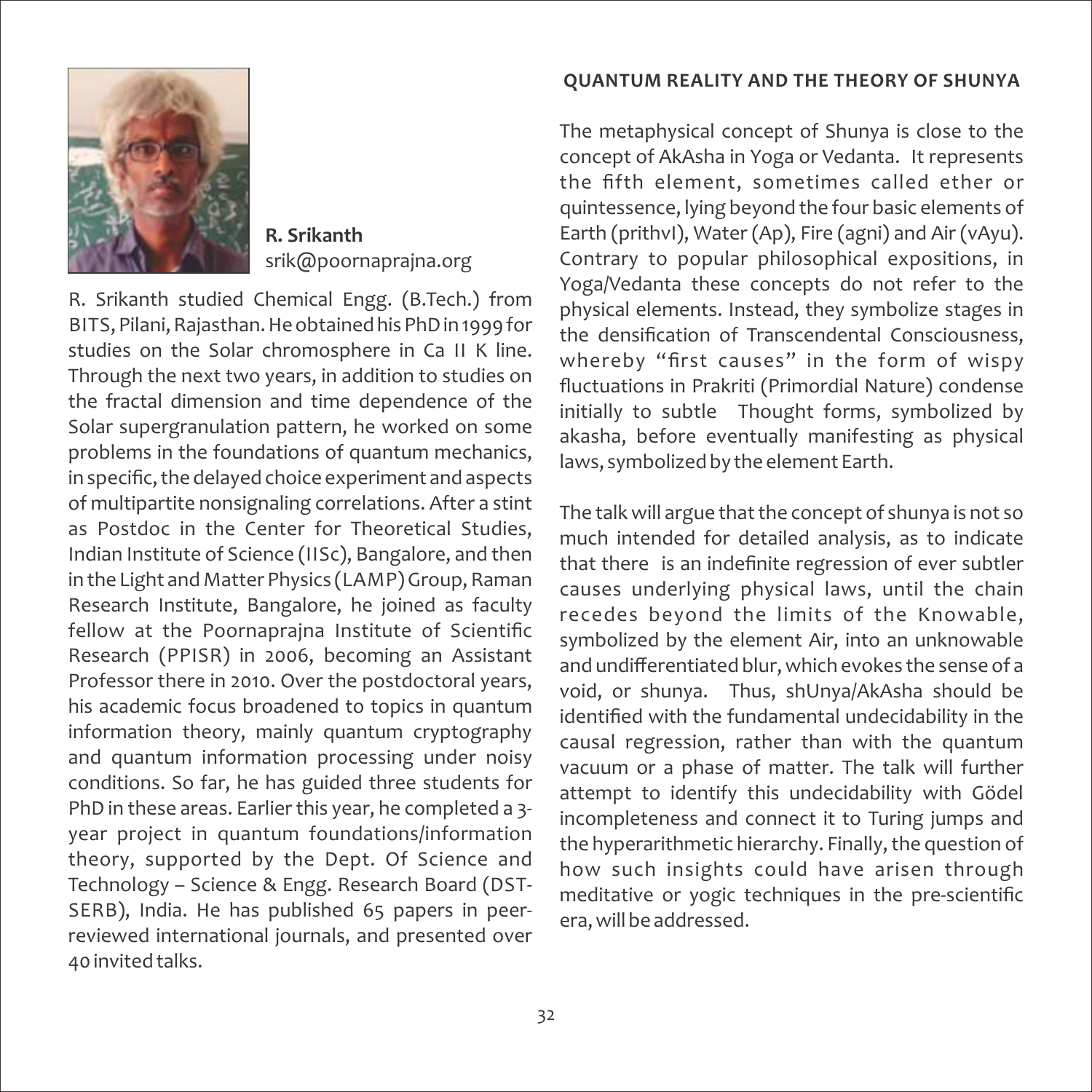

**Rajeshwar Mukherjee** rajeshwarmukhopadhyaya@gmail.com

Dr. Rajeshwar Mukherjee is the Research Officer at the Philosophico‐Literary Research Department, Kaivalyadhama, which is a Research Centre recognized by the Pune University and supported by the Ministry of Human Resource Development, Government of India. He did his Ph.D. on the topic 'The World Order and Consciousness: Synthesis of Mathematical Physics and Vedanta Philosophy' under the guidance of Prof. Sisir Roy. His research interest, in general, comprises Science of Consciousness, Quantum Interpretations, Modern Physics vis‐a‐vis Indian Philosophy,Vedanta, Yoga, Buddhism etc. He collaborates with NRCVEE‐Indian Institute of Technology Delhi in a major research project. He has more than fifteen national and international level research publications to his credit. He is the editor of three books published by the department.

#### **QUANTUM VACUUM AND BEYOND: AN EXEGESIS IN THE LIGHT OF THE CONCEPT OF SHUNYA**

The Quantum Field Theory (QFT) has unmasked a nature of Reality which is radically different from general human perception. According to QFT, the fundamental particles, which are the basic building‐ blocks of the physical universe, are the not the primary reality. These particles are simply the excitations of their respective underlying quantum fields, which constitute the primary reality. The ground state of a quantum field is the vacuum.

The concept of void or vacuum is a cardinal concept in Indian tradition.The void or emptiness is denoted by the term Shunya. The word Shunya has been derived from 'Suna' which means' to grow' or 'to swell'. Though it generally denotes void, yet, in some places, it is also used as a synonym of 'Purna'; and therefore, it has also been identified with the concept of Infinity.

As the theory of Shunya evolved as a universal philosophical doctrine, it can comfortably be applied to shed new light on the unexplained issues of the quantum vacuum, which is considered to be the primary reality of the physical universe. The paper explores some novel dimensions of quantum reality in the light of the theory of Shunya. But Reality is not exhausted within the purview of physics, and hence, there is dire need to discover other dimensions of Reality transcending the physical vacuum. The philosophy of Shunya is a wonderful theory which provides us a framework of knowledge useful to have an import of the Absolute Reality and its manifestations as different modes of existence. The paper also aims at utilizing the theory of Shunya to inquire into the Reality beyond the physical vacuum.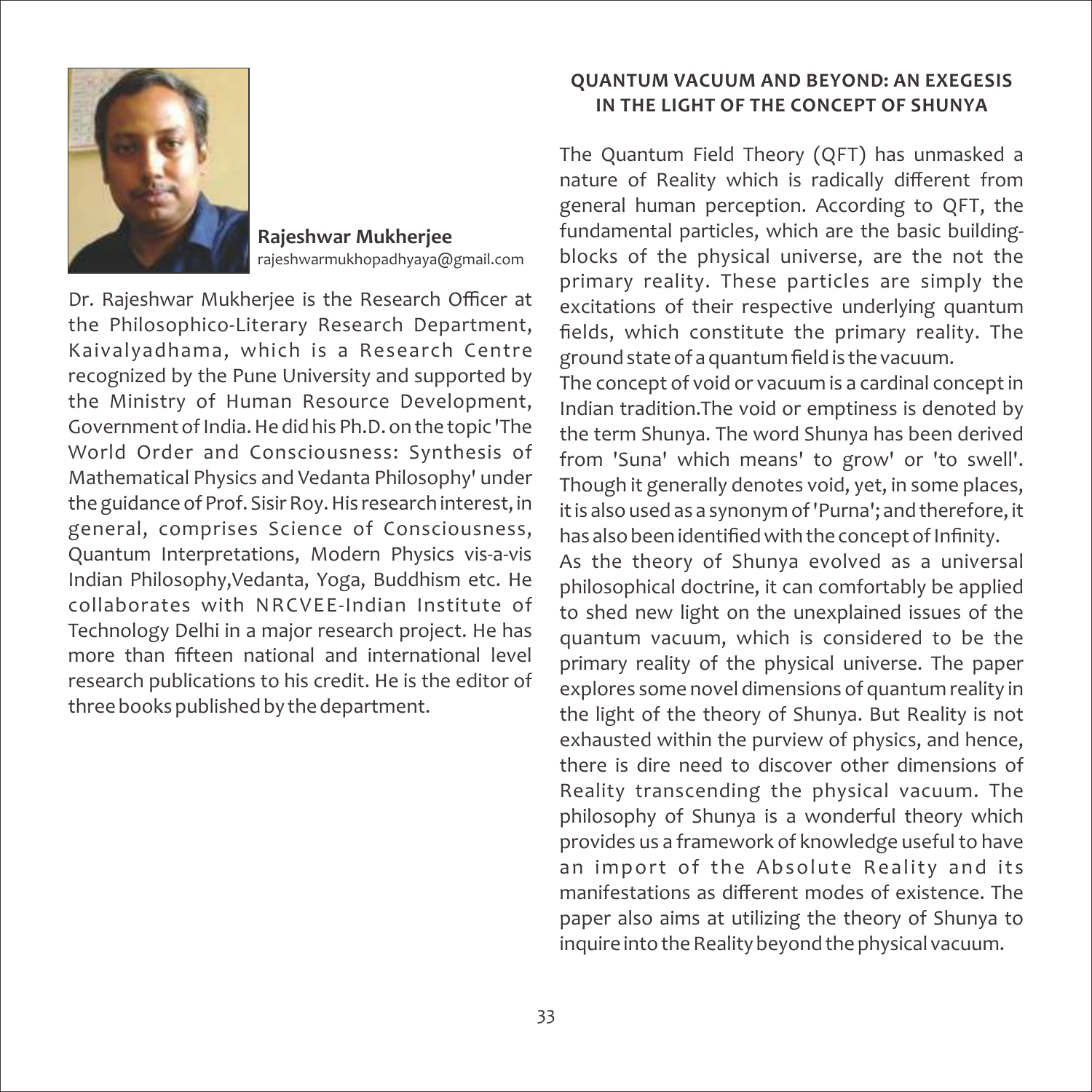

**Ram Nath Jha** rnj12@hotmail.com, rnjha@mail.jnu.ac.in

Ram Nath Jha is currently teaching at Special Centre for Sanskrit Studies, Jawaharlal Nehru University, New Delhi. His teaching and research areas include Veda, Indian culture, Hinduism, Comparative philosophy, Vedanta, Samkhya‐Yoga, Navya‐nyaya and Philosophy of Science. He has participated in more than 90 Seminars/Conference/Workshops at National /International level. He has many books and research papers to his credit published by National /International publishers. He delivered more than 50 special lectures in reputed institutes within and outside Delhi. More than 40 researchers have already completed their PhD and M. Phil. under his supervision on different aspects of Indian philosophy and philosophy of science. He has worked on three national/ International projects and currently working as a principal investigator on a project Models of Consciousness in Indian Philosophy and Science funded by JNU under UPE‐II Scheme. He is one of the editors of an International Journal Vedic Venues (Annual).

#### **VEDANTIC AND QUANTUM REALITY: PHILOSOPHICAL PERSPECTIVE**

The term 'physics' is derived from the Greek word 'physis', meaning 'to discover the essential nature or real constitution of things'. Hence 'physics' originally stands for the science of endeavour for seeing the essential nature of reality. Classical physics which deals with the notion of absolute space and time, the elementary solid particles, the strictly causal nature of physical phenomena and the idea of an objective description of nature has travelled a long way to the state of Quantum physics where foundations of classical concepts have been shaken and new concepts, very much close to Vedantic conclusions, have emerged.

Science is a systematic enterprise that organizes knowledge in the form of testable explanations and predictions about the reality. Vedanta or Upanisad, experimental in nature, claims to contain the concluding interpretation of the reality on the basis of realization or sakshatkara. The Vedantic seers or rishi (who realizes the true nature of reality) have been occupying the same authentic position in the Indian tradition as that of scientists in Western scientific traditions. This is validated by the similar statements of quantum physicists and Upanisadic/Vedantic seers. The similarity of statements lies in the experiment of scientists and experience of Vedantins as expressed by Fritjof Capra, the celebrated author of The Tao of Physics, "The firm basis of knowledge on experience in Eastern mysticism suggests a parallel to the firm basis of scientific knowledge on experiment." (Flamingo, London, 3rd Edition, 1991, pp.42)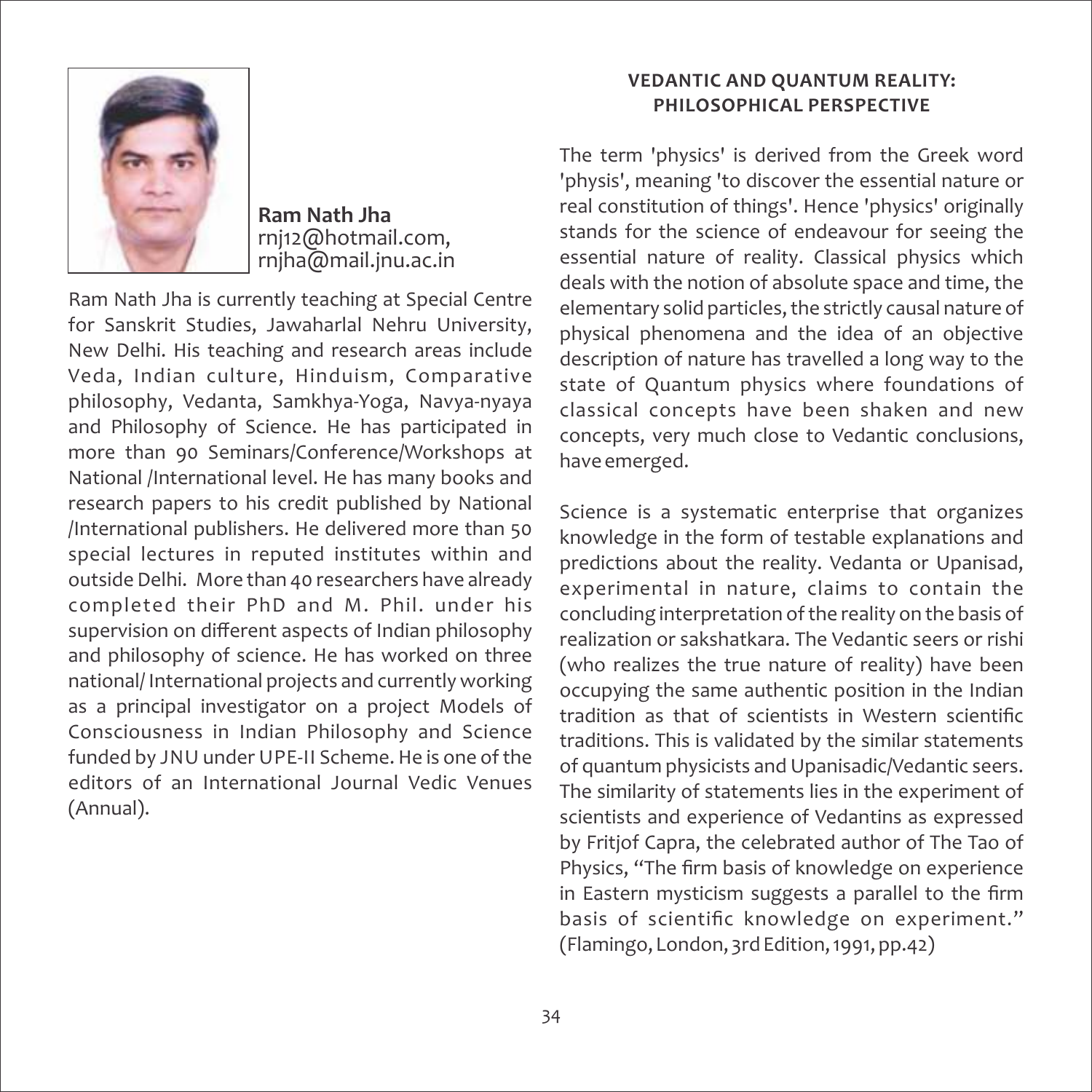

**Rana Purushottam Kumar Singh** rana\_purushottam@yahoo.com

Rana Purushottam Kumar Singh started his academic career as an assistant professor in the Department of Buddhist Studies, University of Delhi, after completingM.Phil and Ph.D. in the same department and from the same university. In September 2010, he was appointed Assistant Professor, Department of Pali, Nava Nalanda Mahavihara, Nalanda, Bihar, a deemed university under the Ministry of Culture, Government of India. In pursuance of his research, he has presented a number of papers in various seminars and conferences held from time to time in India and abroad. He has many published articles and books to his credit.

In order to broaden his academic horizon and expand insightful paradigms, Dr. Rana has done field work at different archaeological sites in Thailand, Cambodia, Vietnam, the Philippines, Pakistan, Malaysia, Sri Lanka, China etc. in search of tangible as well as intangible Buddhist heritage. In 2015, Dr. Rana was sent to Medan and Jakarta as expert of Buddhism during the Buddha Carika Exhibition organised by Ministry of Culture, Government of India, Embassy of India in Jakarta and Nava Nalanda Mahavihara. Dr. Rana has also been associated as a member with various professional academic bodies of eminence such as SSEASR, ICAPS, ISBS, IOC, IHC, IPC BLIAetc.

#### **LOGICAL INTERFACE BETWEEN QUANTUM PHYSICS AND SHUNYATĀ**

The world is searching or a new way and means to reinterpret science and philosophy in the 21st Century. The search for commonality and distinction between science and philosophy is a burning topic among scholars in the world today.

Quantum Physics suggests that physical quantities like energy, momentum and so on can have only certain discrete or discontinuous values. It says that one can never see something behaving as a wave and a particle at the same time. This fact is known as complementarity. According to Quantum Physics, one cannot observe wave and particle in a single measurement. For example, in some types of experiments, an electron acts like a wave, in others it acts like a particle. It will never act like a wave and particle at the same time. The difficulty for common sense comes in trying to reconcile the wave behavior at one time with the behavior at another.

The main aspect of quantum theory that can be compared with Madhyamika Philosophy can be illustrated in this way: in quantum theory, the observer does not play a purely passive role. Whether an electron behaves as a wave or a particle depends on the type of experiment being done and it is the observer who decides what sort of experiment to conduct. This is called "Participatory Universe." Madhyamika Philosophy has its own version of the "Participatory Universe". In line with the general principle of dependent origination, subject and object, knower and known, observer and observed, exist only in relation to each other. Neither has an independent "objective existence."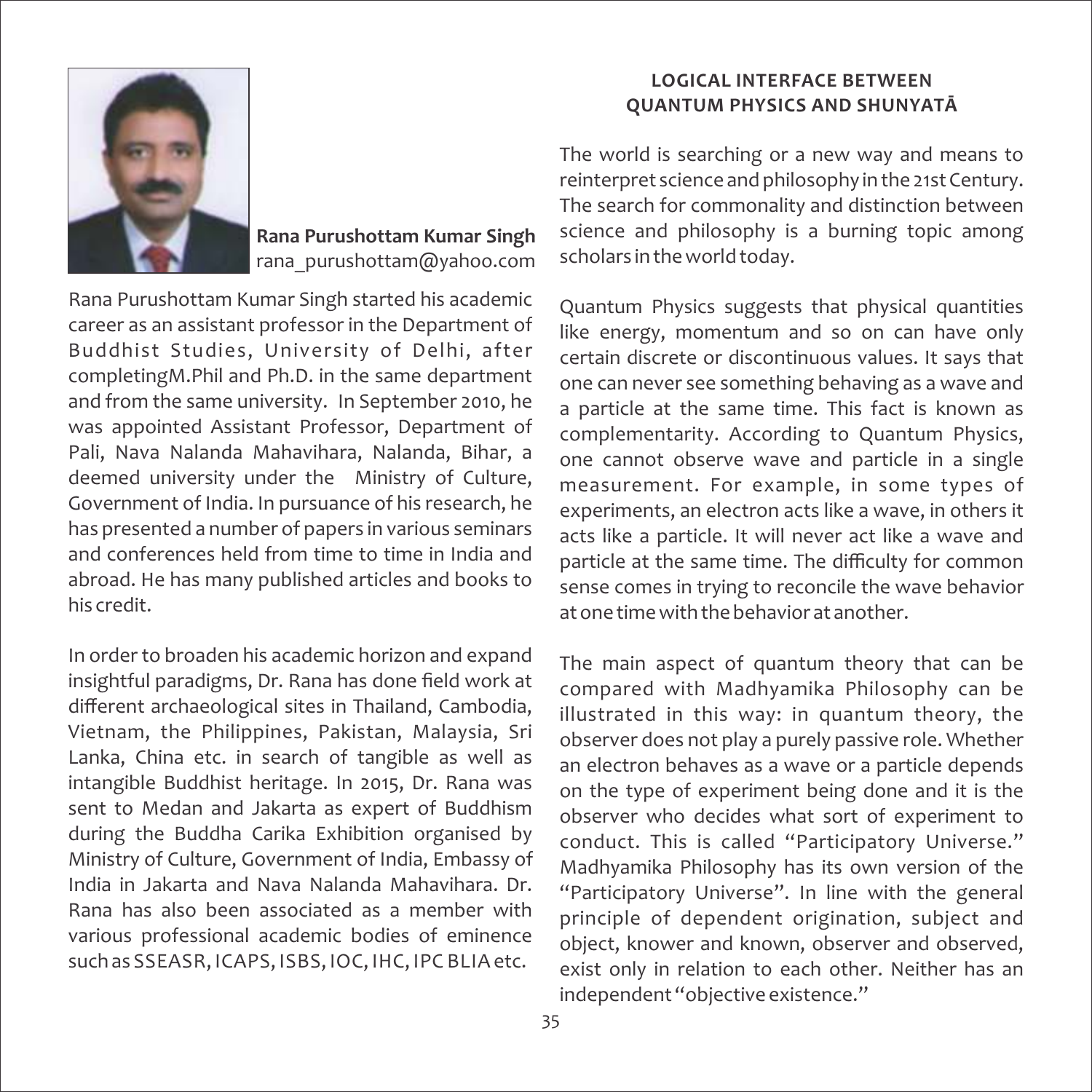

**Rashmi M. Shetkar** rashmishetker@gmail.com

Rashmi M. Shetkar studied Clinical and Applied Psychology, Cognitive Neuroscience and a trained Management Graduate, with skills in Computational Programming and Software Engineering. She is a Doctoral Scholar at Swami Vivekananda University and a Exchange Visiting Research Scholar at the University of Florida, US. She has a diverse experience in industry, academics and research. From the career spanning from last 14 years, she has worked in ERP‐Sap implementation for D-Link India Ltd and IBM, for 4 years. Soon absorbed by her alma‐mater at Goa Institute of Management, as an Assistant Professor, after finishing her MBA and now a Doctoral Scholar, Neuroscientist and Vedantist at the Swami Vivekananda University, Bangalore. Her research interests include Higher States of Consciousness and Creative Innovation, Science of Meditation and Vedanta taught to her by her Guru Dr. Madhav Nagarker, Pune. She is in meditation from the age of 14 years formally initiated into the Natha Sampradaya, hailing from Adi Shankaracharya and Saint Gyaneshwara. She has several publications in international Journals on Biophysics of Meditation, Health Benefits of Meditation, Emotional Intelligence, Neuromarketing and Branding Strategies, Self & Creative Singularity, Igniting Young Minds for enhancing Creative Intelligence and Energy and Space – Creative dimensions of Shiva and Shakti. Her dream is to reach out the Science of Yoga and Meditation to one and all.

#### **HOW THE PANCHAKOSHA MODEL OF EXPERIENCE FITS THE UNDERSTANDING OF SHUNYA, AND HOW IT HELPS EXPLAIN QUANTUM REALITY**

The Vedic system explains the structure of human subjectivity through the idea that human experience is based on various properties and levels of the mind with separate abilities and roles to play in the human make‐ up, namely Manas, Buddhi, Ahamkara and the Chitta that constitutes the underlying driving force. These are regarded as linked to various independent vehicles for conscious experience that exist apart from the gross physical body, and which are open to the cognition and action of yogis whose abilities have developed through prolonged practice of deep meditation. Subtle bodies go under the general classification of Sukshma and Karana shariras. The Mana and Vijnana mayokoshas are generally translated as 'subtle' (Sukshma), while the Anandmay‐kosha is considered 'causal' (Karana).

The talk will discuss that these bodies function on a kind of information different from that of gross senses – physical, digital / entropy information, and point to a different kind of reality prevailing at subtle levels of experience. In particular, the information types can be classified through the approach of Shiksha, which states that there are four levels of verbal expression, physical through sound, mental, ideational and transcendental. These correspond to digital; experience information; integrated, higher order experience information; and totality information. Only quantum reality and its extensions can model these, and only yoga, in the fullest sense of the word as the eight‐limbed practice of Ashtangayoga as laid out by Maharishi Patanjali, or its equivalents such as Islam's Chist, can provide subjective confirmation of the existence of these states.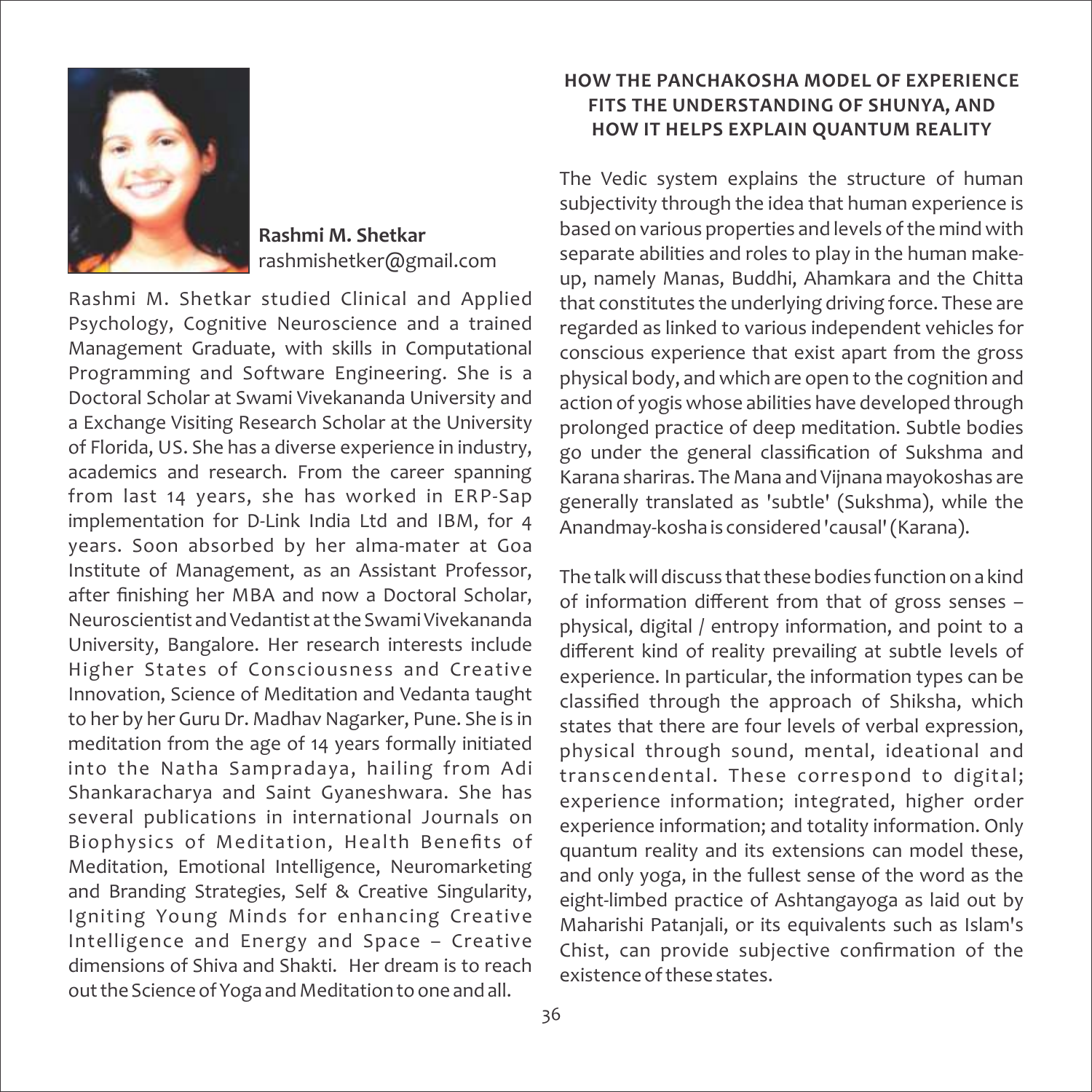

**Rajendra Prasad Bajpai** rpbajpai@gmail.com

Rajendra Prasad Bajpai studied Physics at the Aligarh Muslim University and Saha Institute of Nuclear Physics, Kolkata. He obtained PhD as a Commonwealth scholar from the University of Glasgow in 1970. He worked as Lecturer and Reader of Physics in Himachal Pradesh University, Shimla for 15 years and then as Professor for 25 years in NEHU, Shillong. He become a Visiting Professor in the Leiden University, Netherlands for a year after superannuation. He was a member of the International Institute of Biophysics, Neuss, Germany from 1995 to 2011, where he provided definitive evidence of the quantum nature of life and developed procedures for extracting holistic properties from observed biophoton signals. He is currently investigating various implications of quantum nature for health, consciousness and Vedanta. He is a founder member of the International Institute of Life Energy, Wilmar, Germany established in 2016 and is collaborating with Shandong Academy of Medical Sciences, China.

#### **BEYOND VEDANTA: SPECULATION OF A QUANTUM REALIST**

Hindus consider Vedanta as the ultimate knowledge of reality whose emphasis is on human behavior. Sciences also determine reality that is evidence based but is not restricted to human behavior. Vedanta and Sciences should, therefore, have overlapping region and convergence of their worldviews. We got a glimpse of overlapping region by identifying Brahma and Jagat, respectively, with quantum and classical versions of reality. The convergence in their worldviews will, probably, require Vedanta to come out of its mold and to interact with scientific thinking and biological data. There appear some contact points between Sciences and Vedanta that can catalyze interaction, trigger the evolution of Vedanta and drag their neighborhood into the overlapping region. These points are from relativity theory and quantum field theory and unexplained holistic features of living systems.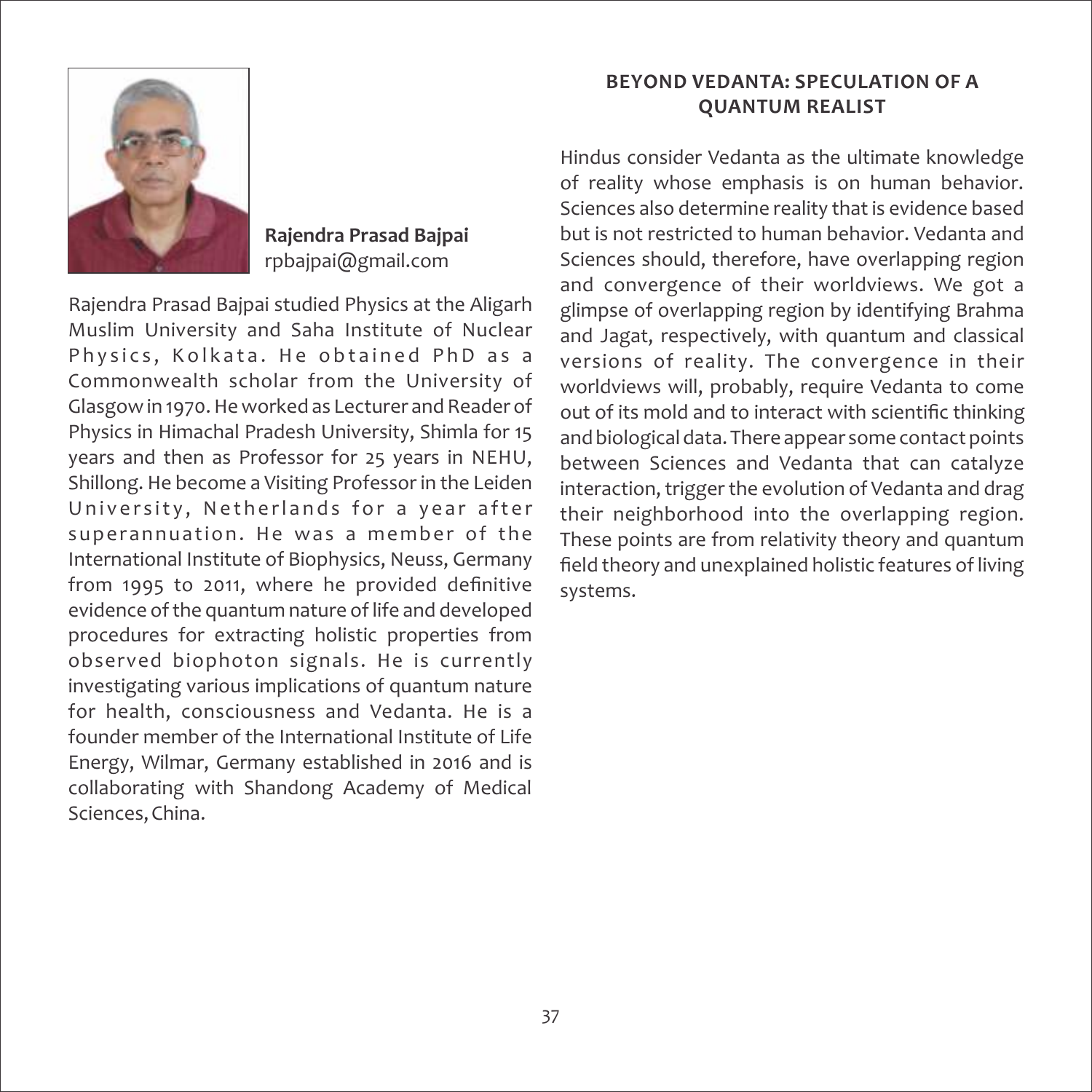

**S. Rammohan** srammohan8@gmail.com

S. Rammohan holds a Ph.D. degree, besides 6 Masters' Degrees in subjects like Philosophy, Strategic Studies, Economics, Sanskrit, Tamil, and Management (M.B.A.) besides P.G. Degree in Spanish and an M.B.A..He was a member of Civil Service (I.R.A.S.) and retired with the rank of Special Secretary to Government of India. He was awarded the best performance medal in the LBS National Academy of Administration, Mussorie. He is also recipient of Fellowship award by Computer Society of India for his contribution to IT in Governance. He has also been conferred the award of "Expert in Oriental Wisdom" (Prachya Vidhya Parangata) by the WAVES organisation in the International Conference in USA at Houston and the 'Sarasvati Puraskar' by Itihas Samiti in Mysore. He is the Editor of "Mountain Path' in English and 'Ramanodayam' in Tamil. Dr. Rammohan is a renowned public speaker in several areas like Management, Indian Philosophy, ethos in Governance, Stress Management, science in Indian texts etc. He has also authored books in Philosophy and contributed to the volumes like Indian Epics, Synthesis of Yoga, Saiva Siddanta, Buddhism, Consciousness, etc. He is the Co‐Director of Sarasvati Research Centre and member of the Governing Board of Centre for Study of Religion and Society.

#### **QUANTUM THEORY SELF AND IN SUNYA**

'Sunya' is the Indic symbol that bridges the Brahman of Vedanta and the material universe. Sunya denotes void as well as finite space. Aryabhatta employs 'Sunya' to denote number zero. 'Sunya' or 'nothing' is something that cannot be defined; yet it cannot be denied, like the Brahman in Vedanta. While Vedanta denotes Brahman as formless energy or consciousness, Quantum Scientist defines the universe as an inseperable web of vibrating energy patterns in which no single particle has reality independent of the entirety. The entirety includes the observer too. Rishi Grtamada declares that 'the entire universe is nested together like a web' (Yajurveda 8.32), This is the non‐locality of the Quantum world. Our consciousness has emerged from Cosmic Consciousness and becomes a part of the Universal Whole, however separated in space. This is epitomized in the very first verse of Kenopanishad. At the Quantum level of Reality, the demarcation between the realms of phenomena seems to blur. There is obviously only one alternative viz: the unification of mind and consciousness. Quantum Vacuum (QV), Brahman and Sunya (void) are all indescribable entities. 'All latencies can be destroyed with the weapon of 'Sunya Bhava''(devikalottaram). Quantum Scientist tells us that the only universal language is that which can be at the level of Gauge-Bosons. Can human mind be trained to transmit and receive at the level of QV? Probably the answer lies in the development of our consciousness through the practice of Yoga and meditation or the practice of inward‐journey, advised by Sri Ramana Maharshi.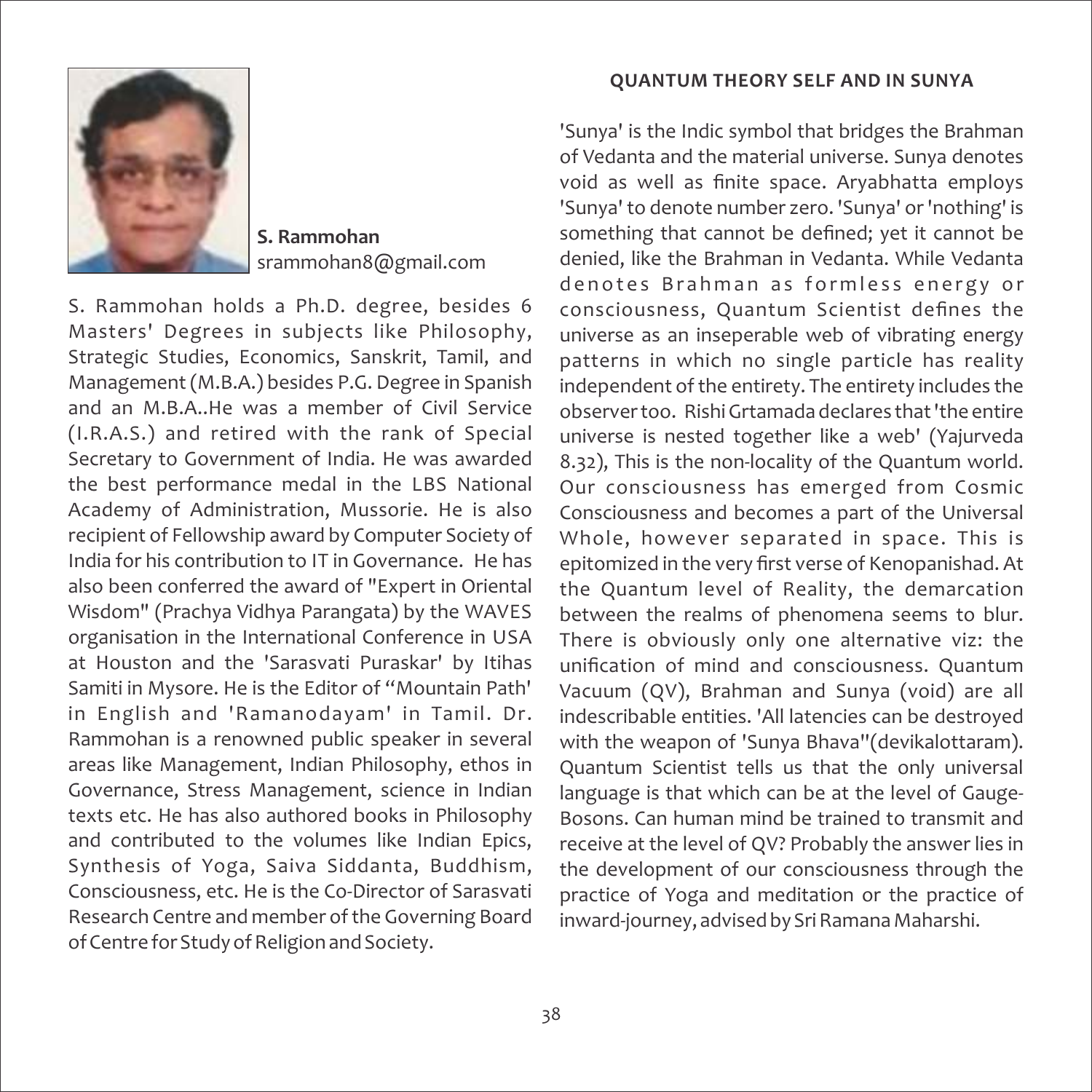

**Sangeetha Menon** prajnanta@gmail.com

Sangeetha Menon is Professor and Head of the Consciousness Studies Programme at the National Institute of Advanced Studies, in the Indian Institute of Science campus, in Bangalore. Dr Menon has been working in the area of consciousness studies for over eighteen years. Her latest books published by Springer are: "Brain, Self and Consciousness: Explaining the conspiracy of experience"; and the edited volume "Interdisciplinary Perspectives on Consciousness and the Self". Her other books include "The Beyond Experience: Consciousness in Bhagavad Gita" (2007), "Consciousness, Experience and Ways of Knowing: Perspectives from Science, Philosophy and the Arts" (2006, NIAS), "Science and Beyond: Cosmology, consciousness and technology in Indic traditions" (2004, NIAS), "Consciousness and Genetics" (2002, NIAS), "Scientific and Philosophical Studies on Consciousness" (1999, NIAS) and "Dialogues: Philosopher meets the Seer" (2003). With her colleagues she has been responsible for organising many interdisciplinary national and international meetings on consciousness, and to bring leading members from the scientific community and philosophical world for constructive dialogues. Prof. Menon is a member of the National Task Force "Cognitive Science Research Initiative" set up by Dept. of Science and Technology, Govt. of India. Prof. Menon is an Honorary Fellow of the School of Humanities of the University of Exeter.

#### **WHOLENESS (PURNATA) AND CONSCIOUSNESS IN THE UPANISHADS**

The culminating point of the discoveries of the Upanishadic Rishis, lie in the inclusion of all experiences in consciousness, but maintaining it as beyond and untouched by these. In various terms and expressions, we find this nature of consciousness, depicted in the length and breadth of the Upanisadic literature in the context of discussing the nature of reality. The Self is the key concept in the Upanishads. We find the frequently occurring refrain, 'yoevamveda' ‐‐ 'he knows this'. The remarkable note of Upanisadic Psychology is the conception of self as the pure subject, which never becomes an object. It is endowed with all psychic faculties, usually attributed to mind in mainstream psychology. When in the western theories, mind is considered to be the seat of psychic faculties, Upanisadic philosophers identify mind itself to a psychic and material faculty. Consciousness is that which is beyond mind and its functions. The Upanishads give clear and distinct description for mind and its functions, its relation to the individual, and the nature of self‐knowledge, and through this process discusses the nature of reality. This lecture will discuss the concept of wholeness and its relation to consciousness, specifically in the Upanishads.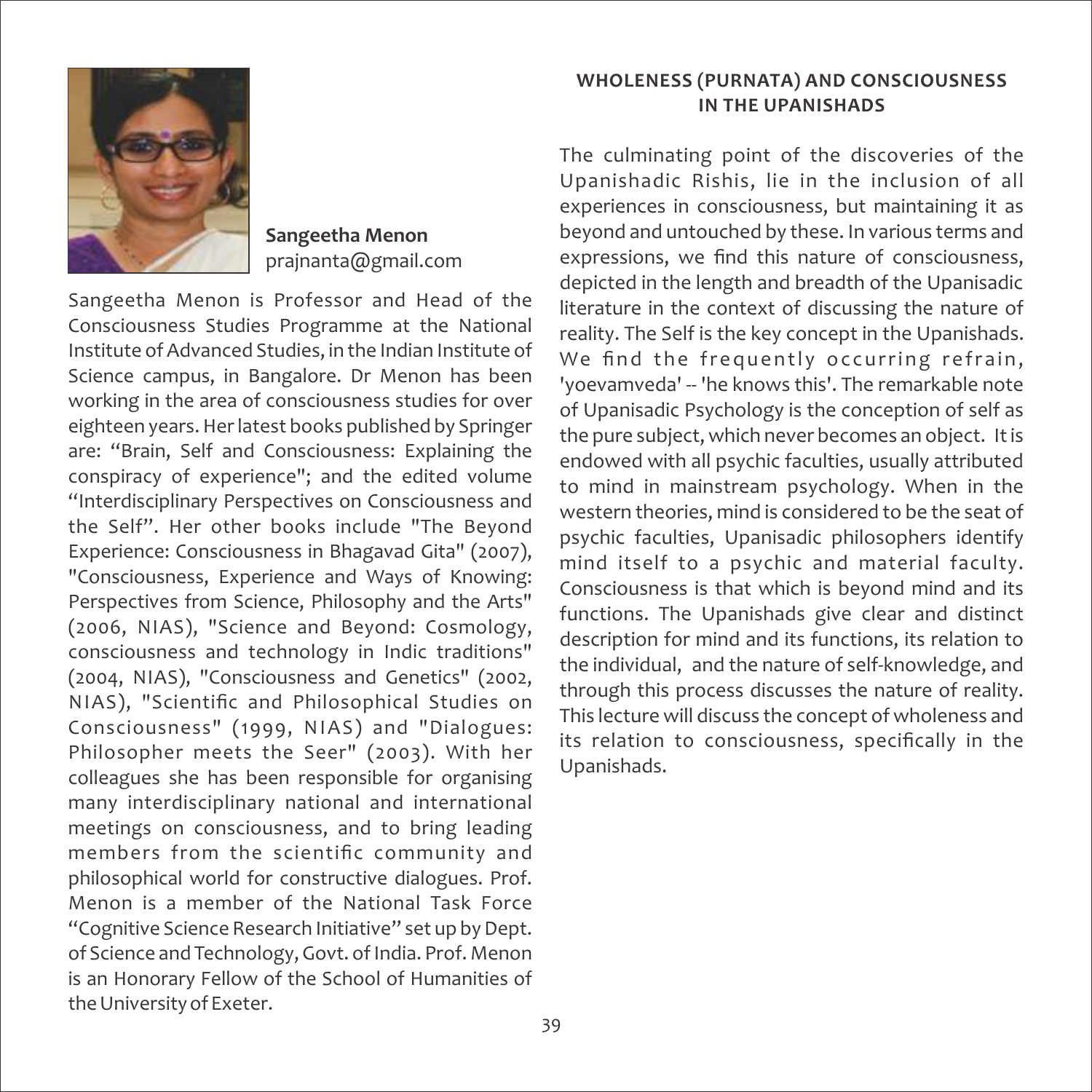

**Sisir Roy** sisir.sisirroy@gmail.com

Sisir Roy is a theoretical physicist now working as T.V. Raman Pai Chair Visiting Professor, National Institute of Advanced Studies, IISc Campus, Bangalore. Previously he worked as Professor, at Physics and Applied Mathematics Unit, Indian Statistical Institute, Kolkata during 1993‐2014. Prof. Roy did his Post‐doc in Institute Henri Poincare, Paris, France. He worked as Distinguished Visiting Professor in many US and European Universities. He collaborated mainly with Prof. J.P. Vigier, France; Prof. Bo Lehnert, Alfven Laboratory, Sweden; Prof. Menas Kafatos, George Mason University, Prof. Ralph Abraham, University of California and Prof. Rodolfo Llinas, New York University School of Medicine, NY, USA.

His main field of interests includes Foundations of Quantum Theory, Theoretical Astrophysics, Brain Function Modeling and higher order cognitive activities. He published more than one hundred fifty papers in various peer‐reviewed international journals, twelve monographs and edited volumes published by Kluwer Academic Publishers, World Scientific, Singapore and others. Now he is working as member of editorial boards of various international journals and editor of e‐book series.

#### **INTRINSIC PROPERTY, QUANTUM VACUUM AND SHUNYATA**

In modern physics the properties like charge, spin etc. of elementary entities like electron, proton, photon etc are considered to be "intrinsic properties" of the entity. Intrinsic properties are those properties that a thing have, irrespective of whether or not there are other contingent things. In Buddhist philosophy especially in "madhyamik philosophy" no such concept of "intrinsic property" or svabhava exists. The problem of origin of the universe baffled the scientists and philosophers for many centuries. Within the framework of General Theory of Relativity as discovered by Einstein, the origin and structure of the universe were discussed in a comprehensive manner. According to the recent formulation of cosmology (i.e. the origin and structure of the universe), the universe originates from the fluctuations of the Quantum Vacuum. Vacuum in Modern Physics is not exactly nothing, but rather a "something called nothing", meaning that it is replete with activity governed by the principle of quantum theory. From philosophical perspective what is significant is the division of creative conceptions into those which assume that the Universe arose from "nothingness" in the strong ontological meaning of the word vs. those which lead to the conclusion that it was originated from a certain "poorer" physical reality, usually called "quantum vacuum" or space‐time endowed with fluctuation. This vacuum or ontologically speaking a substratum exists which is devoid of any matter but full of activities or full of potentialities. Special theory of relativity is based on two axioms one of which is the speed of light taken as constant and maximum.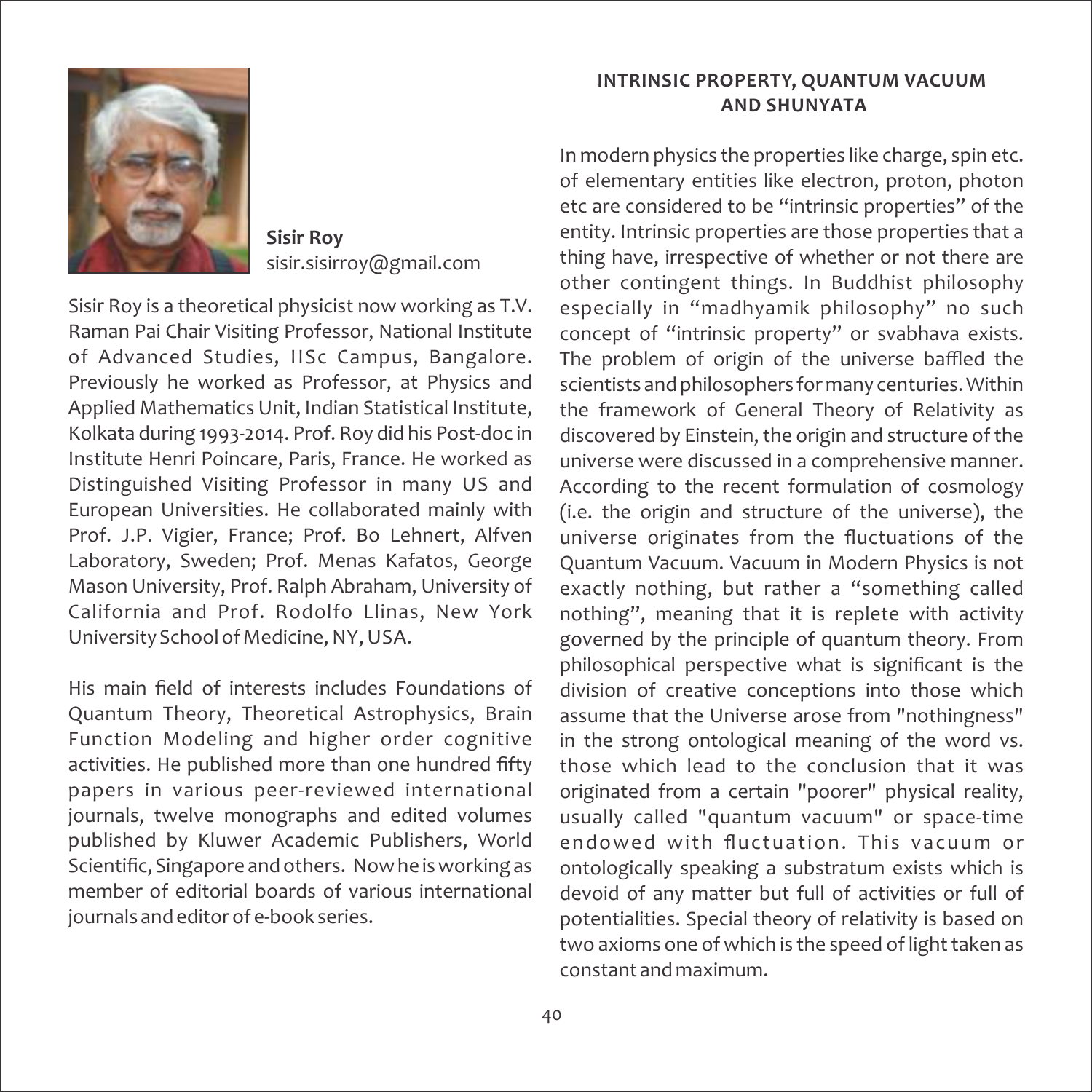

**Sreekala M. Nair** sree\_kala\_nair@yahoo.com

Sreekala M. Nair is Professor and Head, Department of Philosophy, Sree Sankaracharya University of Sanskrit, Kalady, Kerala. She is Joint Secretary of Indian Philosophical Congress and Member of Indian Council of Philosophical Research, New Delhi. She has been coordinator of Bharatiya Mahila Darshanika Parishad. She was awarded Indo‐Canadian Institute Fellowship in 2012.

Her areas of primary interest are Contemporary Epistemological Issues, Indian Philosophy of Language, Contemporary Analytic Metaphysics, Epistemic Logic, Indian Epistemology, Consciousness Studies (Indian), Cultural Studies (Indian), Indian Aesthetics.

She has been Visiting Professor in several Universities and Research Institutes in India and abroad. She has been member of several academic bodies in India and abroad. She has completed three research projects. Professor Nair has 23 years of teaching experience. She has written and edited three books and has presented more than 180 papers in seminar and conferences. She has organized more than 50 National conferences/seminars/workshops in India.

#### **IS NAGARJUNA'S** *áunyav¡da* **COMPLIMENTARY TO QUANTUM FIELD THEORY?**

During the colonial and post ‐ colonial period philosophers in India were found making desperate attempts to depict Indian philosophy as something at par with European philosophy, especially with the one evolved out from modernity. Barring the merit that such attempts made Indian philosophers view their own tradition critically, it only helped accelerate the fall of genuine philosophizing in this land, the community kept itself busy trying to match up all that they had with ideas that came from the West, which they took to be the standard or marker of true philosophy. Among these attempts one was to draw a parallel between Indian idealist theories of consciousness and some of the theories in contemporary Physics, especially the Quantum theory. Even as I agree with Sundar Sarukkai in principle regarding his views about modern science particularly Quantum theory, there remains a strong feeling that if one is willing to conceive theoretical exercises, be it philosophy or science, as belonging to one single clan, there is a bright possibility to find some of our ancient theories as being complementary to many theories in modern science. Buddhist Sunyavada propounded by Nagarjuna seem to be a bright example for this. The present paper argues that Nagarjuna's thesis should be identified as an attempt to provide theoretical explanation to the question why metaphysical realism fails, more than that it provides an alternative to metaphysical realism in conceiving reality.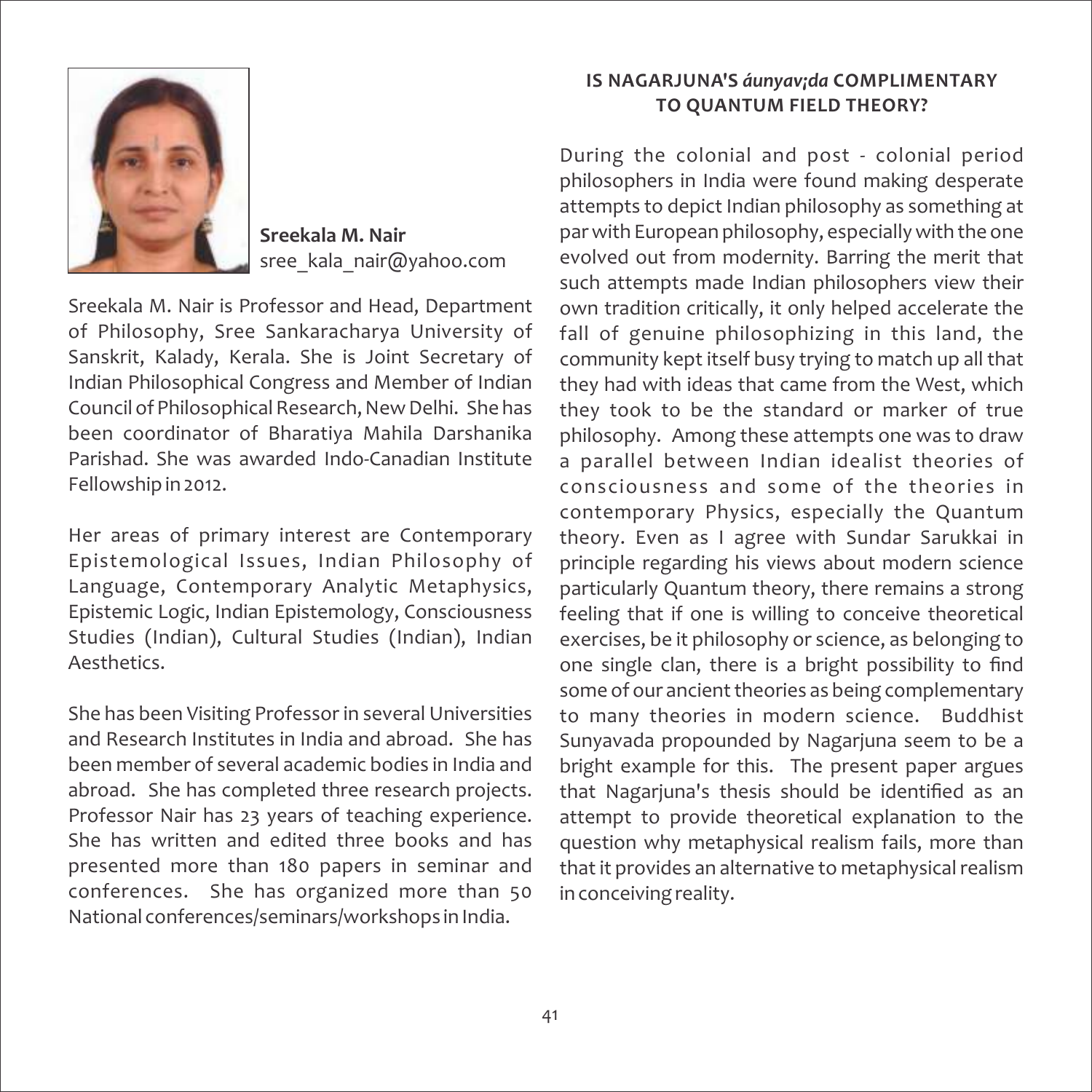

**Surendra Singh Pokharna** sspokharna15@yahoo.com

He did B.Sc, M.Sc. and PhD in Physics from the Udaipur University, Rajasthan, India. His PhD thesis was on theoretical study of liquid helium. Dr. Pokharna also did Post Doctoral in Biophysics from Maharishi Indian Research Academy in collaboration with the Indian Institute of Science, Bangalore and Post Graduate Diploma in Operations Research from Operational Research Society of India. He worked as an Assistant Professor of Physics from 1979‐1986 at Sukhadia University, Rajasthan. He was a senior scientist at Space Applications Center, Indian Space Research Organization (ISRO) from 1986‐2004. At ISRO, he worked on the applications of Remote Sensing technology and modeling techniques to study the properties of land resources in general and agriculture in particular. He was a Chief Operating Officer (COO) of Juriscape Legal Research Pvt. Ltd, a unit of Hitech Outsourcing Service from 2005‐2011. Presently he is acting as a Consultant at the same company and also associated with the Bhagwan Mahaveer International Research Center (BMIRC) of Jain Vishwa Bharti, Ladnun (JVBI), Rajasthan and pursuing multidisciplinary research on consciousness, quantum physics, science and Jainism in particular. Interested in Physics, Biophysics, Remote Sensing, Operations Research, Systems Studies, Indian Culture, multidisciplinary studies, portal development in Indian languages etc. He has about 150 reports, articles, letters and other publications.

#### **QUANTUM REALITY AND CONCEPT OF SHUNNYA: NEED FOR AN INTEGRATING APPROACH.**

Quantum physics used for microscopic particles of matter like electrons and light show that they behave both like wave and particle, the two contradictory aspects in classical physics. Also quantum field theory used to explain properties of elementary particles, necessitated the introduction of vacuum states with no particle but huge energy in flat space-time domain. But the curved space‐time indicates a different scenario. Here one observes a vacuum state in one reference frame but shows a state with particles, when looked from a different reference frame. Quantum field theory to explain superfluidity and superconductivity shows a need to introduce a vacuum state with an order and elementary excitations. David Bohm's concept of explicate and implicate orders in quantum physics to explain hidden variables brought a new dimension to look at the reality. This implicate order looks like another type of vacuum state. Prof. Adrain Klein from Israel has developed a model for sub quantum physics (domain below the Planck level) and found that this domain does not have any matter, it just has information. This can be again treated as some kind of vacuum state. We find similar concepts in Jainism involving their theory of karma and their concept of two parts of the Universe. One finds a similar concept known as "Form and Emptiness" by Acharya Shri Nagarjuna of Buddhist tradition. Finally it is suggested that Jain theory of anekantvada (multiple truths) should be taken seriously by scientists.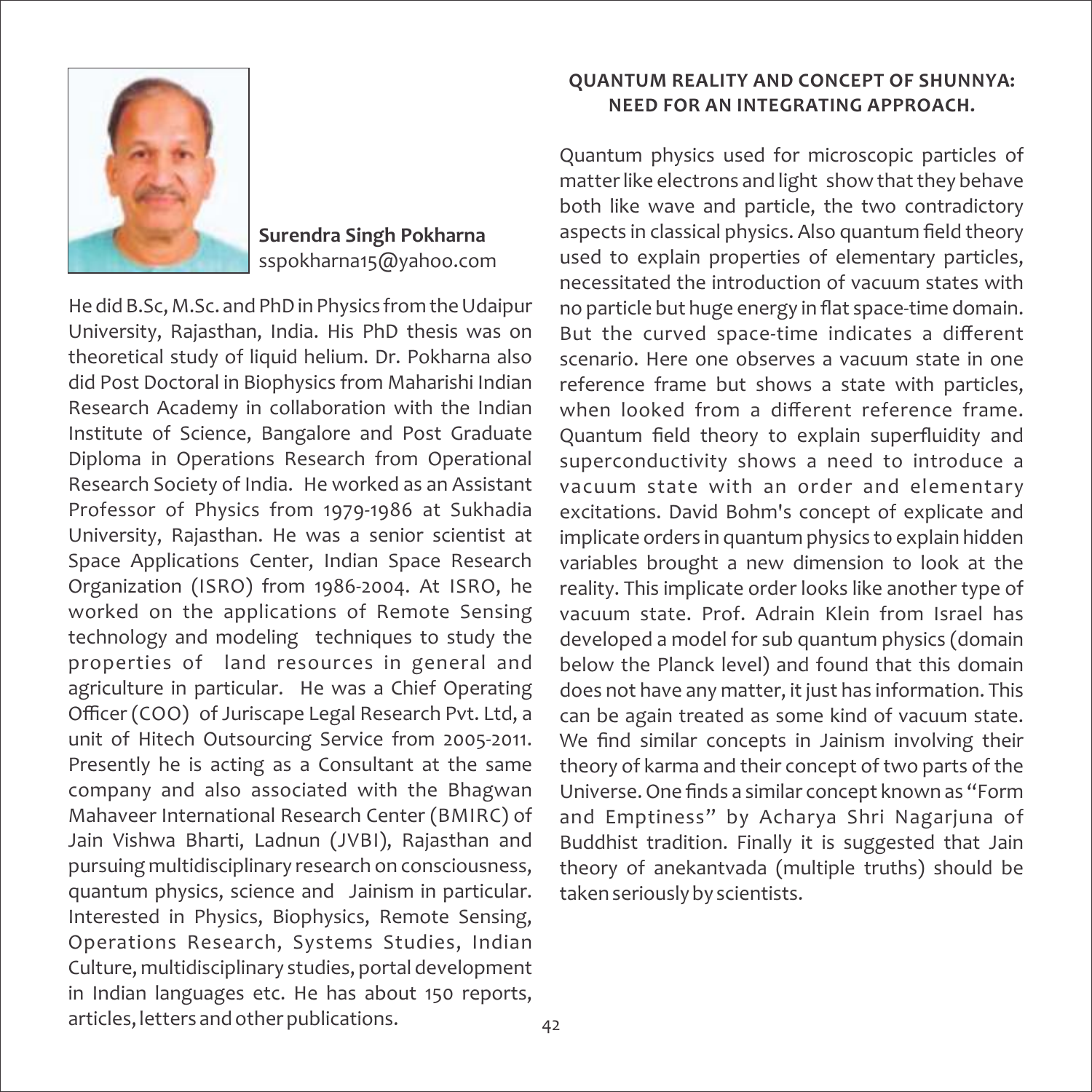

**Tabish Qureshi** tabish@ctp‐jamia.res.in

Tabish Qureshi is Professor of physics at the Centre for Theoretical Physics, Jamia Millia Islamia, New Delhi. His research interests are foundations of quantum mechanics, quantum entanglement and quantum information.

He finished his Ph.D. at Jawaharlal Nehru University in Delhi in 1993. After that he was a post‐doctoral fellow at the Institute of Mathematical Sciences, Chennai.

He has made major contributions in resolving the controversies involving Popper's experiment, Protective measurements and Afshar experiment. He has made path‐breaking contribution to the issue of wave-particle duality, by finding new duality relation for 3‐slit and n‐slit interference. His work on ghost interference has led to a better understanding of the subject.

#### **EMERGENT REALITY IN QUANTUM TO CLASSICAL TRANSITION**

The very fact that a quantum measurement changes the quantum state of a system in an uncontrollable way implies that the measurement does not reveal the objective reality that existed before the measurement. We argue that the nature of certain special quantum states that emerge due to decoherent interaction with the enviornment is such that one can measure the expectation value of any observable of the system in a single measurement. This can be done even when such states are a priori unknown. The possibility of measuring the expectation value of any observable, without any prior knowledge of the state, points to the objective reality of such states.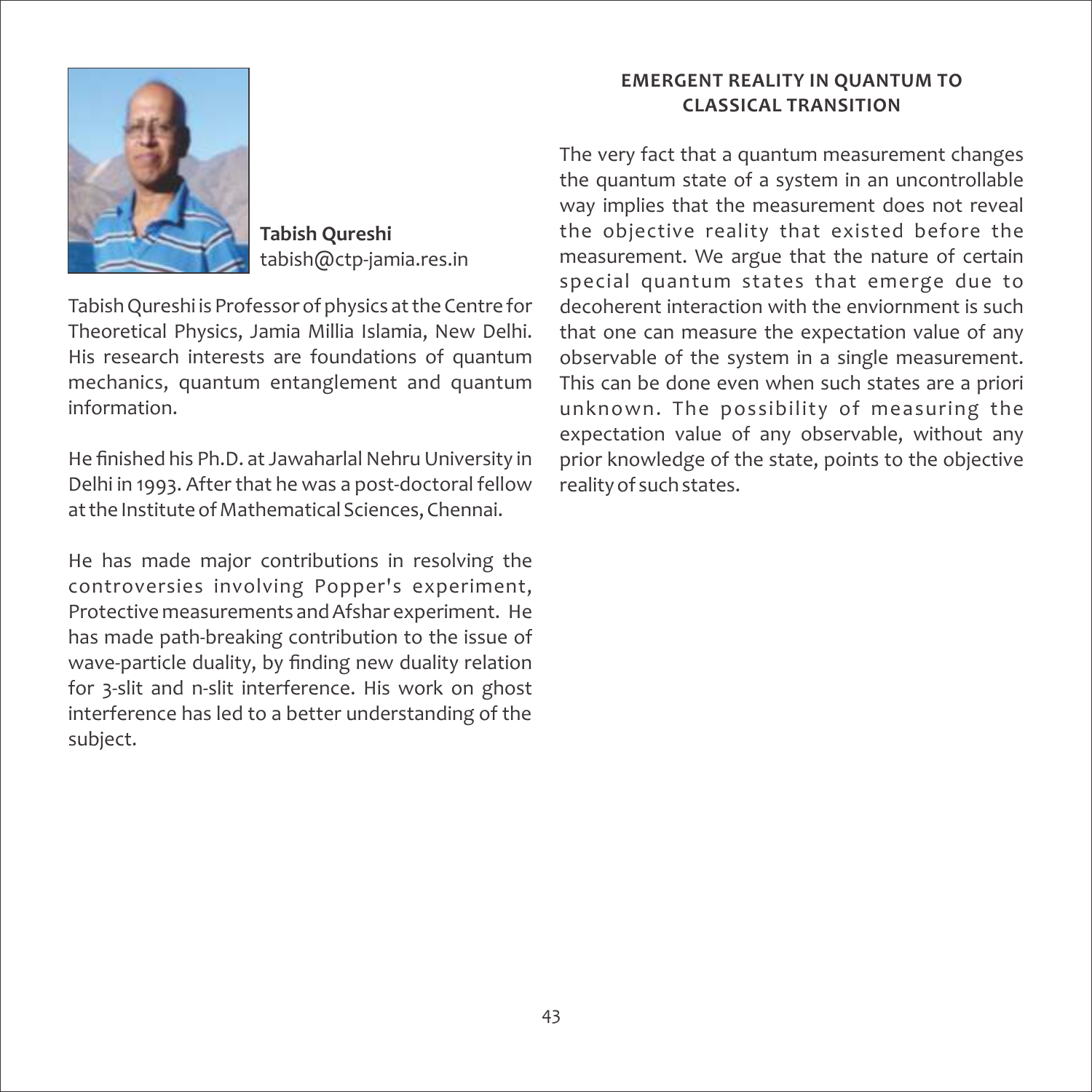

**Uttam Pati** Uttam@mail.jnu.ac.in

Uttam Pati is a Professor of Biotechnology and Dean at the School of Biotechnology, Jawaharlal Nehru University (JNU) and is a chemist and cancer biologist. He obtained PhD from University of New Brunswick, Canada (1980), and from Allahabad University, India, in chemistry (1978). After his postdoctoral training in drug design at the Max‐Planck Institute (1981), Germany, and at the Massachusetts Institute of Technology, USA (1982‐83), he worked as a Research Scientist at Yale University School of Medicine (1984‐1990). He then joined as an Assistant Professor in Augusta Medical College, University of Georgia, USA (1991‐94).He has been a Professor (‐2002) and Chairman at the School of Biotechnology, JNU. His research interests include hypoxic tumor and its biology, development of new gene therapeutics for solid tumor and Alzheimer disease. He has developed new oxygen‐based gene therapeutic protocols for breast and colon tumor. His other interests are developing scientific model in understanding consciousness and evolution.

#### **CELLULAR ENTITY AND CONSCIOUSNESS**

In traditional materialism kinds of known that are perceived and processed through sensory organs leads in to idea of physics and metaphysics: metaphysics might deal with consciousness whereas physics would lead man's mind in to matter and energy. However, in this approach limitation of thought process may either meet a road block or randomly aggregated knowledge in regard to the material world ultimately seems senseless. On the contrary, reversing the thought process and assuming that mind, matter, space, self and agent, all are manifestations of consciousness through energy phenomenon radically may declare one learned or peaceful.

As one realizes, the degree of consciousness that is progressive and variable through evolution through virus‐bacteria‐single cell‐plant‐animal‐human evolutionary system, one might ask whether there is existence of "single cell mind" from which a single cell organism has evolved, much later only the single cell had to be multi-cellular organism by repeated duplication. However, during this period of development, the cell for the first time had to develop communication to another cell. It is thus necessary to compare the characteristic trait of a single cell with that of a human: the traits like mortality, propagation, classification, transformation, motility, interaction and disease susceptibility are uniformly conserved and intact between them. One could then rationalize if human cells undergo both survival and death like human, single cell might have "mind substitute". In this context, the concept of evolutionary variable, progressive, consciousness among different species becomes irrelevant as any single cell from any species actually behave in the same way with all the above described traits.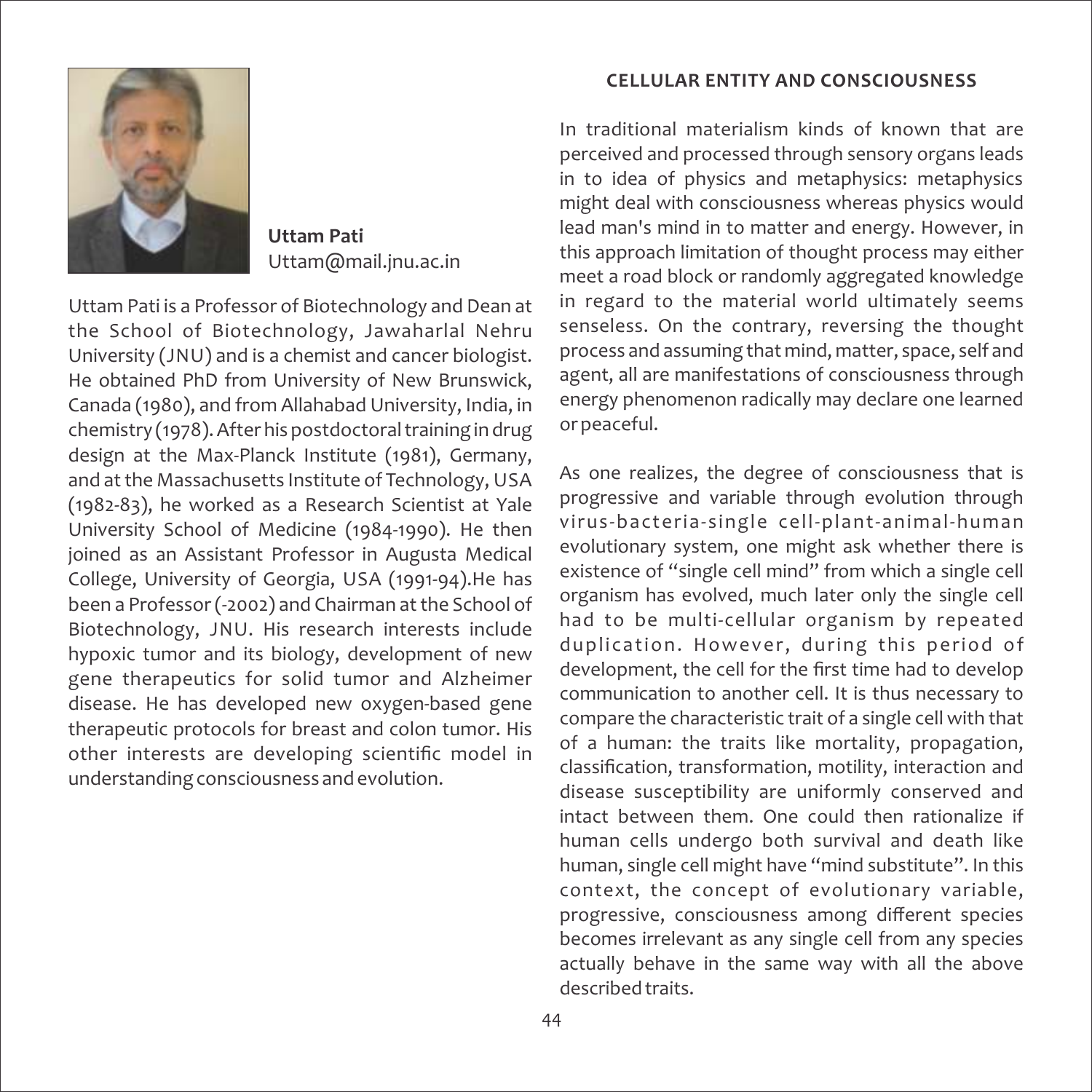**V Ravishankar** vravi@physics.iitd.ac.in

V Ravishankar is a theoretical physicist with interest in High energy physics and quantum information. He has earlier worked on quantum Hall systems. He graduated from the University of Mysore, held a Research Associate position at TIFR, Mumbai, and then migrated to IIT Kanpur as a faculty member where he spent close to twenty five years. He has subsequently moved to IIT Delhi.

#### **QUANTUM REALITY AND THEORY OF SHUNYA**

High energy physics and quantum information have a strong overlap with foundations of Physics which, in turn, provokes searching quesions of metaphysical nature. Of special interest are those that dwell on the meaning of objective reality, the nature of ultimate reality and the concept of an observer. These issues are also central to all schools of philosophy in India.

In this talk, I will attempt to compare and contrast the concepts of reality and observer in Indian philosophy and physics, taking care to point out misleading superficial similarities and also deep connections.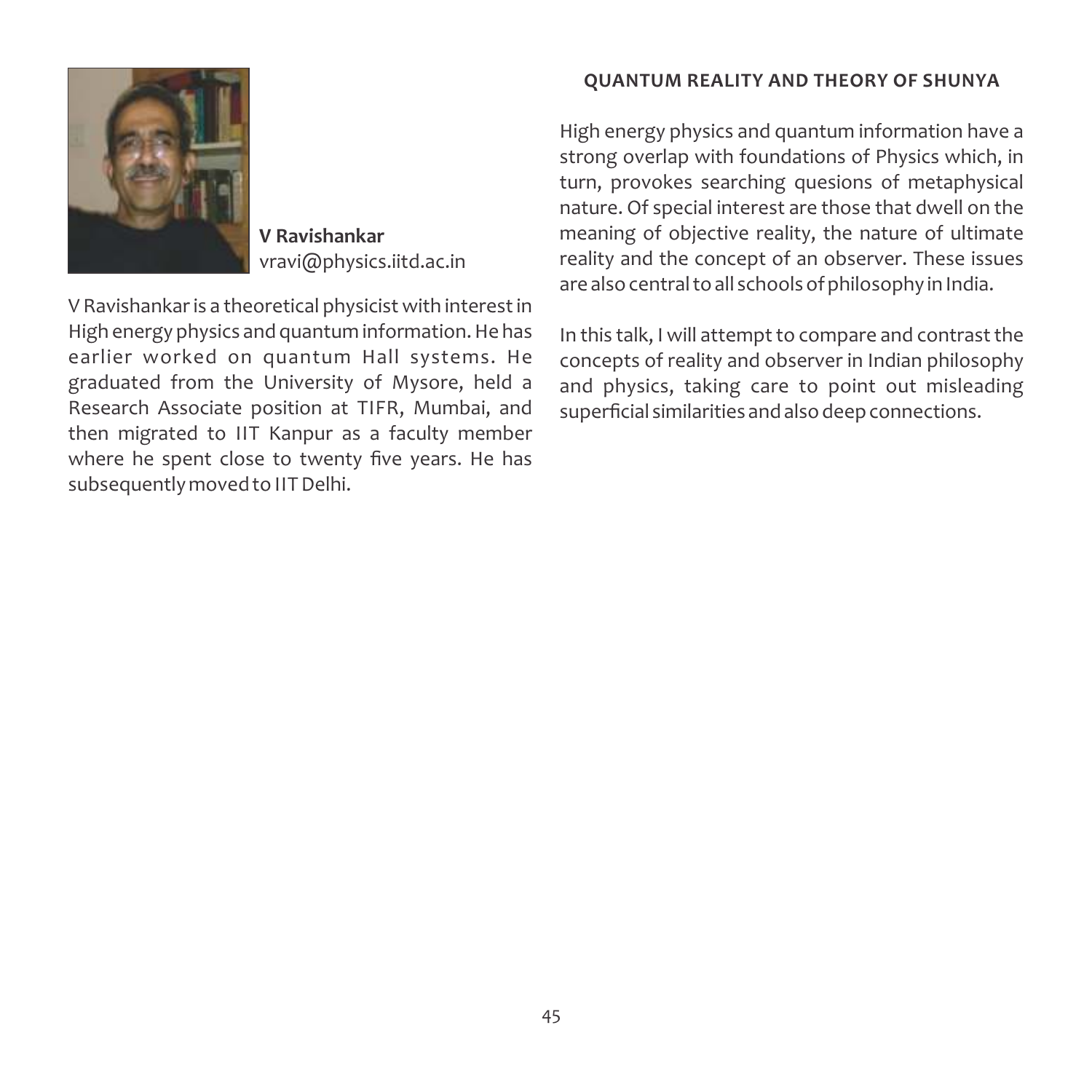

#### **INDIAN COUNCIL FOR CULTURAL RELATIONS**

The Indian Council for Cultural Relations (ICCR) is an autonomous organization mandated to foster, revive, strengthen and promote cultural relations between India and other countries. It was established in year 1950 by India's first Minister of Education, Maulana Abul Kalam Azad.

ICCR is about a communion of cultures and a creative dialogue with other nations. To facilitate this interaction with world cultures, the Council has strived to articulate and demonstrate the diversity and richness of the cultures of India. The Council prides itself in being an eminent institution engaged in cultural diplomacy and one of the principal sponsors of intellectual & academic exchanges between India and partner countries.

ICCR's major activities involve promotion of culture and intellectual exchange between India and other countries. These include promotion of performing arts, visual arts, crafts, knowledge, education, literature, language, yoga, cuisine…both in their classical and contemporary forms and adopting all measures to promote the cultural relations. Headquartered in New Delhi, through its 37 Culture Centres abroad and 20 Regional Offices within the country ICCR functions as an interface between the countries abroad and various parts of the country. Through 5000 plus scholarships disbursed per annum to the foreign students and with around 100 Indian chairs in various universities all over the world, ICCR is actively involved in knowledge and education exchange. With the help of empaneled experts, artists and scholars in the fields of arts, yoga, language, education, literature the organization is involved in promotion and exchange of culture. ICCR is an important partner in the Cultural Exchange Programmes with countries abroad being collectively executed by the Government of India Ministries of External Affairs, Culture, Ayush, Overseas Affairs, Tourism and Human Resource Development.

> **INDIAN COUNCIL FOR CULTURAL RELATIONS** Azad Bhavan, I. P. Estate, New Delhi – 110002

Website: www.iccr.gov.in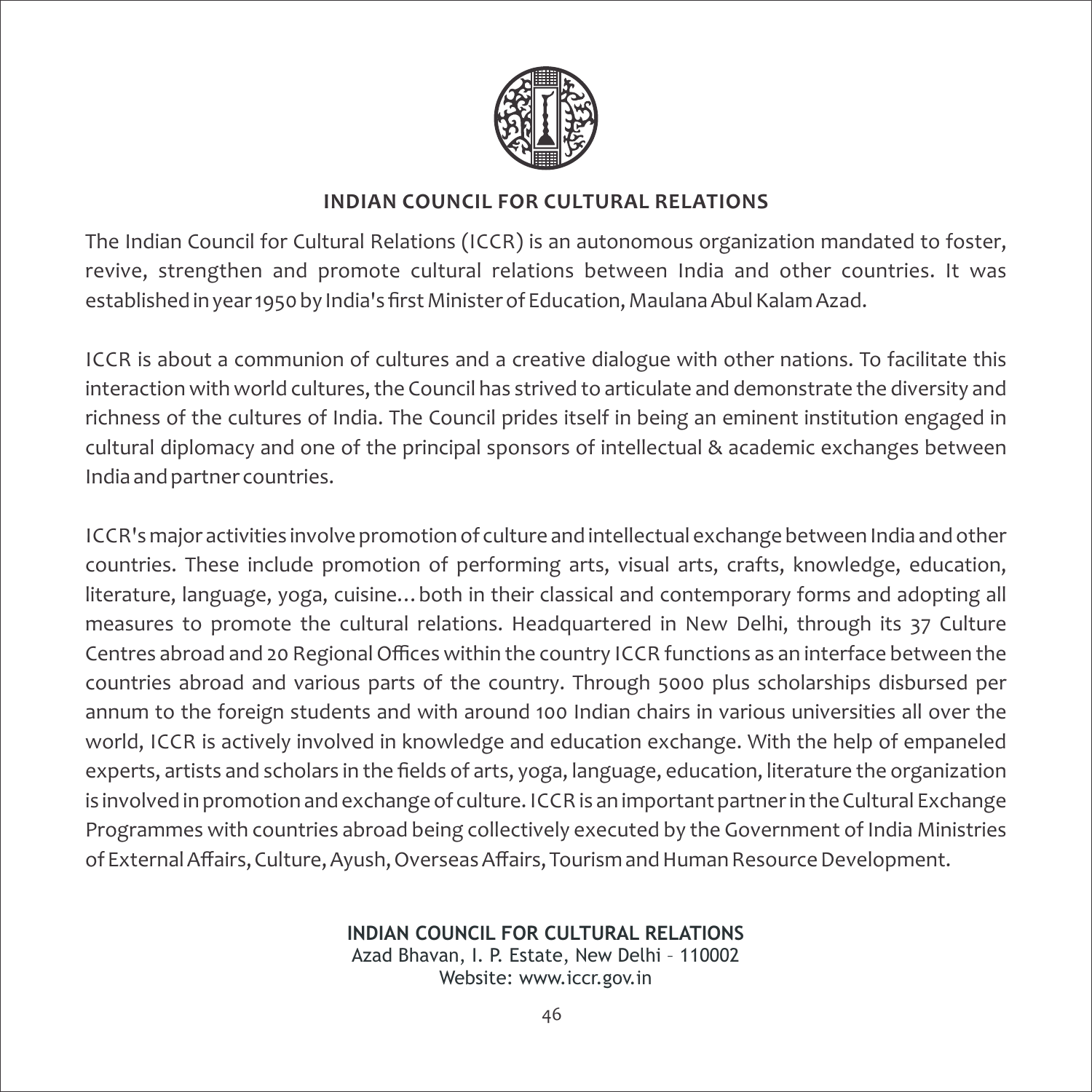

#### **INDIAN COUNCIL OF PHILOSOPHICAL RESEARCH**

The Indian Council of Philosophical Research (ICPR) has been set up by the Ministry of Education, Government of India, registered as a Society and was functioning with effect from July 1981. The main objective of the Council has been to promote research in Philosophy in the country. This objective is taken up through various activities, namely, reviewing the progress of research in philosophy, giving financial assistance to institutions engaged in Philosophy, and providing technical assistance or guidance in Philosophy, coordinating research activities in Philosophy and taking all such measures for the promotion of Philosophy or allied disciplines. Another objective is to encourage interdisciplinary research with direct philosophical relevance and Applied Philosophy and Cross Cultural Studies.

The Council has a Fellowship programme under which it awards Fellowships of different categories to assist scholars in engaging in research on full time basis on themes on contemporary relevance and on the thrust areas in Philosophy. Several Projects including translation works are undertaken by eminent scholars to work in Indian Philosophy and other related areas and ICPR provides grants for this. In order to provide opportunity to scholars to express their views and interact with other scholars, ICPR organizes National and International Seminars by giving grants to various Indian Universities and Institutions to deliberate on various themes related to traditional as well as current topics in philosophy. For training young scholars and teachers of philosophy, Workshops on Indian texts are taken up for indepth study. Lectures of very distinguished scholars are organized at different Universities for the benefit for philosophical academia.

The Council has a full-fledged publication programme wherein quality works of renowned scholars are taken up. It also publishes a Journal, JICPR which contains research papers of high quality in field of philosophy and interdisciplinary study by scholars from India or abroad. Besides, all these there are programmes where collaborations with other countries take place by deputing Indian Philosophers/scholars to disseminate the vast Indian culture and tradition around the globe and to learn from scholars from abroad in intercollaborative research activities. The Council has an Academic Centre at Lucknow with a unique library which has a huge collection of about 35,000 books exclusively in philosophy and around 100 journals. Scholars come throughout the year to make best use of the library and the Academic Centre.

> **ICPR, Darshan Bhawan 36, Tughlakabad Institutional Area, Mehrauli Badarpur Road, New Delhi – 110062**